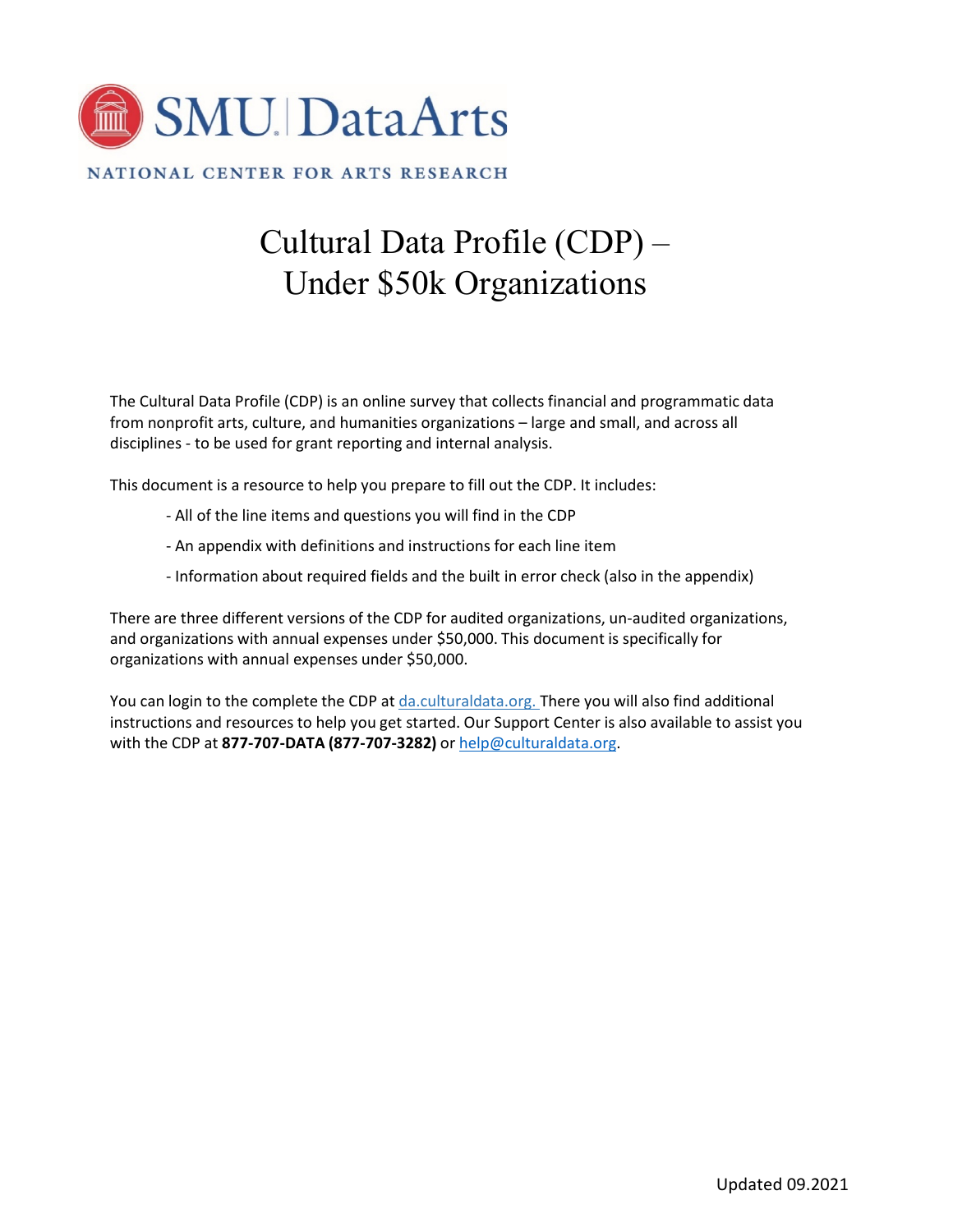# Table of Contents

| Program Activity and Audiences  3                  |  |
|----------------------------------------------------|--|
|                                                    |  |
|                                                    |  |
|                                                    |  |
| Workforce and Workspaces Appendix  3               |  |
| <b>Program Activity and Audiences Appendix . 3</b> |  |

# **Key to data entry fields:**

Dollar amount = \$ Non-dollar number = # Enter text  $=$  text Calculated automatically = calc. Enter a percentage = %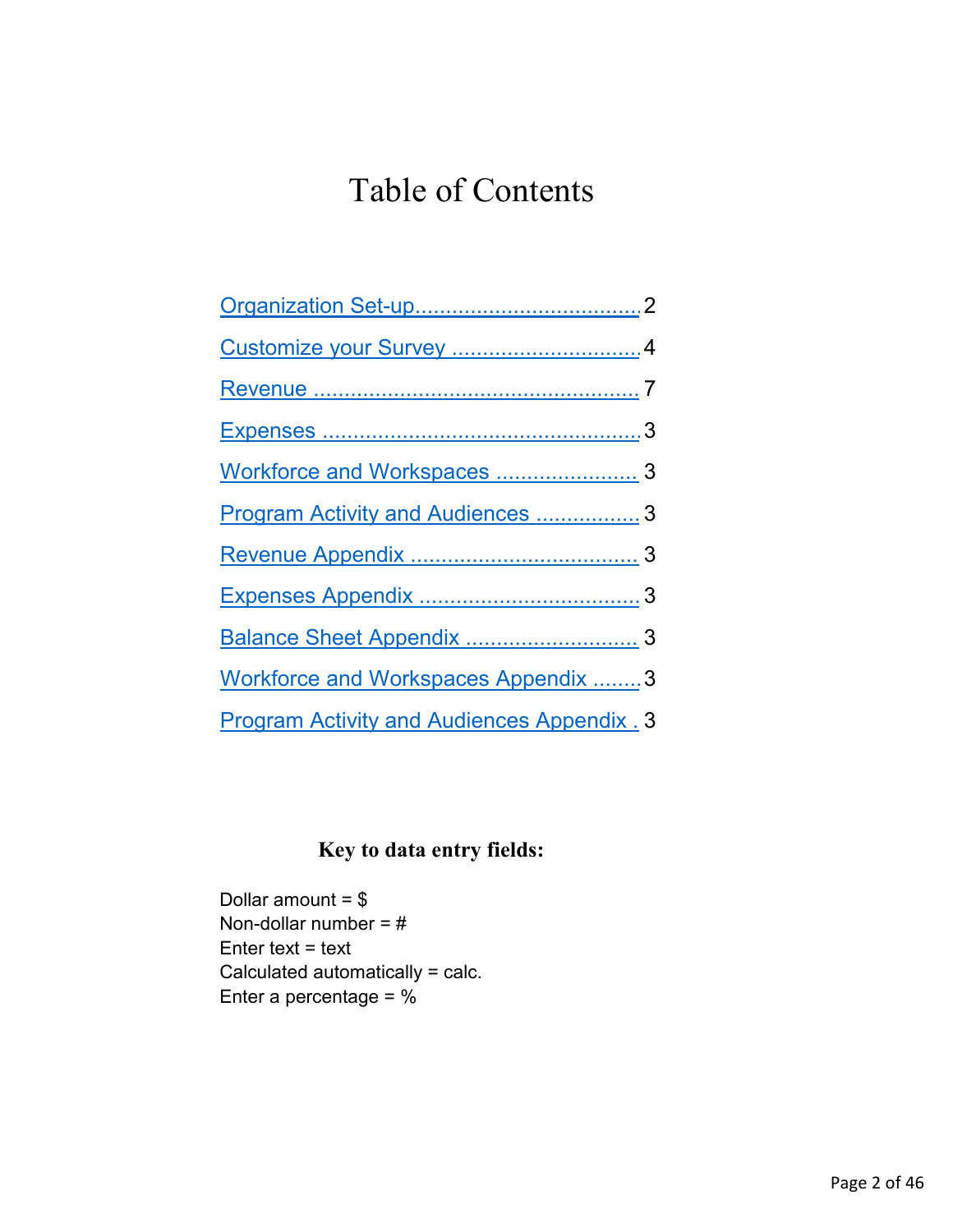# <span id="page-2-0"></span>**Organization Set-up Before You Start**

You will provide some basic information about your organization to set up your account. This process will only take a few minutes, and you will need to finish before you can save your work.

## **Do you have this information available?**

Organization address, phone, and email

| <b>Mission statement</b>      |
|-------------------------------|
| Primary contact person        |
| Fiscal year end date          |
| Federal ID                    |
| Year founded and incorporated |

# **Basic Information**

(Information will not be saved until all required questions are complete.)

Organization Type

Nonprofit

#### **Organization Details**

| <b>Organization Name</b>             | text |  |  |
|--------------------------------------|------|--|--|
| This is my organization's legal name |      |  |  |
| <b>Friendly Name</b>                 | text |  |  |
| Federal ID (optional)                | #    |  |  |
| <b>DUNS Number (optional)</b>        | #    |  |  |

# **Address and Contact Information**

Enter your main mailing address. You will be able to enter additional locations for your organization when completing surveys.

| Quick Lookup              | text   |       |
|---------------------------|--------|-------|
| <b>Mailing Address</b>    | text   |       |
| Address Line 2 (optional) | text   |       |
| City/State                | text   | state |
| County/Zip                | county | #     |
| Country                   | text   |       |
| Phone                     |        |       |
| Website (optional)        | text   |       |

# **Legislative Districts**

These are the legislative districts for your organization's address. You may make changes or continue.

| City Council District (optional) |
|----------------------------------|
| State House District (optional)  |
| State Senate District (optional) |

| # |  |
|---|--|
| # |  |
| # |  |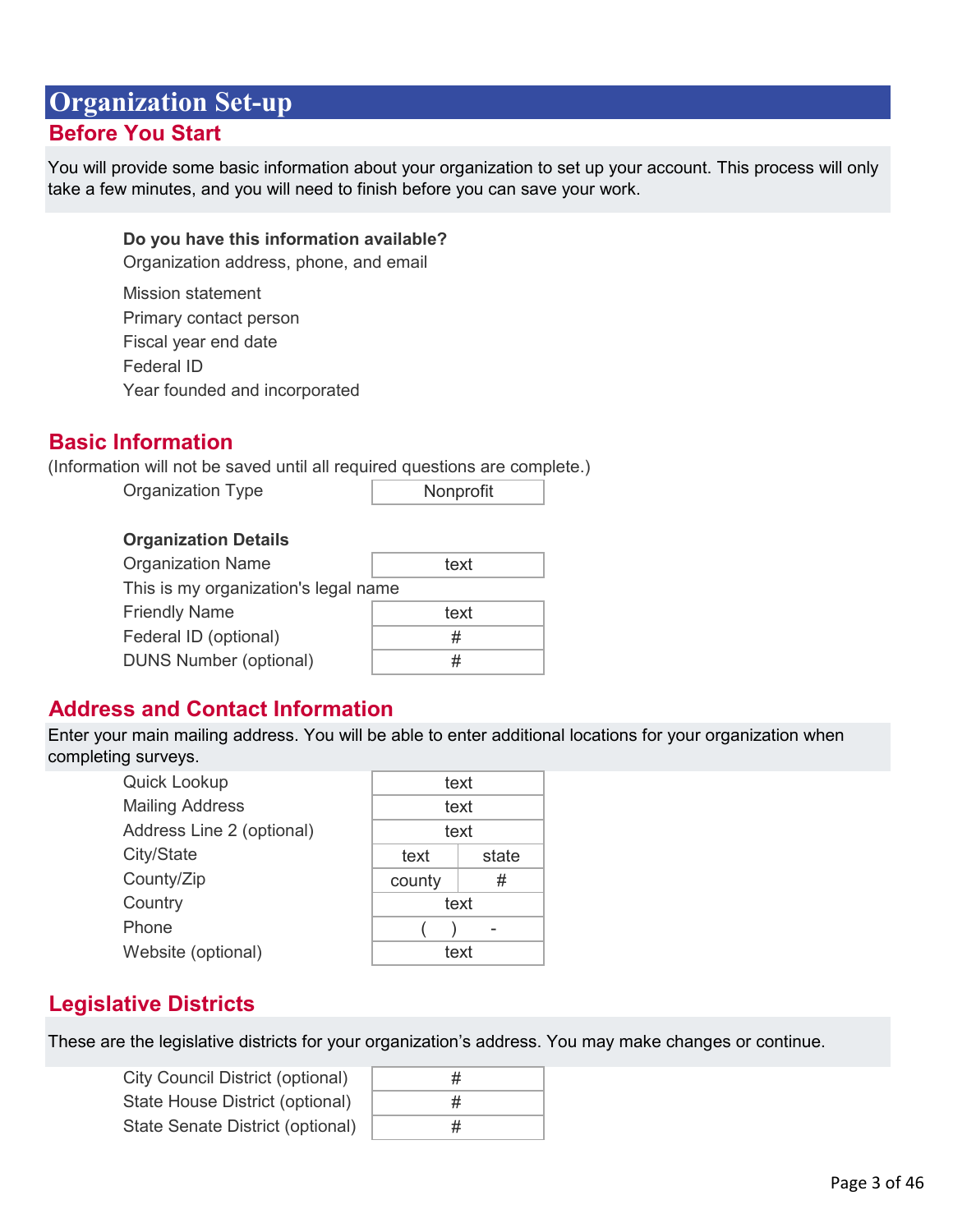| <b>Federal Congressional District</b> |  |
|---------------------------------------|--|
| (optional)                            |  |

| <b>Full Name</b> | text |
|------------------|------|
| Title            | text |
| Email            | text |
| Phone            | text |

# **Additional Information**

Fiscal Year End Date

|                              | -Dav- |
|------------------------------|-------|
| Year Founded (optional)      | #     |
| Year Incorporated (optional) | #     |

# **Summary**

Your choices will be displayed here and can be edited by clicking the orange pencil next to the bold header. Once information is updated, click the save where the pencil used to be.

-Month-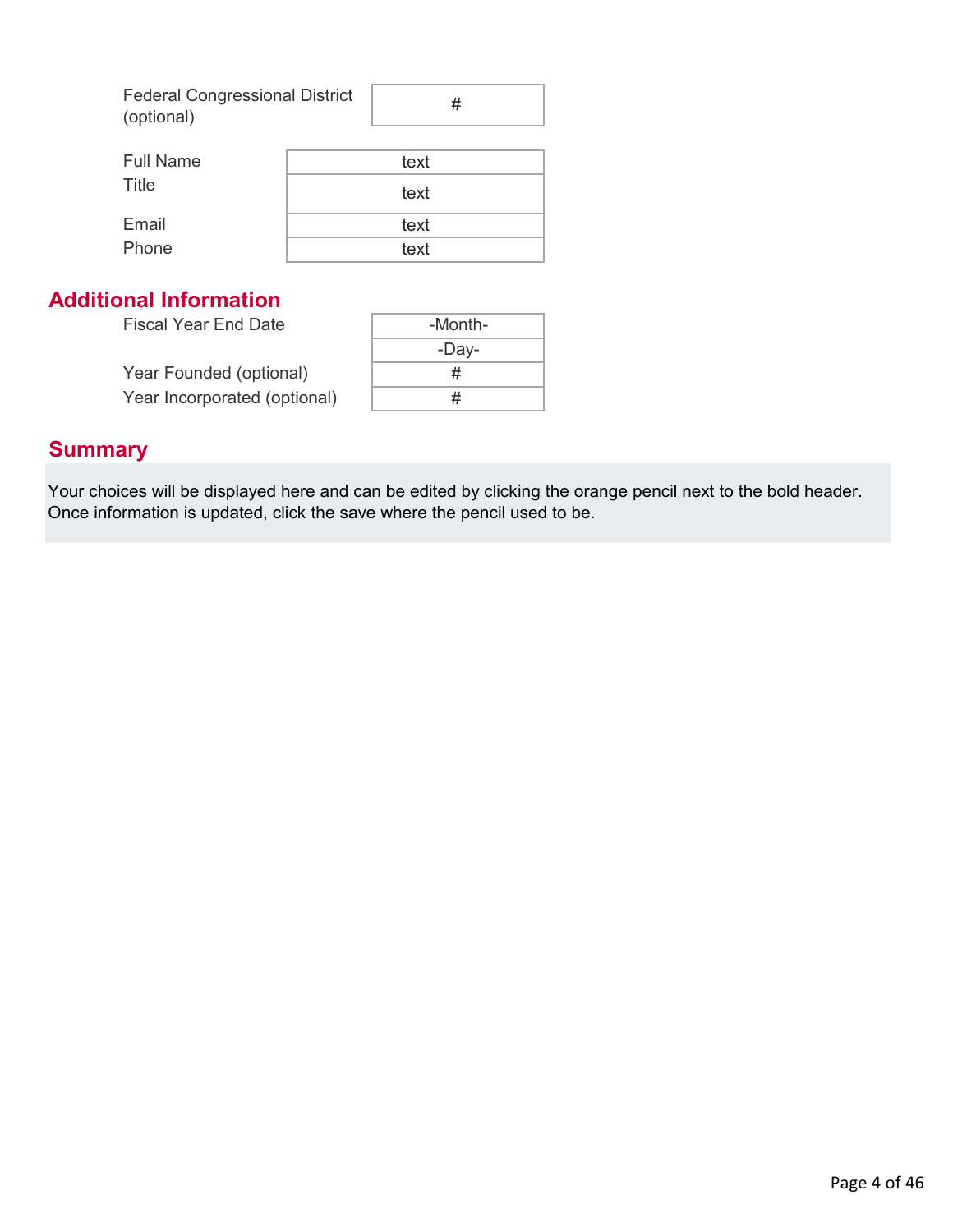# <span id="page-4-0"></span>**Customize your Survey**

In this section, you will answer a few questions to help us tailor your survey to your organization's programming, size, and complexity. During this brief setup, you cannot save your work. After setup, you can stop and save while you work on your survey.

# **Select a Year**

|                             | Which Fiscal Year do you want to work on?                                     |                        | dropdown list of years                                                 |
|-----------------------------|-------------------------------------------------------------------------------|------------------------|------------------------------------------------------------------------|
| <b>Fiscal Year Length</b>   |                                                                               | $\left(\ \right)$      | 12 months                                                              |
|                             |                                                                               | $\left( \quad \right)$ | Other                                                                  |
| <b>Fiscal Year End Date</b> |                                                                               |                        | auto-populates                                                         |
|                             |                                                                               |                        |                                                                        |
| <b>Organization Type</b>    |                                                                               |                        |                                                                        |
|                             | What is your organization type? (select one)                                  |                        | dropdown list                                                          |
|                             |                                                                               | ( )                    | 501(c)3 nonprofit organization                                         |
|                             |                                                                               |                        | Other nonprofit organization                                           |
|                             |                                                                               |                        | Unincorporated or fiscally sponsored organization                      |
|                             |                                                                               |                        | Program/department within a parent organization                        |
|                             |                                                                               |                        | Government agency, department, program, or facility                    |
|                             |                                                                               |                        | For profit corporation                                                 |
|                             |                                                                               |                        |                                                                        |
|                             | What is your organization's Federal Employer Identification number (EIN)?     |                        |                                                                        |
|                             | <b>Organization Federal EIN</b>                                               |                        | #                                                                      |
|                             | (required for 501c3 orgs)                                                     |                        |                                                                        |
|                             |                                                                               |                        |                                                                        |
|                             | What year did your organization receive IRS tax exemption status?             |                        |                                                                        |
|                             | <b>Year Tax Exemption Received</b><br>(optional)                              |                        | ####                                                                   |
|                             |                                                                               |                        |                                                                        |
| <b>Discipline</b>           |                                                                               |                        |                                                                        |
|                             |                                                                               |                        |                                                                        |
|                             | What is your organization's NTEE code? (require<br><b>NTEE Classification</b> |                        | dropdown list                                                          |
|                             |                                                                               |                        |                                                                        |
|                             | Full list of NTEE codes as provided by NCCS here:                             |                        | http://nccs.urban.org/classification/national-taxonomy-exempt-entities |
|                             |                                                                               |                        |                                                                        |
|                             | Which NISP code best describes your organization?                             |                        |                                                                        |
|                             |                                                                               |                        |                                                                        |
|                             | 1 Discipline (required)                                                       |                        | dropdown list                                                          |
|                             |                                                                               |                        |                                                                        |
|                             | Dance                                                                         |                        | Media arts                                                             |
|                             | <b>Music</b>                                                                  |                        | Literature                                                             |
|                             | Opera, musical theatre                                                        |                        | Interdisciplinary                                                      |
|                             | Theatre                                                                       |                        | Folklife/traditional arts                                              |
|                             | Visual arts                                                                   |                        | Humanities storytelling                                                |
|                             |                                                                               |                        |                                                                        |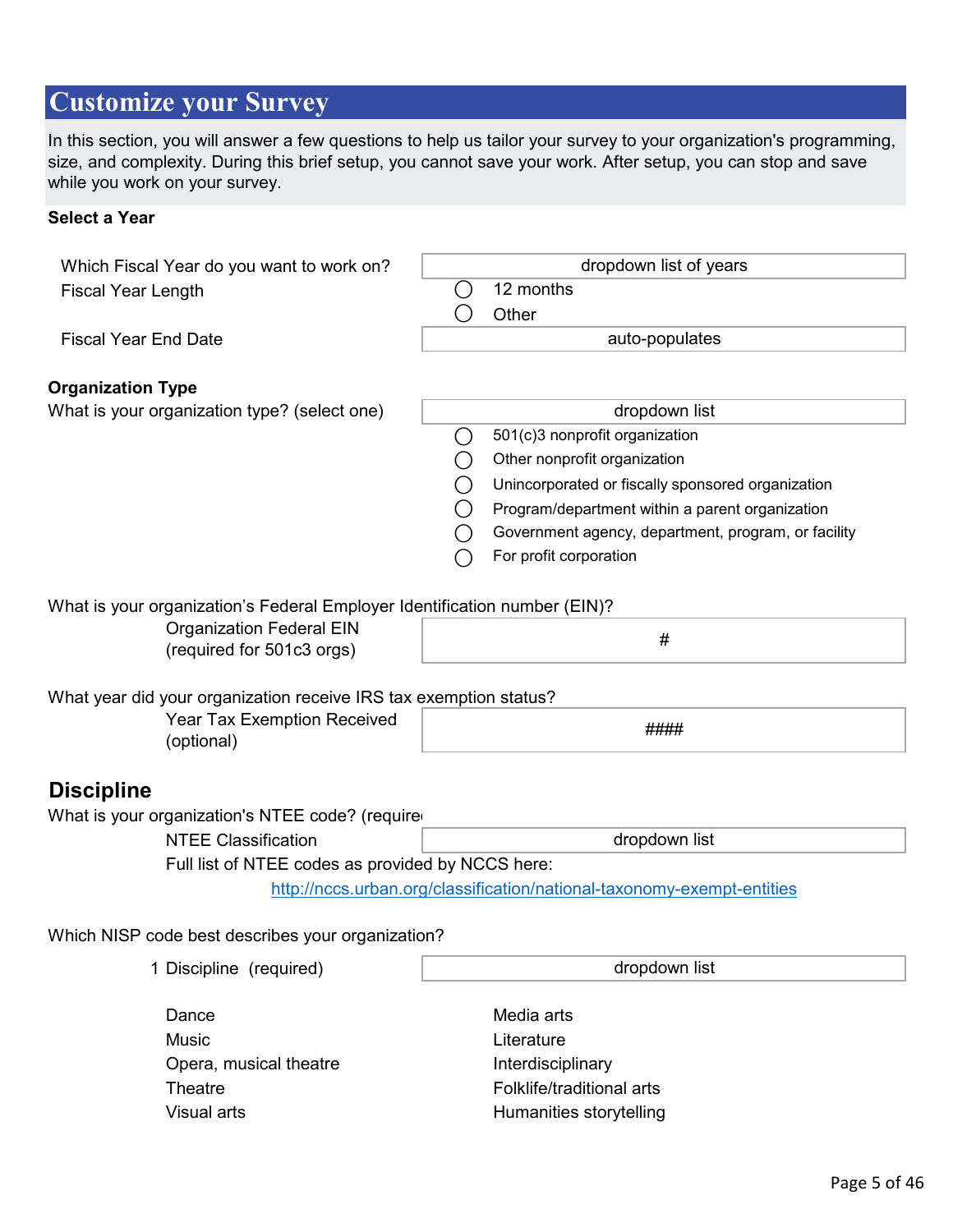Design arts **Multidisciplinary** Crafts Crafts **Non-arts/non-humanities** 

2 Specialty (optional)

3 Institution Type (required) 01 Individual Artist 27 Library 02 Individual Non-Artist 28 Historical Society 03 Performing Group 29 Humanities Council 04 Performing Group - Use Tendining Group - 30 Foundation<br>College/University 05 Performing Group ob Ferrorming Group - 31 Corporation<br>Community 06 Performing Group - Youth 32 Community Service Org 08 Art Museum 34 Health Care Facility 09 Other Museum 35 Religious Organization 10 Gallery/Exhibit Space 36 Seniors' Center 11 Cinema 37 Parks & Recreation 12 Independent Press 38 Government - Executive 13 Literary Magazine 39 Government - Judicial 16 Arts Council/Agency 42 Media - Periodical 17 Arts Service Organization 43 Media - Daily Newspaper 18 Union/Professional 19 School District 45 Media - Radio

20 Parent-Teacher Organization 46 Media- TV

22 Middle School 48 Schools of the Arts 23 Secondary School 49 Arts Camp/Institute 25 Other School 51 Child Care Provider 26 College/University 99 None of the Above

#### **Total Expenses**

Are your total expenses less than \$50,000?

dropdown list based on discipline selected above

dropdown list

14 Fair/Festival 40 Government - Legislative (House) 15 Arts Center 41 Government - Legislative (Senate) Association 10 Construction 44 Media - Weekly Newspaper 21 Elementary School 47 Cultural Series Organization 24 Vocational/Technical School 50 Social Service Organization

> **<sup>o</sup>** Yes (skip Financial Information Part 1 and Financial Information Part 2) **o** No *(continue with the wizard)*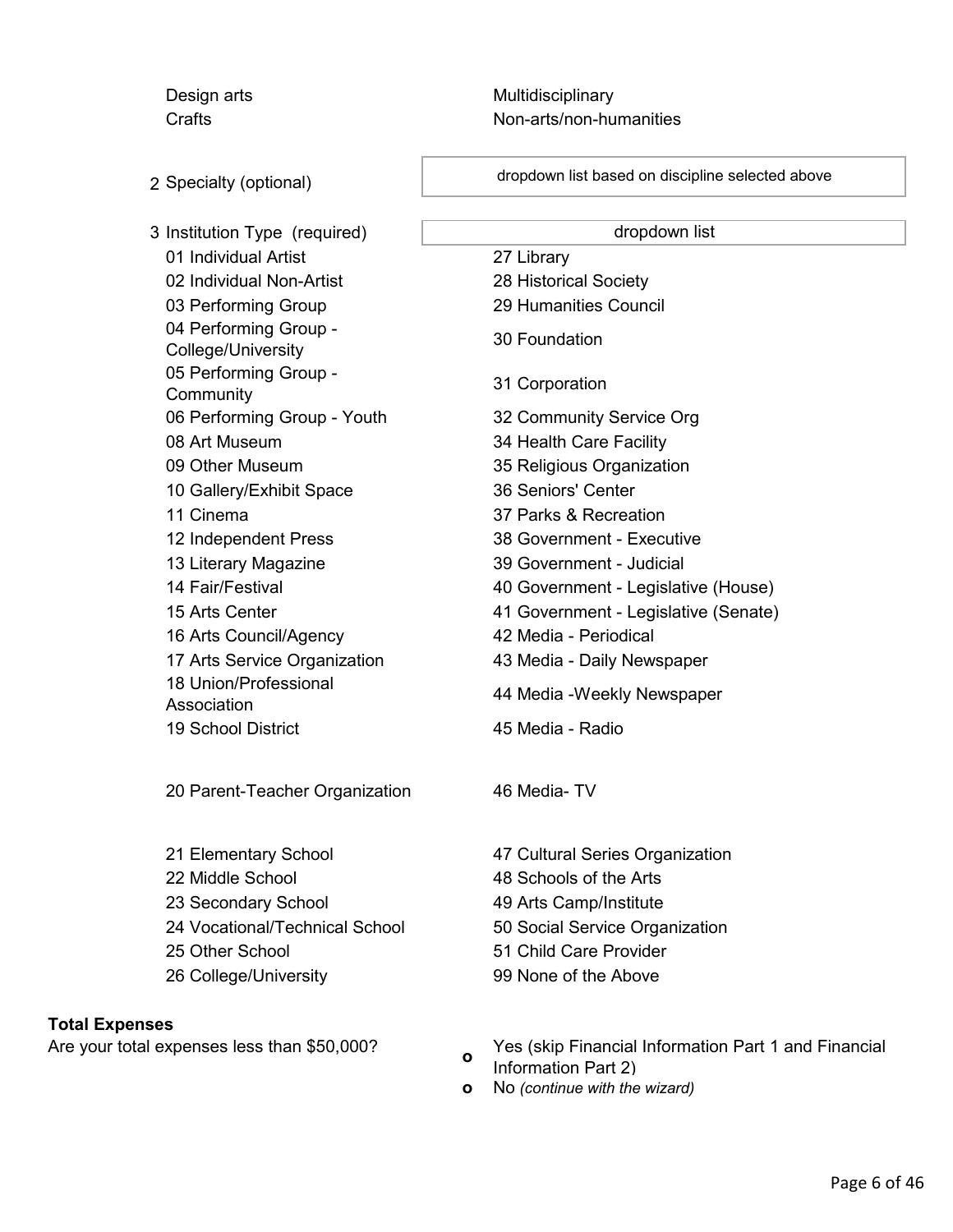| <b>Financial Information Part 1</b>                                            |     |  |  |
|--------------------------------------------------------------------------------|-----|--|--|
| Do you have a completed audit or review for [Fiscal Year]?                     |     |  |  |
| $\Omega$                                                                       | Yes |  |  |
| $\Omega$                                                                       | No  |  |  |
| Did you have restricted contributions, grants, in-kind, or investment revenue? |     |  |  |
| $\mathbf{o}$                                                                   | Yes |  |  |
| $\Omega$                                                                       | No  |  |  |
| Did you have restricted earned revenue (this is rare)?                         |     |  |  |
| $\mathbf{o}$                                                                   | Yes |  |  |
| $\Omega$                                                                       | No  |  |  |
| <b>Financial Information Part 2</b>                                            |     |  |  |
| Did your organization have non-operating revenues in [Fiscal Year]?            |     |  |  |
| $\Omega$                                                                       | Yes |  |  |
| $\mathbf{o}$                                                                   | No  |  |  |
| Did your organization have non-operating expenses in [Fiscal Year]?            |     |  |  |
| $\Omega$                                                                       | Yes |  |  |
| $\mathbf{o}$                                                                   | No  |  |  |
| Summary                                                                        |     |  |  |

Your choices will be displayed here and can be edited by clicking the orange pencil next to the bold header. Once information is updated, click the save where the pencil used to be.

# **Save and Finish**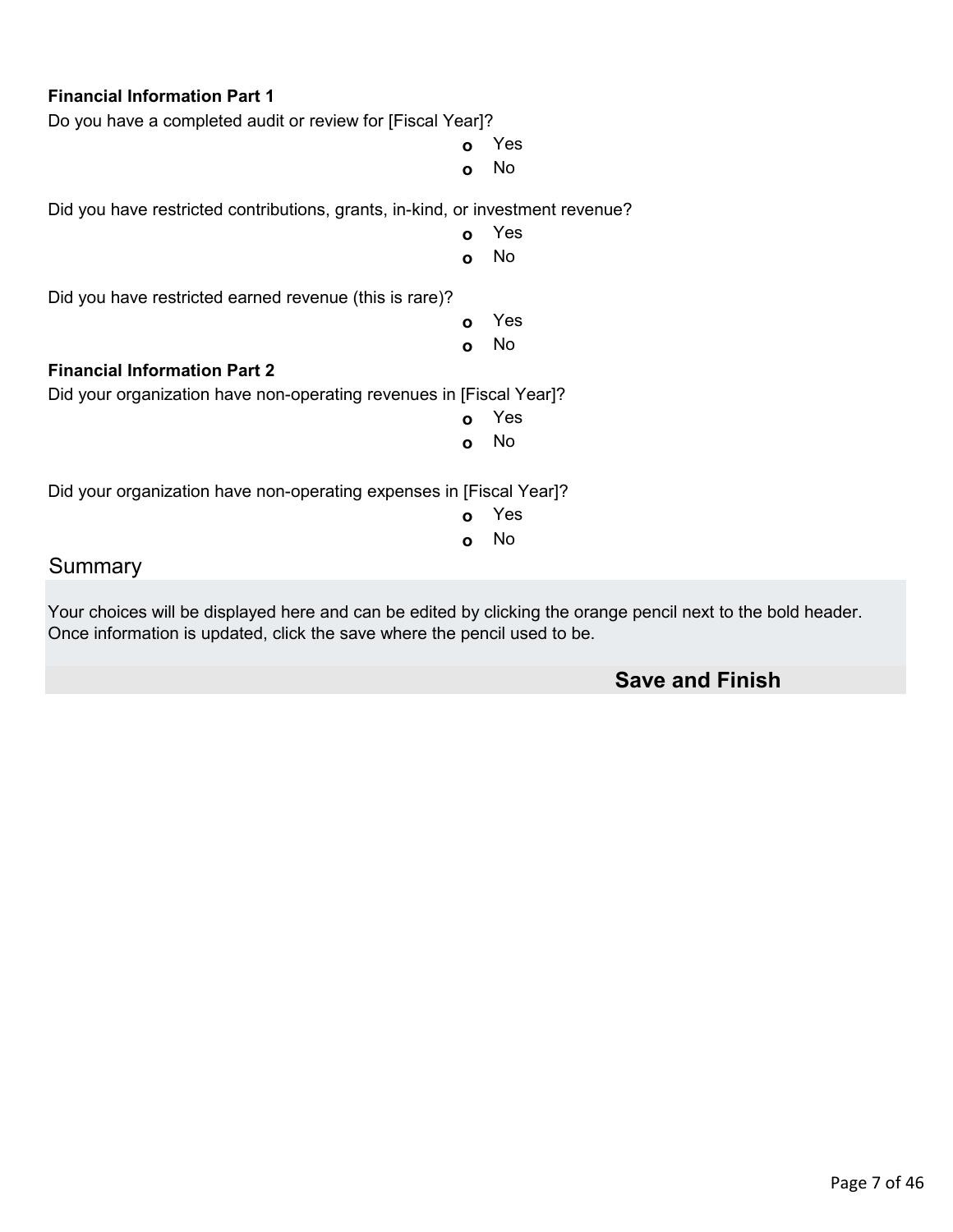# <span id="page-7-0"></span>**Revenue**

This section is required. You must report revenue, but lines that are not applicable to your organization can be left blank. Any specific lines or questions that must be answered are noted.

**[Definitions, required fields, and error checks are available in the appendix.](#page-19-0)** 

## **Earned Operating Revenue**

| <b>Subscription Revenue</b>                      | \$    |  |  |  |
|--------------------------------------------------|-------|--|--|--|
| Membership Fees - Individuals                    | \$    |  |  |  |
| <b>Membership Fees - Organizations</b>           | \$    |  |  |  |
| <b>Ticket Sales/Admissions</b>                   | \$    |  |  |  |
| <b>Education Revenue</b>                         | \$    |  |  |  |
| <b>Publication Sales</b>                         | \$    |  |  |  |
| <b>Gallery Sales</b>                             | \$    |  |  |  |
| <b>Contracted Services and Touring Fees</b>      | \$    |  |  |  |
| <b>Royalty/Reproduction Revenue</b>              | \$    |  |  |  |
| <b>Rental Revenue</b>                            | \$    |  |  |  |
| <b>Sponsorship Revenue</b>                       | \$    |  |  |  |
| Attendee-Generated Revenue not Included<br>Above | \$    |  |  |  |
| Earned Program Revenue not Included<br>Above     | \$    |  |  |  |
| (text box for description)                       |       |  |  |  |
| Earned non-program revenue not Included<br>Above | \$    |  |  |  |
| (text box for description)                       |       |  |  |  |
| Total                                            | calc. |  |  |  |
|                                                  |       |  |  |  |

#### **Digital Program Revenue**

Of your organization's total earned operating revenue, how much was from programming delivered digitally? This is a breakout field. Amounts included here should also be entered in the earned revenue section above. This field is optional, and you can provide an estimate.



#### **Investment Revenue**

Use this section to record all of the activity on your investment portfolio. Include all interest, realized and unrealized gains and losses.

| Investment Revenue - operating |       |  |
|--------------------------------|-------|--|
| Total                          | calc. |  |

# **Contributed Revenue Count**

Trustee/Board Other Individual

|  | <br>Contributors |
|--|------------------|
|  |                  |
|  |                  |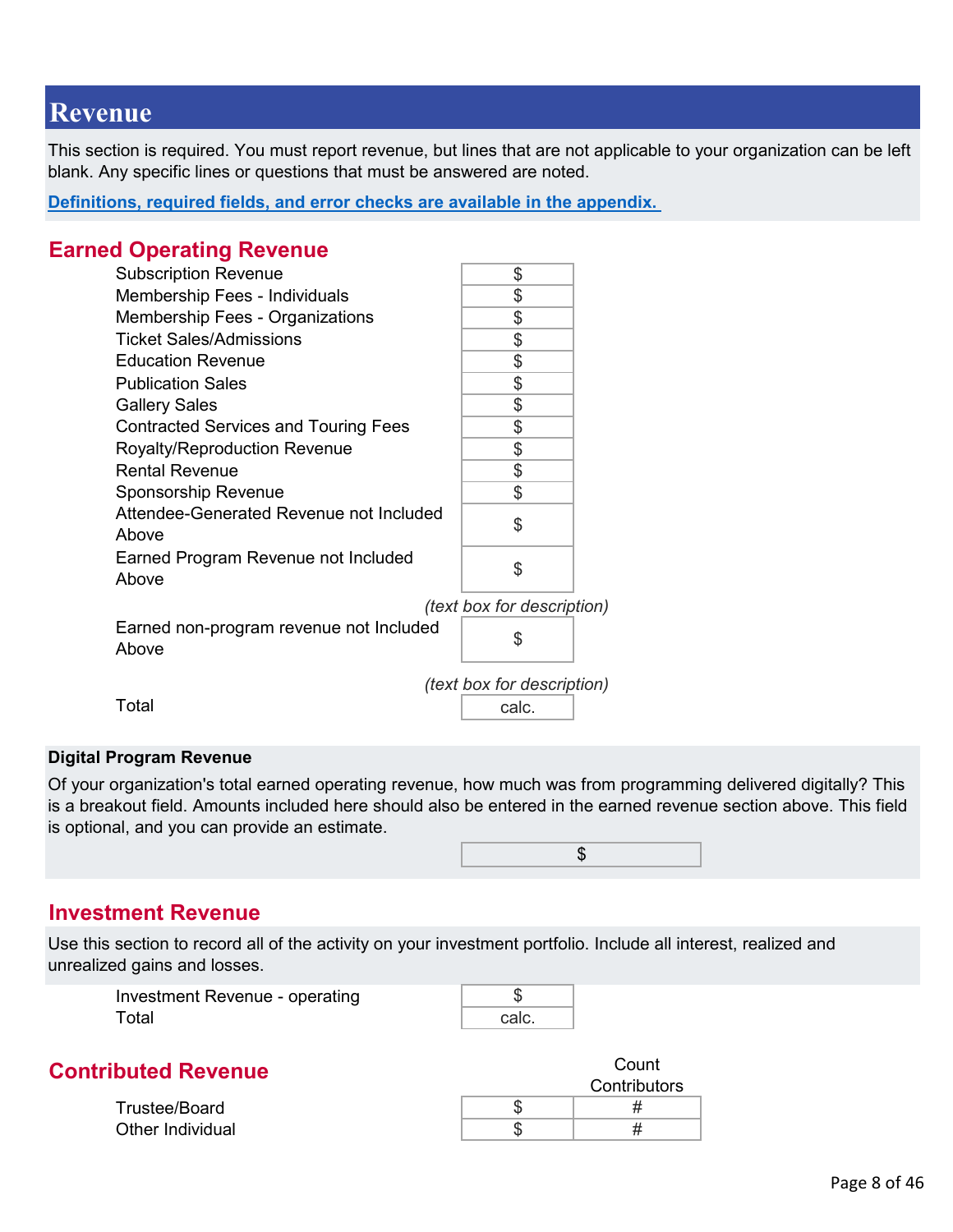| Corporate                                          | \$             | #  |
|----------------------------------------------------|----------------|----|
| Foundation                                         | \$             | #  |
| <b>City Government</b>                             | \$             | #  |
| <b>County Government</b>                           | \$             | #  |
| <b>State Government</b>                            | \$             | #  |
| <b>Federal Government</b>                          | \$             | #  |
| Tribal                                             | \$             | #  |
| In-Kind Contributions                              | \$             |    |
| <b>Parent Org Support</b>                          | \$             |    |
| <b>Special Fundraising Events</b>                  | \$             |    |
|                                                    | <b>o</b> Gross |    |
| Is the amount reported for special                 | <b>o</b> Net   |    |
| fundraising events gross or net?                   |                |    |
| Fundraising Event Expenses (if reported as<br>net) |                | \$ |
| Contributions not Included Above                   | \$             |    |
| (text box for description)                         |                |    |

Total calc. I calc. Calc.

#### **Digital Contributed Revenue**

Of your organization's total contributed revenue, how much was associated with programming delivered digitally? This is a breakout field. Amounts included here should also be entered in the earned revenue section above. This field is optional, and you can provide an estimate.



#### **Capital Campaign**

Is your organization currently in a capital campaign?

**o** Yes **o** No

# **Revenue Summary**

| <b>Earned Revenue</b>      | calc. |
|----------------------------|-------|
| <b>Investment Revenue</b>  | calc. |
| <b>Contributed Revenue</b> | calc. |
| <b>Total Revenue</b>       | calc. |

#### **Funder report narrative - Revenue**

This space can be used to add context, explanation, or narrative about your revenue. This text will appear on your reports to funders. Limit 500 characters. This narrative is optional.

text box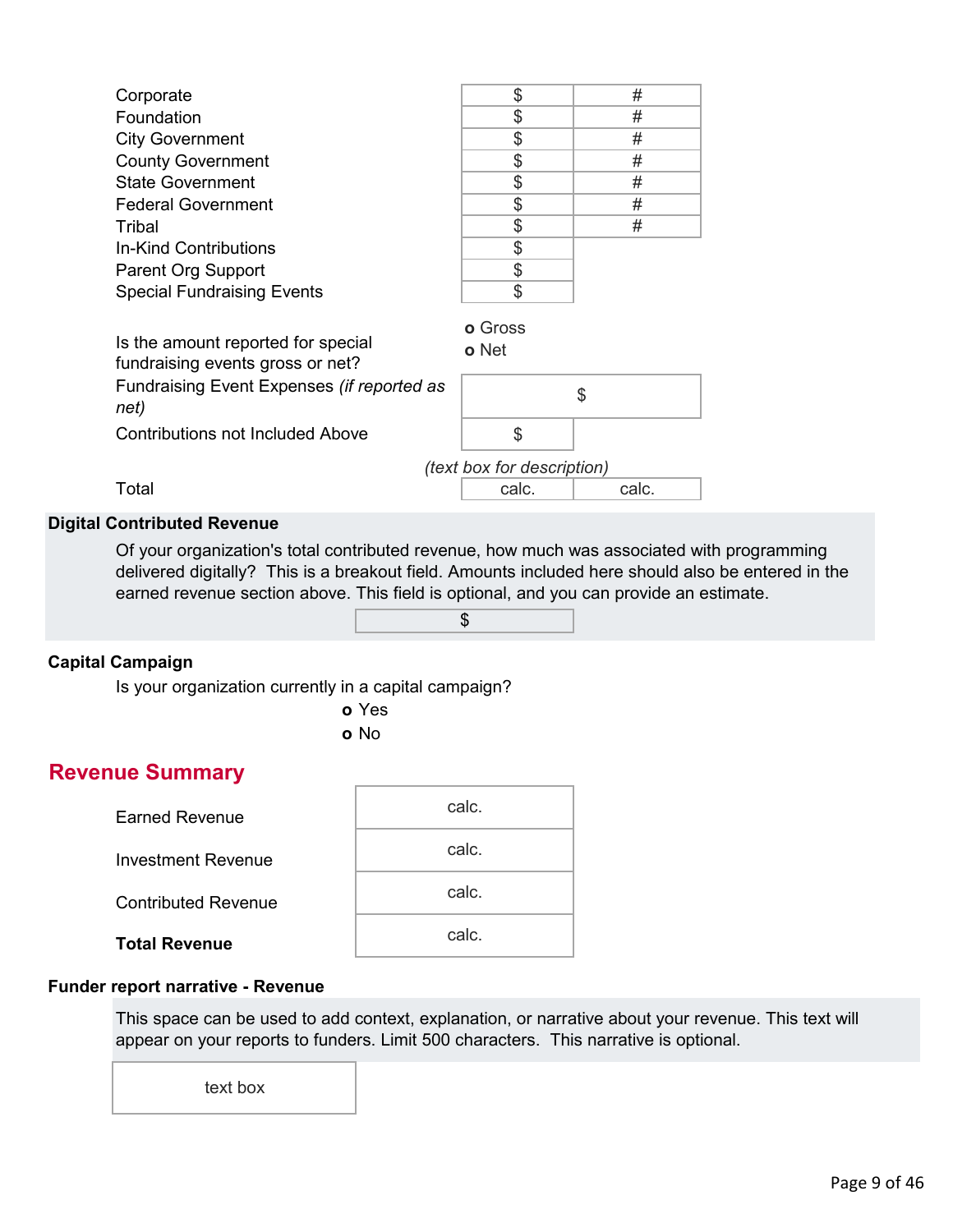# <span id="page-9-0"></span>**Expenses**

This section is required. You must report expenses, but lines that are not applicable to your organization can be left blank. Any specific lines or questions that must be answered are noted.

**[Definitions, required fields, and error checks are available in the appendix.](#page-25-0)** 

#### **Personnel Expenses**

| W2 Employee Salaries, Benefits, |       |
|---------------------------------|-------|
| <b>Independent Contractors</b>  |       |
| <b>Professional Fees</b>        |       |
| Total                           | calc. |

#### **Visual/Performing Artists**

Of your organization's total personnel expenses above, what portion was paid to artists and performers? This is a breakout or further classification of the expenses entered above. This entry is not included in your total expenses at the bottom of the section. This is required, but you can enter a zero.

| ۰U |
|----|
|    |

#### **Non-Personnel Expenses**

| Occupancy                                    |                          |
|----------------------------------------------|--------------------------|
| <b>Interest Expense</b>                      |                          |
| Depreciation                                 |                          |
| Non-Personnel expenses not<br>included above |                          |
|                                              | text box for description |
| Total                                        | calc.                    |
|                                              |                          |

# **Total Operating Expenses**

| <b>Total Personnel Expenses</b>     | calc. |
|-------------------------------------|-------|
| <b>Total Non-Personnel Expenses</b> | calc. |
| <b>Total Expenses</b>               | calc. |
|                                     |       |

#### **Functional Expense Estimation (Percent)**

Estimate what percentage of your total expenses were associated with Programs, Management and General, and Fundraising. The sum of these percentages must equal 100%. Enter the estimates as whole numbers, e.g., 60%, 20%, 20%.

These percentages will be used to calculate your total expenses for each of these three categories for reporting. This is required.

| Program | Management<br>and General | Fundraising |
|---------|---------------------------|-------------|
|         |                           |             |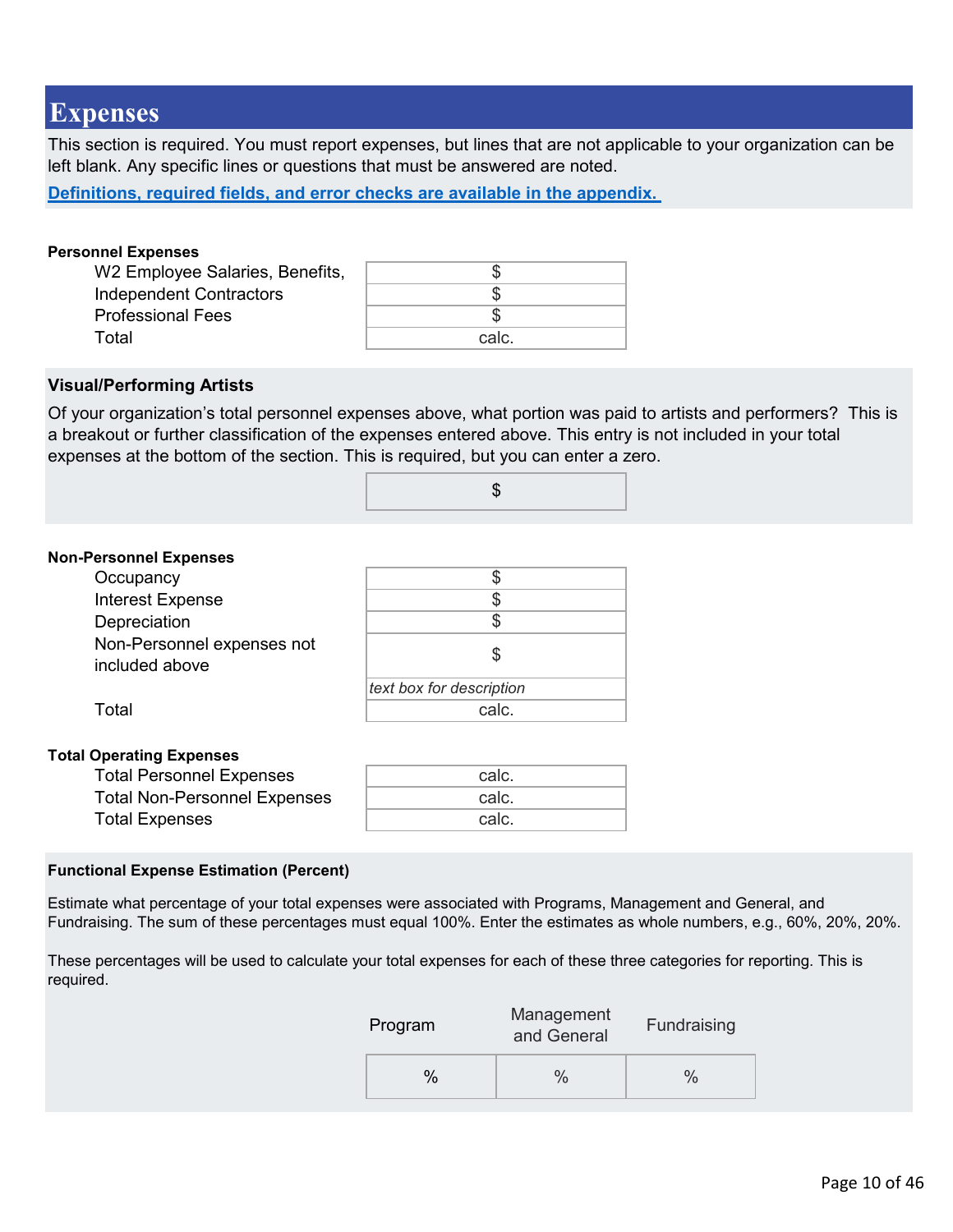#### **Marketing Expenses**

Of your organization's total operating expenses, how much was spent on marketing personnel and non-personnel expenses? (Required) This is a breakout or further classification of the expenses entered above. This entry is not included in your total expenses at the bottom of the section. This is required.

| Personnel     |  |
|---------------|--|
| Non-Personnel |  |
|               |  |

#### **Digital Program Expenses**

Of your organization's total operating expenses, how much was spent on programming delivered digitally? This is a breakout or further classification of the expenses entered above. This entry is not included in your total expenses at the bottom of the section. This question is optional and can be estimated.



# **Change in Net Assets and Narrative**

#### **Change in Net Assets**

| <b>Total Revenue</b>  | calc. |
|-----------------------|-------|
| <b>Total Expenses</b> | calc. |
| Change in Net Assets  | calc. |

#### Funder report narrative - Expenses

This space can be used to add context, explanation, or narrative about your expenses. This text will appear on your reports to Funders. This narrative is optional.

text box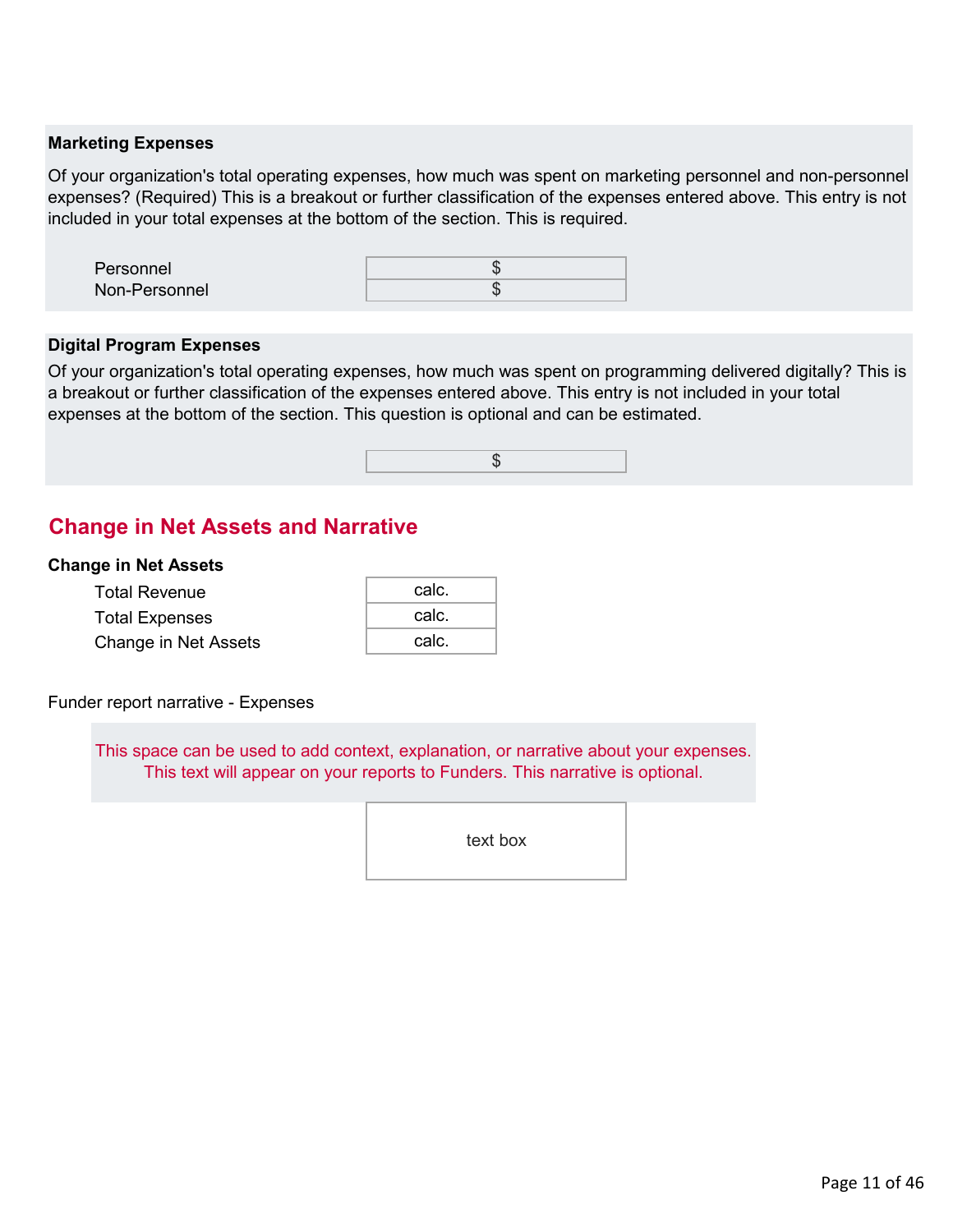# <span id="page-11-0"></span>**Workforce & Workspace**

This section is required. You must fill out the workforce and workspace section, but lines that are not applicable to your organization can be left blank. Any specific lines or questions that must be answered are noted.

Definitions, required fields, and error checks are available in the appendix.

## **Workforce**

|                                | Number of<br>Positions | Turnover |
|--------------------------------|------------------------|----------|
| <b>Full-Time Permanent</b>     | #                      | #        |
| <b>Full-Time Temporary</b>     | #                      | #        |
| <b>Part-Time Permanent</b>     | #                      | #        |
| Part-Time Temporary            | #                      | #        |
| <b>Volunteers</b>              | #                      |          |
| <b>Independent Contractors</b> | #                      |          |
| <b>Interns and Apprentices</b> | #                      |          |
| <b>Board Members</b>           | #                      |          |
| Total                          | calc.                  | calc.    |

#### **Visual/Performing Artists**

This is a breakout or further classification of the personnel entered above. This is required if you have entered an amount paid to artists in the Expense section.

#

| Of the employees and contractors entered |  |
|------------------------------------------|--|
| above, how many were artists or          |  |
| performers?*                             |  |

# **COVID-19 Impact**

The COVID-19 crisis has necessitated that organizations lay off or furlough employees to remain in operation. The following questions aim to gauge this impact on your organization's workforce. Please only answer these questions if the fiscal year you are reporting on includes a span of time impacted by the COVID-19 pandemic. Answers collected from fiscal years outside of the impact of the COVID-19 pandemic will not be used for research or reporting purposes. This is optional.

#### **Due to COVID-19 crisis restrictions on in-person gatherings and/or stay-at-home orders mandated by government health guidelines, how was staffing affected at your organization?**

| Number of employees laid off:                                                           | # |
|-----------------------------------------------------------------------------------------|---|
| Number of employees furloughed:                                                         | # |
| Of those furloughed or laid off employees,<br>how many (if any) have been brought back? | # |
|                                                                                         |   |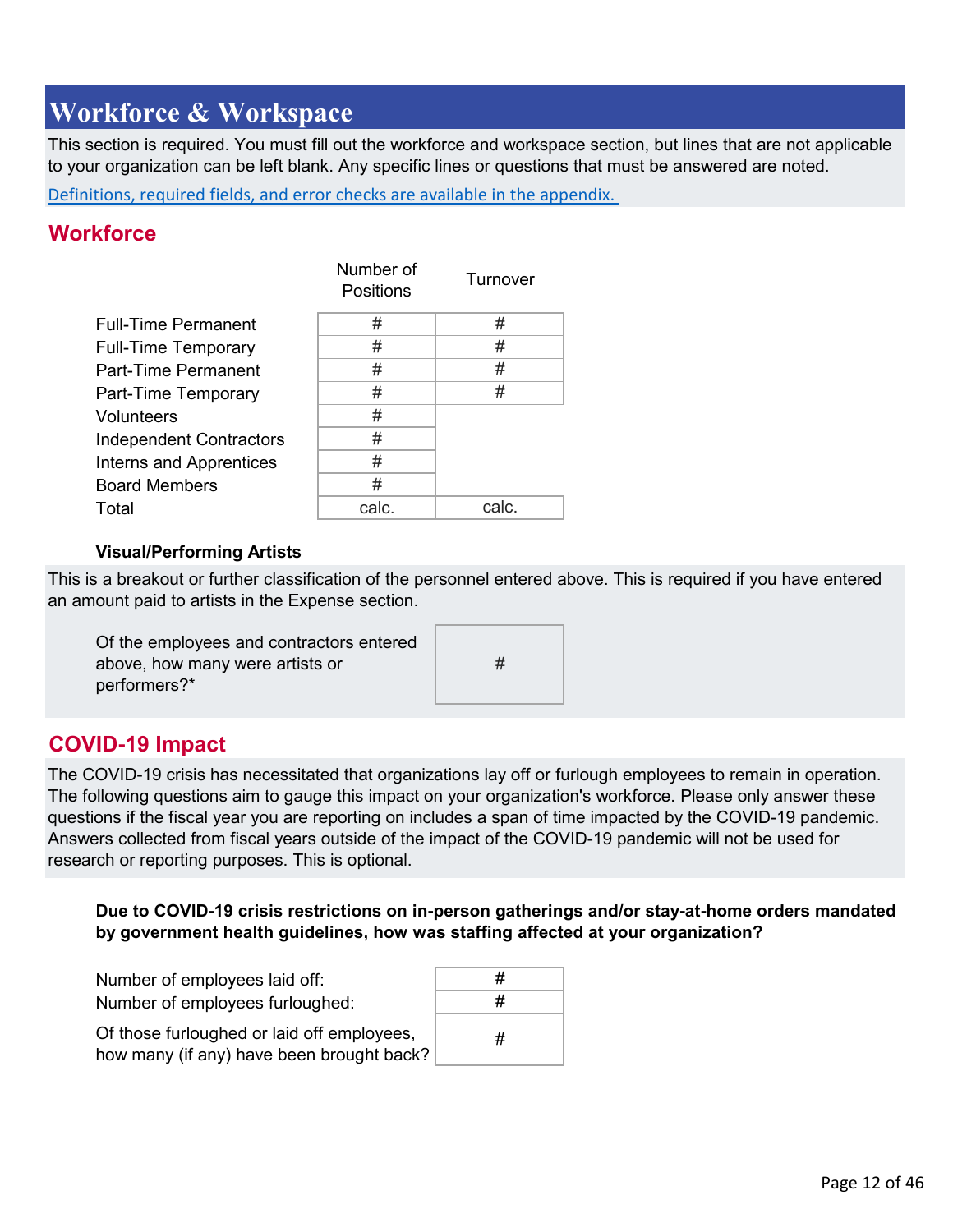# **Organization Leadership**

Provide information about the person with the highest level of decision-making authority (not including board members). This could be your organization's Executive Director, CEO, or President. You may enter two coleaders if your organization has a shared leadership structure.

| <b>Organizational Leader</b> |      |
|------------------------------|------|
| Leader First Name            | text |
| Leader Last Name             | text |
| Leader Title                 | text |
| Leader Year Started          | #    |
| Leader Email Address         | text |
| Co-Leader First Name         | text |
| Co-Leader Last Name          | text |
| Co-Leader Title              | text |
| Co-Leader Year Started       | #    |
| Co-Leader Email Address      | text |

# **Workspaces (up to 5)**

In this section you can describe the places where your organization habitually works or performs. This is an opportunity to describe locations beyond your organization's home office. One workspace is required, and you may enter up to five.

If you do not have a physical workspace, check this box.



#### **o** No workspace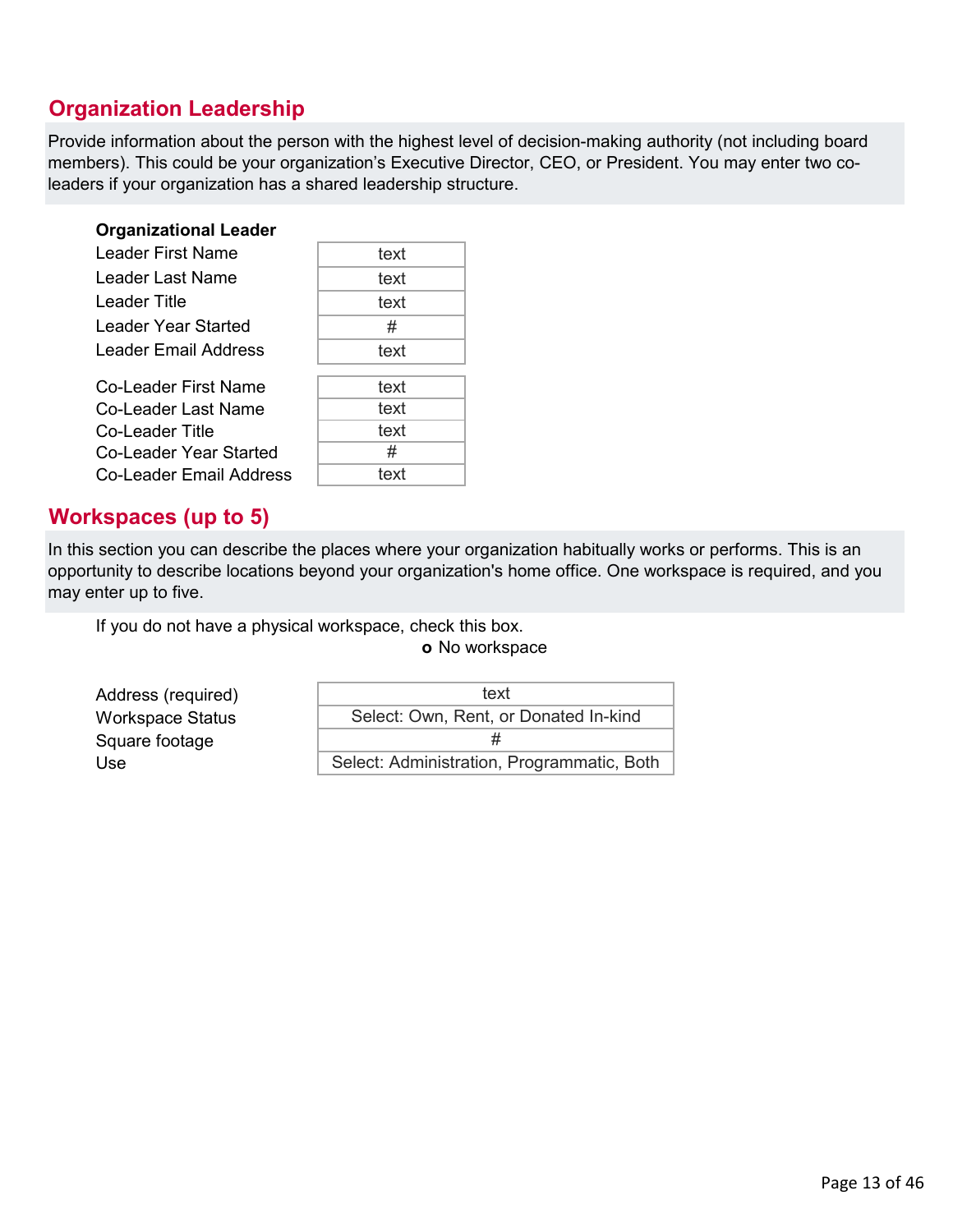# <span id="page-13-0"></span>**Program Activity & Audiences**

This section is required. You must fill out the Program Activity and Audiences section, but lines that are not applicable to your organization can be left blank. Any specific lines or questions that must be answered are noted.

Definitions, required fields, and error checks are available in the appendix.

# **Tickets/Admissions/Package Prices**

|                                                              | Low | High |
|--------------------------------------------------------------|-----|------|
| <b>Tickets/Admissions Prices</b>                             | \$  | \$   |
| <b>Subscription Package Price</b>                            | \$  | \$   |
| Individual Membership Price                                  | \$  | \$   |
| Organization Membership<br>Price                             | \$  | \$   |
| <b>Subscription Ticket Price</b>                             | \$  | \$   |
| <b>Ticket/Admission Prices for</b><br>Individual Members     | \$  | \$   |
| Ticket/Admission Prices for<br><b>Organizational Members</b> | \$  | \$   |

# **Members and Subscribers**

|                          | Count | <b>Renewal Rate</b> |
|--------------------------|-------|---------------------|
| Subscribers*             |       |                     |
| Members - Individual(s)* |       |                     |
| Members - Organizations* |       | $\frac{0}{0}$       |

# **Programs**

| <b>Residencies Awarded</b>      | # |
|---------------------------------|---|
| <b>Public Art Installations</b> | # |
| <b>Works Commissioned</b>       | # |
| <b>Films Produced</b>           | # |
| <b>World Premieres</b>          | # |
| <b>National Premieres</b>       | # |
| <b>Local/Regional Premieres</b> | # |
| Competitions                    | # |
| Open Rehearsals                 | # |

| $\#$ |
|------|
| $\#$ |
| #    |
| #    |
| #    |
| #    |
| #    |
| #    |
| $\#$ |

|                                    | Count | <b>Monetary Value</b> |
|------------------------------------|-------|-----------------------|
| <b>Fiscally Sponsored Projects</b> |       |                       |
| Scholarships awarded               |       |                       |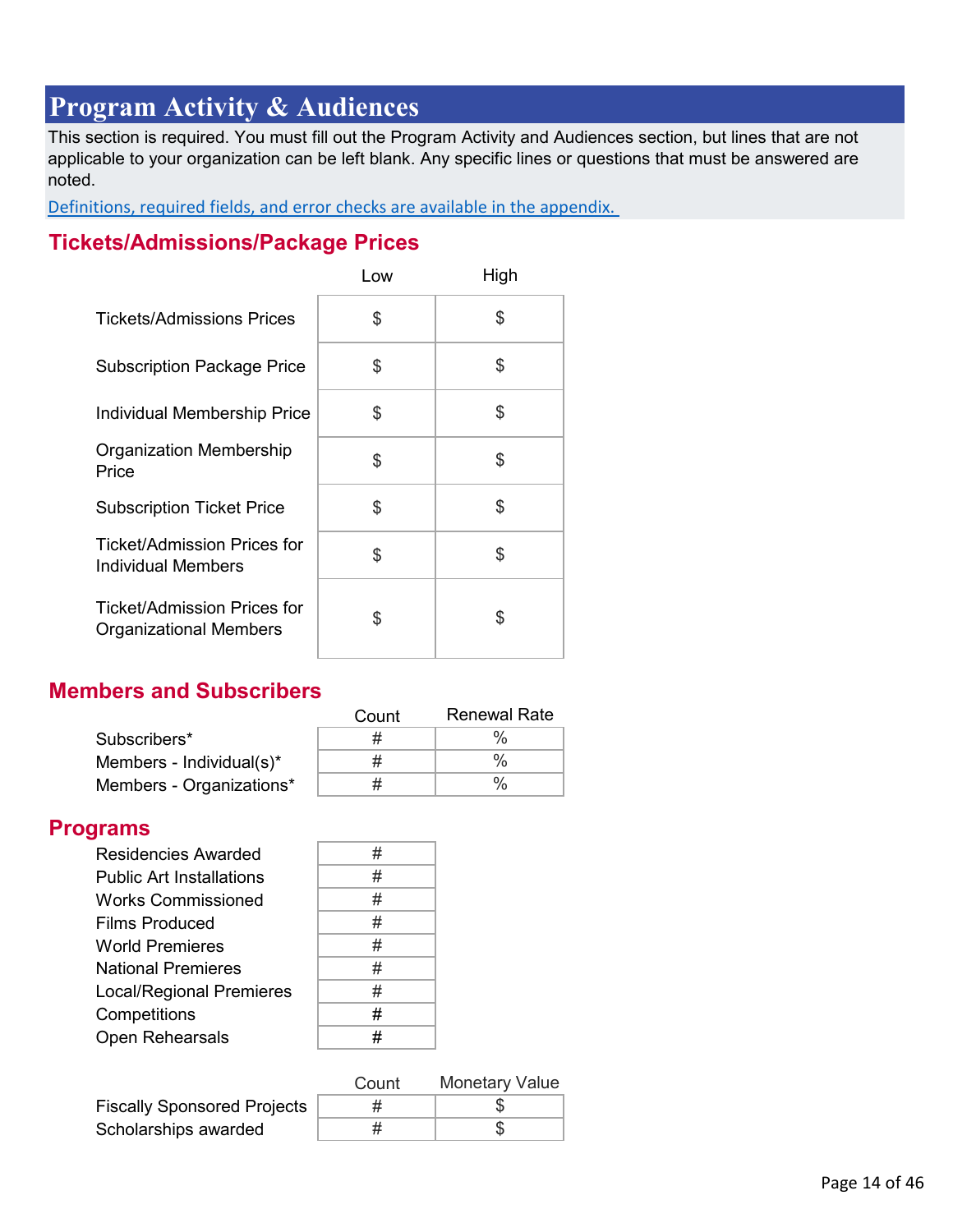| <b>Other Grants awarded</b>                     | $\#$                                | \$                                                   |                                           |                                                                   |                                     |
|-------------------------------------------------|-------------------------------------|------------------------------------------------------|-------------------------------------------|-------------------------------------------------------------------|-------------------------------------|
|                                                 | In Person/<br>Physical              | <b>Digital</b>                                       |                                           |                                                                   |                                     |
| <b>Permanent Exhibitions</b>                    | #                                   | #                                                    |                                           |                                                                   |                                     |
| <b>Temporary Exhibitions</b>                    | #                                   | #                                                    |                                           |                                                                   |                                     |
| <b>Traveling Exhibitions</b><br>(Hosted)        | $\#$                                | #                                                    |                                           |                                                                   |                                     |
| <b>Published Works Distributed</b>              | $\#$                                | $\#$                                                 |                                           |                                                                   |                                     |
| <b>Private Lessons</b>                          | #                                   | #                                                    |                                           |                                                                   |                                     |
|                                                 |                                     | In Person/Physical Programs                          |                                           | <b>Digital Programs</b>                                           |                                     |
|                                                 | <b>Distinct</b><br><b>Offerings</b> | # of Events at<br>Festivals                          | <b>Distinct</b><br>Live/Live-<br>streamed | # of Times<br><b>Accessed Live</b><br>streamed                    | Distinct On-<br>Demand<br>Offerings |
| Festivals/Conferences                           | $\#$                                | #                                                    | #                                         | #                                                                 | #                                   |
|                                                 | <b>Distinct</b><br>Offerings        | In Person/Physical Programs<br># of Times<br>Offered | <b>Distinct Live-</b><br>Streamed         | <b>Digital Programs</b><br># of Times<br>Live-<br><b>Streamed</b> | On-Demand<br><b>Offerings</b>       |
| Productions (self-produced)                     | #                                   | #                                                    | $\#$                                      | $\#$                                                              | #                                   |
| Productions (presented)                         | #                                   | #                                                    | #                                         | $\#$                                                              | #                                   |
| <b>Broadcast Productions</b>                    |                                     |                                                      | #                                         | #                                                                 | #                                   |
| Classes/Workshops (outside of<br>schools)       | $\#$                                | #                                                    | #                                         | $\#$                                                              | #                                   |
| Classes/Assemblies/Other<br>Programs in Schools | #                                   | #                                                    | $\#$                                      | $\#$                                                              | $\#$                                |
| <b>Field Trips/School Visits</b>                | #                                   | #                                                    | $\#$                                      | $\#$                                                              | #                                   |
| <b>Guided Tours</b>                             | #                                   | #                                                    | $\#$                                      | $\#$                                                              | $\#$                                |
| Lectures                                        | $\#$                                | #                                                    | #                                         | #                                                                 | #                                   |
| <b>Films Screened</b>                           | #                                   | #                                                    | #                                         | #                                                                 | #                                   |
| Readings/Workshops<br>(Developing Works)        | $\#$                                | $\#$                                                 | #                                         | #                                                                 | #                                   |
| <b>Community Programs not</b><br>included above | $\#$                                | $\#$                                                 | $\#$                                      | #                                                                 | #                                   |
|                                                 |                                     |                                                      | <b>Describe Community Programs</b>        |                                                                   |                                     |
| Additional Programs not<br>included above       | $\#$                                | $\#$                                                 | #                                         | #                                                                 | $\#$                                |
|                                                 |                                     |                                                      | <b>Describe Additional Programs</b>       |                                                                   |                                     |

# **Attendance/Participation**

Free Paid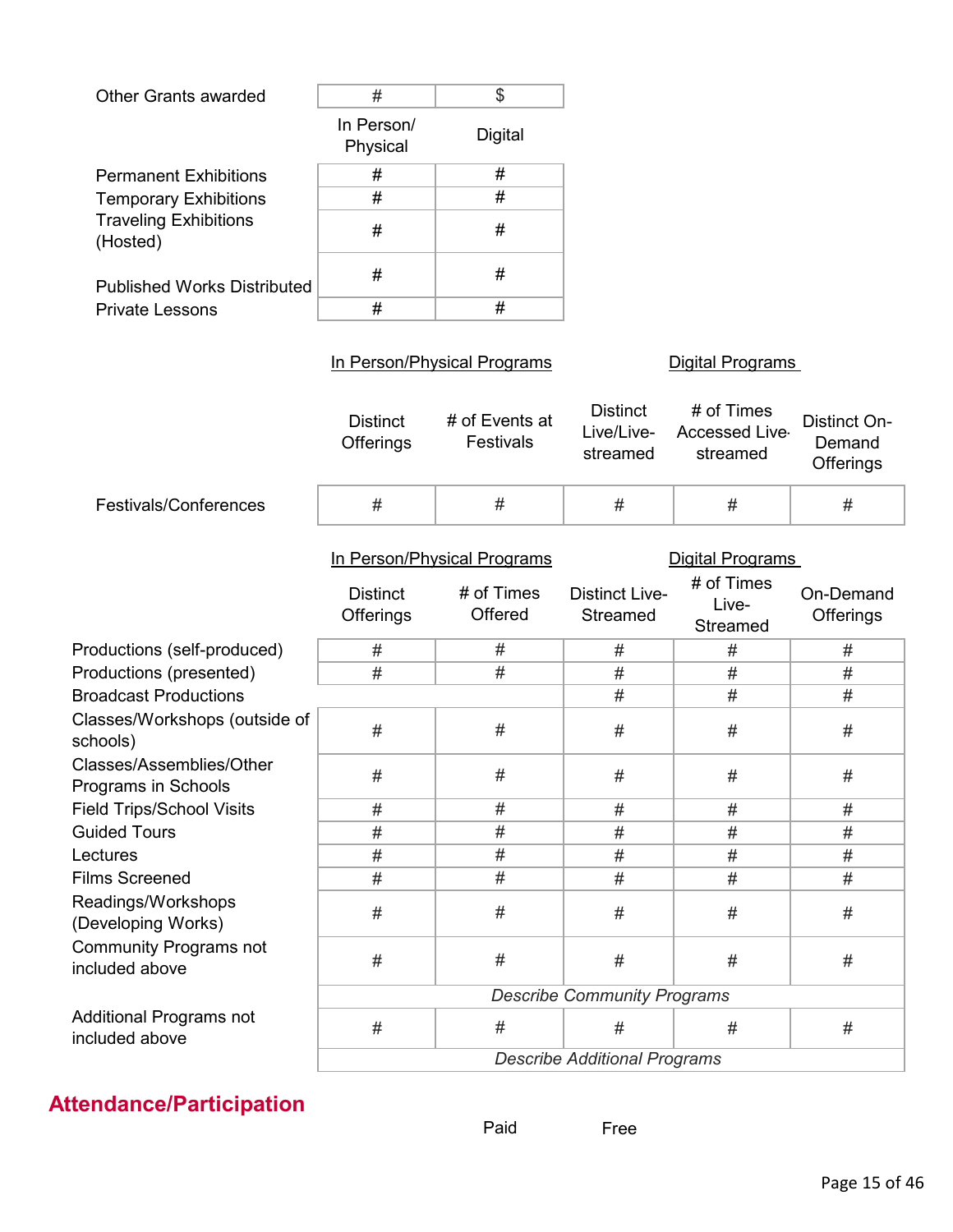| <b>Total In-Person Participation</b>                                                   | #     | #     |
|----------------------------------------------------------------------------------------|-------|-------|
| Total Digital Participation (for mission-<br>related, digitally delivered programming) | #     | #     |
| Total                                                                                  | calc. | calc. |

#### **Attendees Age 18 and Under**

This is a breakout or further classification of the attendance entered above. If you do not collect participants' ages, you can estimate this figure. This is required. If you did not have any participants under 18, enter a zero.

| Of your organization's total in-person<br>participation, how many participants were |  |
|-------------------------------------------------------------------------------------|--|
| 18 and under?                                                                       |  |

#### **Programs in Schools**

This section is a breakout or further classification of the programming and participation entered above. This is optional; if you do not provide programs in schools, leave these blank.

|                                                                                                                    | Attendance | Hours of<br>Instruction |
|--------------------------------------------------------------------------------------------------------------------|------------|-------------------------|
| Of your organization's total<br>participation, how much was<br>a result of programs that<br>took place in schools? | #          | #                       |

# **Social Media and Web**

| <b>Facebook Followers</b>                         | #    |
|---------------------------------------------------|------|
| <b>Twitter Followers</b>                          | #    |
| YouTube Followers                                 | #    |
| Instagram Followers                               | #    |
| Vimeo Followers                                   | #    |
| <b>TikTok Followers</b>                           | #    |
| <b>Snapchat Followers</b>                         | #    |
| <b>Other Social Media</b><br><b>Followers</b>     | #    |
| <b>Other Social Media Platform</b><br>Description | text |
|                                                   |      |

| <b>Website Page Views</b>      | # |
|--------------------------------|---|
| Website Sessions/Visits        | # |
| <b>Website Unique Visitors</b> | # |

#### **Funder report narrative**

This space can be used to add context, explanation, or narrative about your Program Activity. This text will appear on your reports to Funders. This narrative is optional.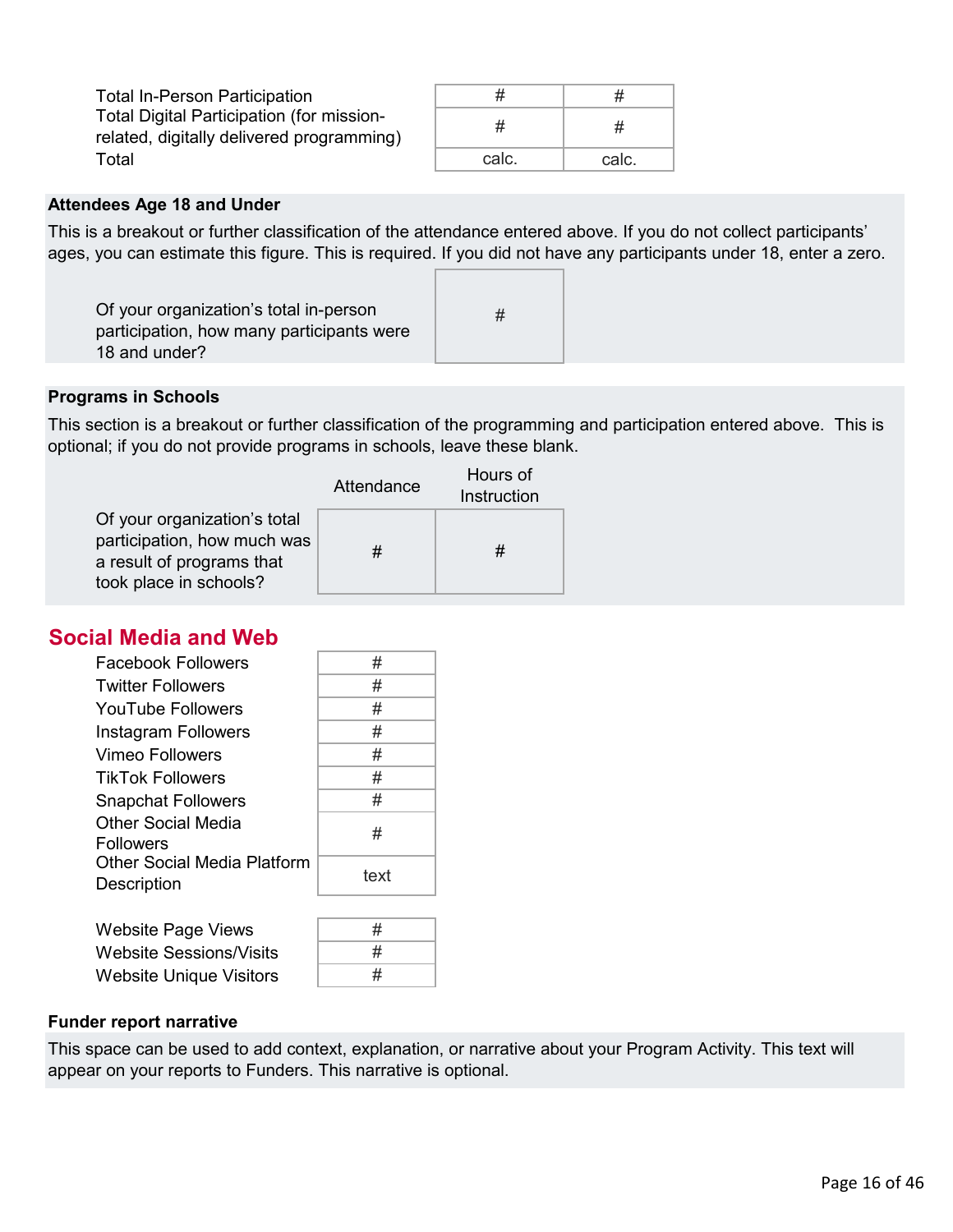# **Organization Mission**

This section seeks to identify whether it is your organization's mission to create, present, or interpret works from a specific ethnic, cultural, or other demographic group (e.g., an African American museum and archive, an LGBTQ choral group, or a women's dance troupe).

If your organization creates, presents, or interprets works from a range of different cultural traditions or demographic groups, answer "no" to this question.

If you select yes, you will see a list of demographic groups to select from.

Is your organization s mission rooted in an explicitly identified ethnic, cultural, or other demographic voice? (Required)

**o** Yes

**o** No

# **Demographic Groups**

This section appears because you selected "yes" for the previous question. If your organization's mission is rooted in a specific demographic voice, please select it below. You can select all that apply.

If your organization's mission is rooted in a specific ethnic, racial, or cultural voice, please select it here. You can select all that apply.

#### **Ethnic/Racial/Cultural Voice Age Group**

White (non-Hispanic) Metal Controller 18 Hispanic/Latino(a) 18-64 Black 65+ Middle-Eastern Indigenous Additional Group (please state) **Disability**

#### **Gender Identity**

Female **o** Yes Male **o** No Genderqueer/gender non-conforming Transgender **Additional Characteristics** Additional Identity (please state)

#### **Sexual Identity**

- Gay or Lesbian
- **Bisexual**

Asian Asian Additional Age Grouping (please state)

Please indicate if your organization mission is rooted in serving individuals with a disability?

- 
- 

If your organization's mission is rooted in serving other populations, please state the additional characteristics of those as well

Heterosexual or Straight Additional Characteristic (please state)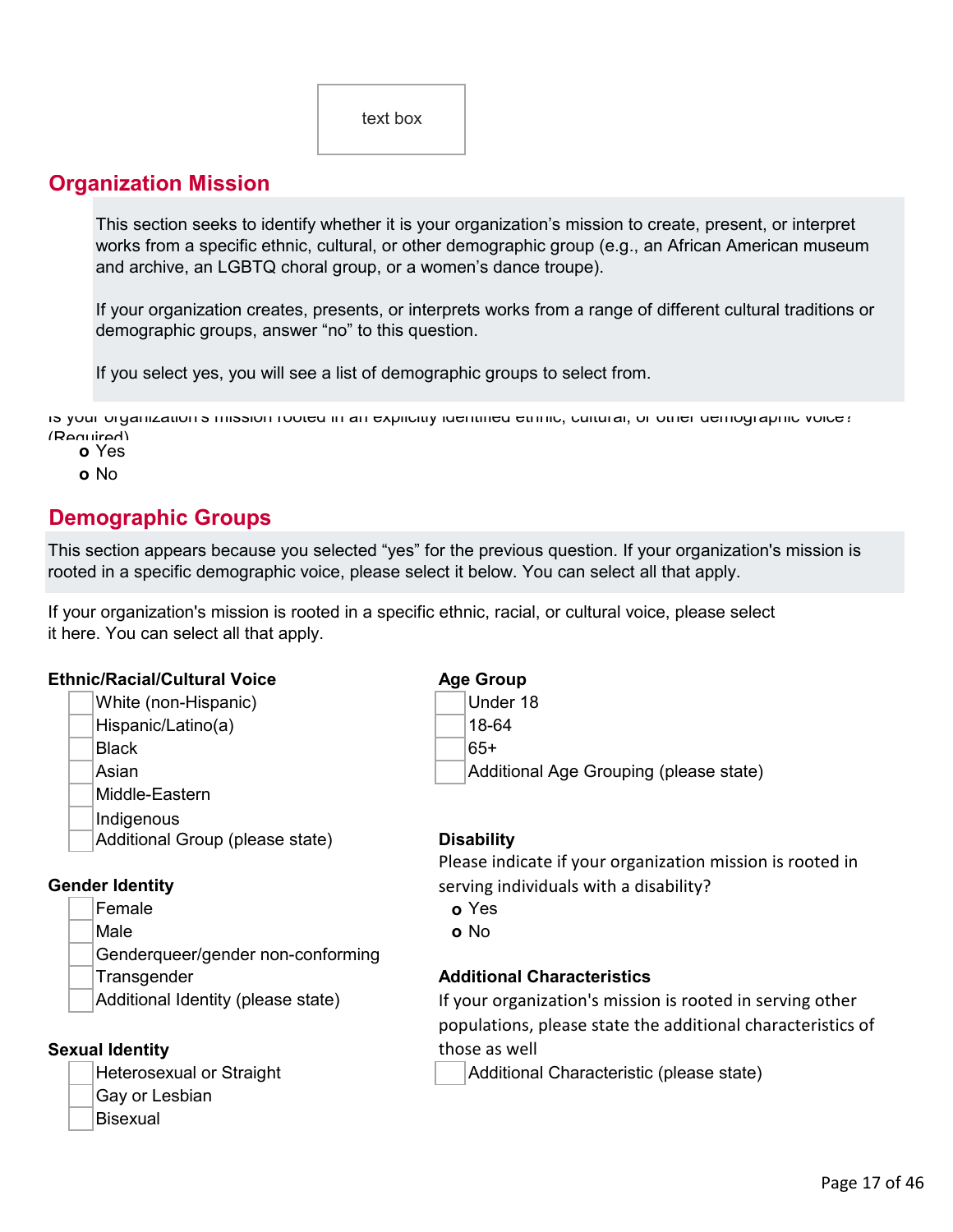Asexual Additional Orientation (please state)

# **Organization Audience**

This question seeks to identify specific ethnic, cultural, or other demographic groups that your organization serves as audience members or participants. You should only answer "yes" and select a demographic group if your organization's mission is focused on serving them, or if individuals from that group make up a significant portion of your overall audience (roughly 25% or more). If you do not have audience demographics data available, these answers may be based on estimates or perceptions of your audience or participants.

Does your organization primarily serve (or seek to serve) a specific audience? (Required)

- **o** Yes
- **o** No

# **Demographic Groups**

This section appears because you selected "yes" for the previous question. If your organization primarily serves a demographic group, please select it below. You can select all that apply.

#### **Ethnic/Racial/Cultural Voice Age Age Group**

|                                    | www.car                                                       |
|------------------------------------|---------------------------------------------------------------|
| White (non-Hispanic)               | Under 18                                                      |
| Hispanic/Latino(a)                 | 18-64                                                         |
| <b>Black</b>                       | 65+                                                           |
| Asian                              | Additional Age Grouping (please state)                        |
| Middle-Eastern                     |                                                               |
| Indigenous                         |                                                               |
| Additional Group (please state)    | <b>Disability</b>                                             |
|                                    | Does your organization primarily serve individuals with a     |
| <b>Gender Identity</b>             | disability?                                                   |
| Female                             | o Yes                                                         |
| Male                               | o No                                                          |
| Genderqueer/gender non-conforming  |                                                               |
| Transgender                        | <b>Additional Characteristics</b>                             |
| Additional Identity (please state) | If your organization primarily serves other populations,      |
|                                    | please state the additional characteristics of constituencies |
| <b>Sexual Identity</b>             | served.                                                       |
|                                    |                                                               |

Heterosexual or Straight Additional Characteristic (please state)

- Gay or Lesbian
- **Bisexual**
- Asexual
	- Additional Orientation (please state)

#### **Local Community**

Choose one community type, based on where the majority of your participants live. If you do not have data available, this can be based on estimates or your perceptions of your audience.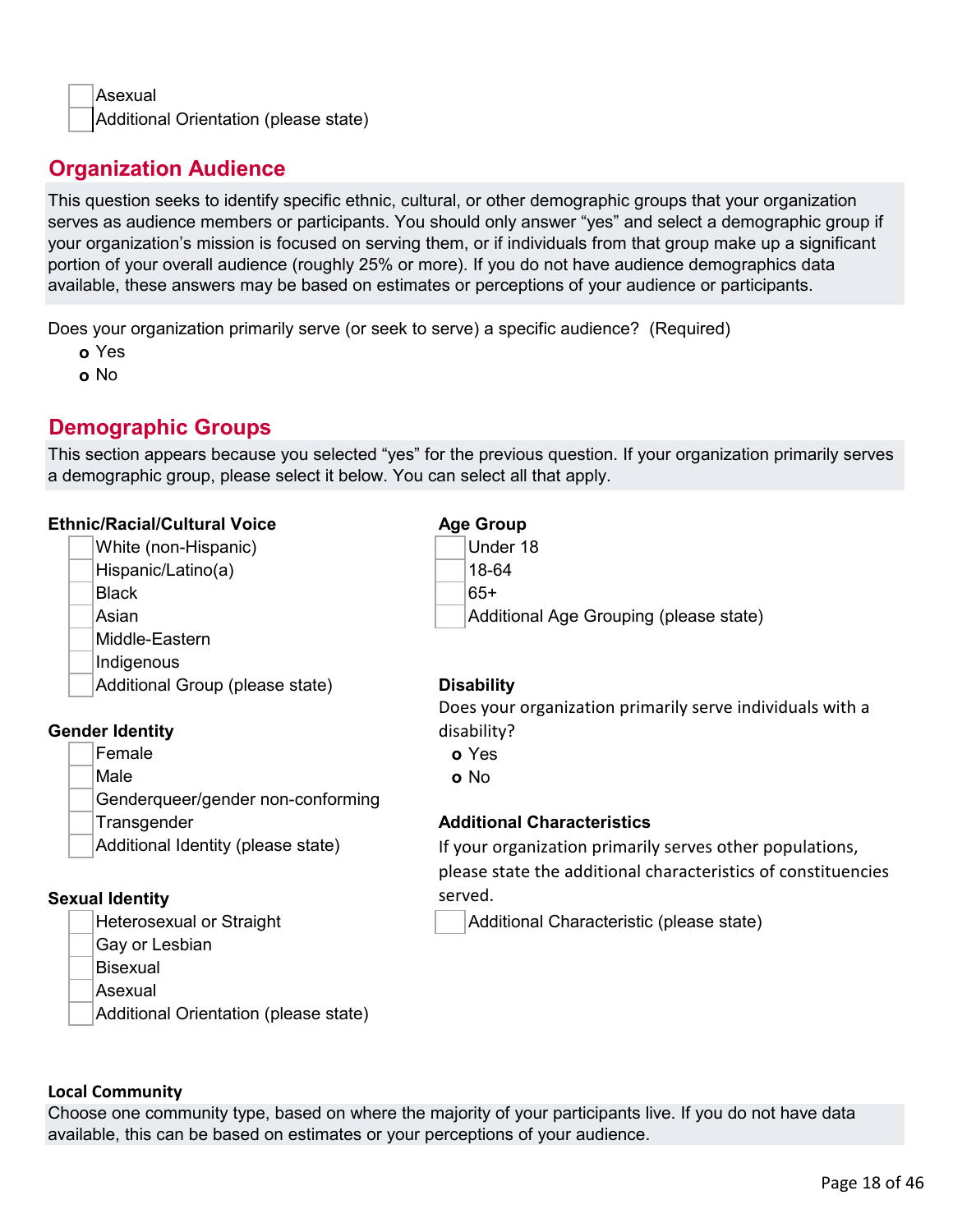Which term best describes the local community you serve?

- **o** Urban
- **o** Suburban
- **o** Rural

# **COVID-19 Impact**

This question is optional. Please only answer this question if the fiscal year you are reporting on includes a span of time impacted by the COVID-19 pandemic. Answers collected from fiscal years outside of the impact of the COVID-19 pandemic will be eliminated during research analysis.

During the period of the COVID-19 crisis when in-person gatherings were

- impossible due to stay-at-home orders and/or government health
	- **o** Delivery programming normally
	- **o** Modify program delivery
	- **o** Cease program delivery
	- **o** Not Applicable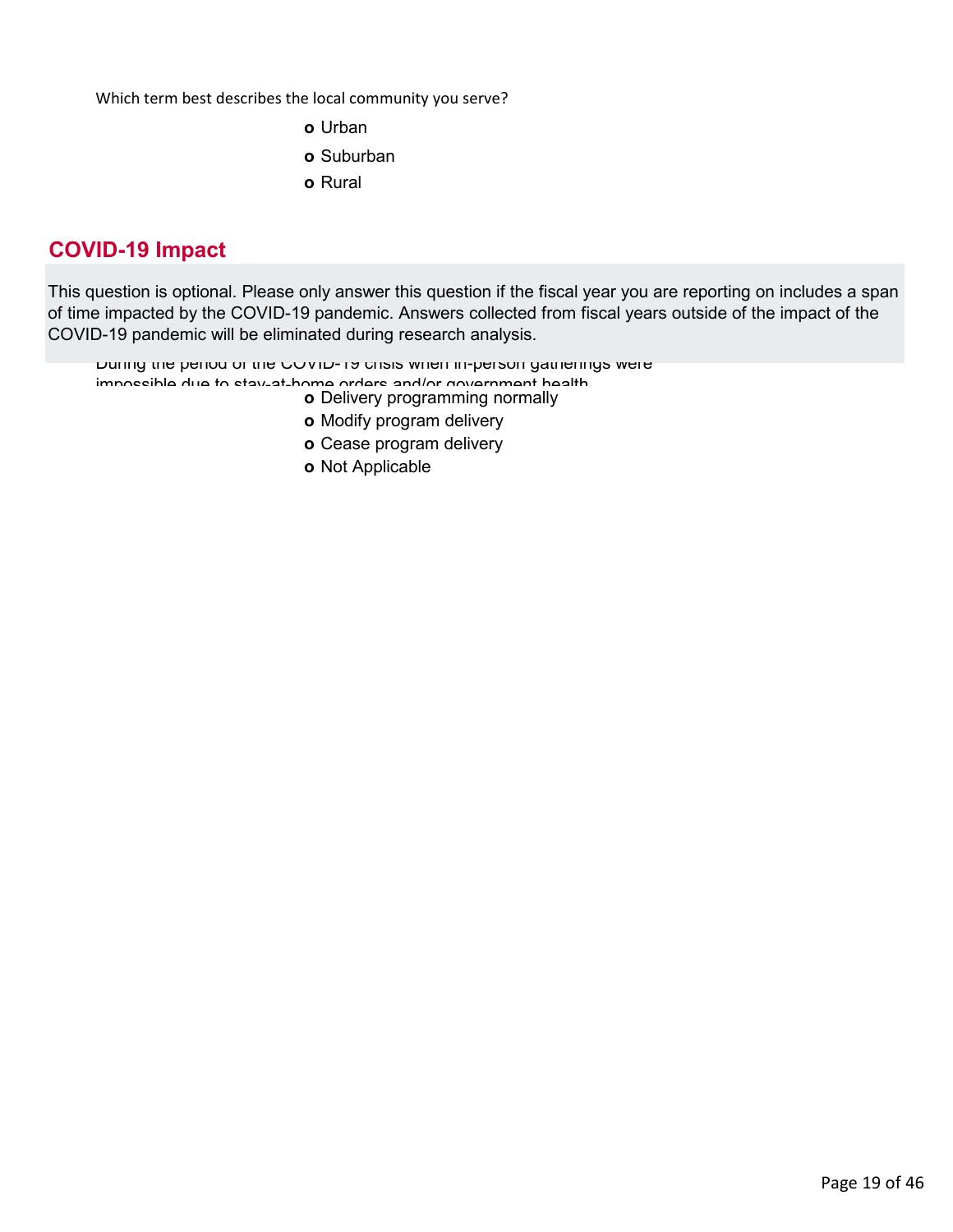# <span id="page-19-0"></span>**Appendix - Revenue**

# **Audit Totals**

These totals should be taken directly from your audit or review. We will use these numbers to verify that your revenue is entered accurately, by comparing them to the totals that calculate at the bottom of the revenue section.

| <b>Total Operating Revenue</b>        | The amount that appears on the "Total Revenue" or "Total Operating Revenue" line<br>of your audit or review, broken down by restriction. Some audits show the restricted<br>portion of Total Revenue below expenses in a section that may be called "Changes"<br>in Net Assets With Donor Restrictions."<br>Entries in this line and the line below must match the Unrestricted and Restricted<br>Operating Revenue values that are calculated at the bottom of the Revenue<br>section. (Required)                                                                    |
|---------------------------------------|-----------------------------------------------------------------------------------------------------------------------------------------------------------------------------------------------------------------------------------------------------------------------------------------------------------------------------------------------------------------------------------------------------------------------------------------------------------------------------------------------------------------------------------------------------------------------|
| <b>Total Non-Operating</b><br>Revenue | These items may be listed "below the line" on your audit's income statement, or<br>located below the "Total Revenue" or "Change in Net Assets" line. If your audit or<br>review does not distinguish between operating and non-operating revenue, but you<br>wish to break them out in your Data Profile, break them out here as well.<br>Otherwise, leave this line blank.<br>Entries in this line and the line below must match the Unrestricted and Restricted<br>Operating Revenue values that are calculated at the bottom of the Revenue<br>section. (Required) |

#### **Definitions used throughout the Revenue section**

| Unrestricted | Funds that can be used for general operations or designated by your organization<br>for any other purpose.             |
|--------------|------------------------------------------------------------------------------------------------------------------------|
| Restricted   | Funds that donors have specified for use for a specific purpose or at a specific<br>time, or to be held in perpetuity. |

# **Earned Operating Revenue**

| <b>Subscription Revenue</b>      | Revenue from the sale of tickets to a performance season or series, or media<br>subscriptions. Includes flexible, partial, or create-your-own subscriptions. Includes<br>subscriptions or advance payments for access to a series of broadcast or digital<br>media, such as telecasts, webcasts, podcasts, and similar programs. |
|----------------------------------|----------------------------------------------------------------------------------------------------------------------------------------------------------------------------------------------------------------------------------------------------------------------------------------------------------------------------------|
| Membership Fees -<br>Individuals | Fees paid at regular intervals by individuals or households for their participation or<br>affiliation with your organization. Members typically receive benefits, such as free<br>admission, discounts, and invitations to special events.                                                                                       |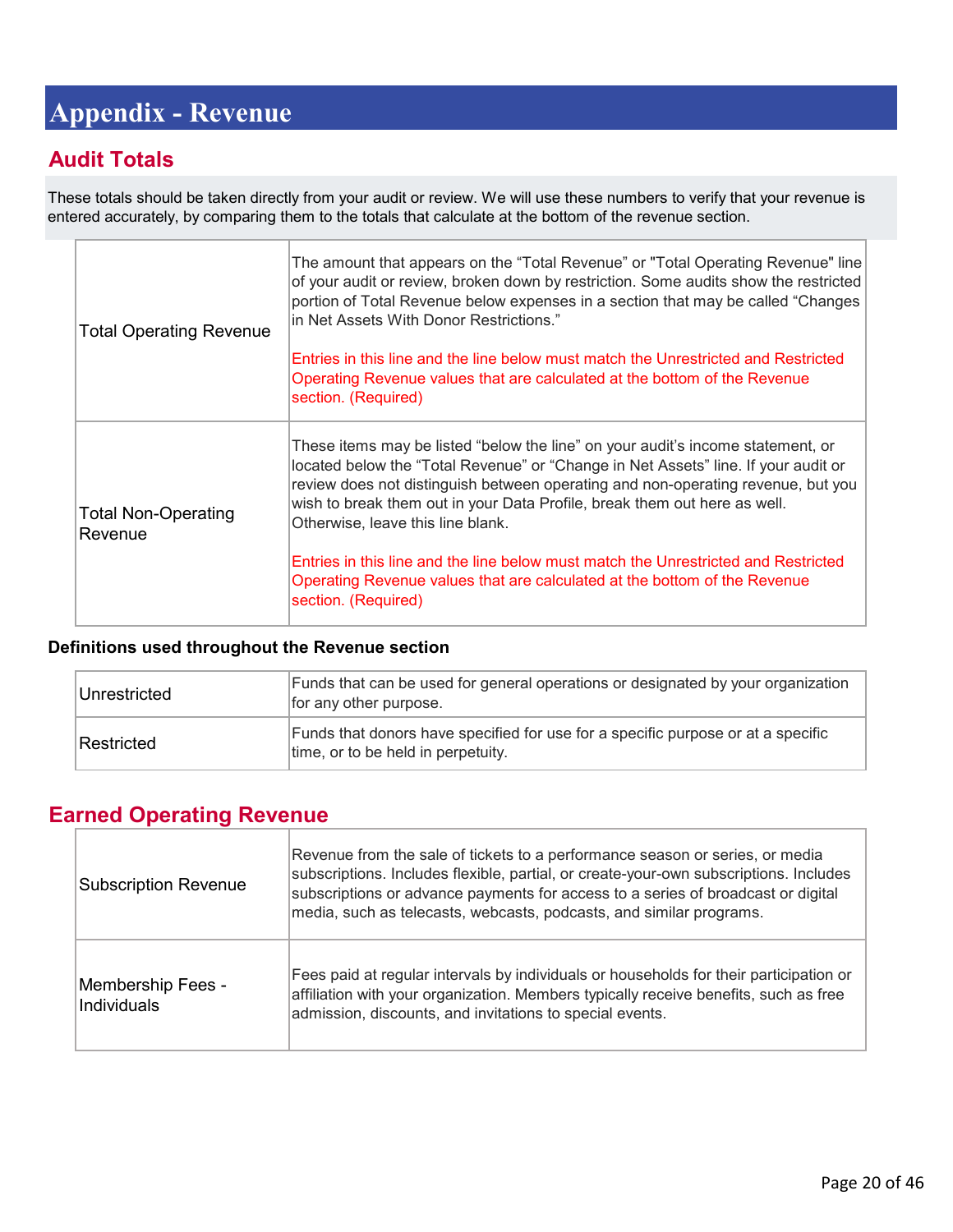| Membership Fees -<br>Organizations      | Fees paid at regular intervals by organizations or corporations for their participation<br>or affiliation with your organization. Members typically receive benefits, such as free<br>or discounted registration for conferences or events for their staff, or discounts on<br>services.                                                    |
|-----------------------------------------|---------------------------------------------------------------------------------------------------------------------------------------------------------------------------------------------------------------------------------------------------------------------------------------------------------------------------------------------|
| <b>Ticket sales/Admissions</b>          | Revenue from one-time ticket sales or one-time admission fees for visitation. This<br>includes group sales.                                                                                                                                                                                                                                 |
| <b>Education Revenue</b>                | Revenue from fees or tuition for one-time workshops, multi-session classes,<br>lectures, lecture series, and/or semester-long courses offered by your organization.<br>If your organization was contracted by another organization for educational<br>programming, enter that revenue in "Contracted Services and Touring Fees."            |
| <b>Publication sales</b>                | Revenue from the sale of materials such as articles, books, and reports that were<br>authored or produced by your organization. This includes both digital and physical<br>publications. Revenue from materials not produced by your organization should be<br>entered in the line item "Attendee-Generated Revenue Not Included Above."    |
| <b>Gallery Sales</b>                    | Revenue from the sale of visual art. This includes the commission portion of<br>consignment sales.                                                                                                                                                                                                                                          |
| Contracted services and<br>touring fees | Revenue or commissions from services performed under contract including public<br>or private performances, exhibitions, or other programming. This includes revenue<br>from performance or exhibition tours. Fees paid by individuals for facility tours<br>should be entered in the line item "Earned Program Revenue Not Included Above." |
| Royalty/reproduction<br>revenue         | Revenue from the use of your organization's intellectual property, such as printed<br>materials, photographic materials, artistic works, broadcasts, webcasts, recordings,<br>and choreography.                                                                                                                                             |
| <b>Rental Revenue</b>                   | Revenue from leasing space, equipment, costumes, instruments, etc.                                                                                                                                                                                                                                                                          |
| Sponsorship Revenue                     | Revenue from corporations or other organizations for association with a project or<br>program in exchange for recognition, such as the display of logos, brand names, or<br>specific mention that the corporation has provided funding.                                                                                                     |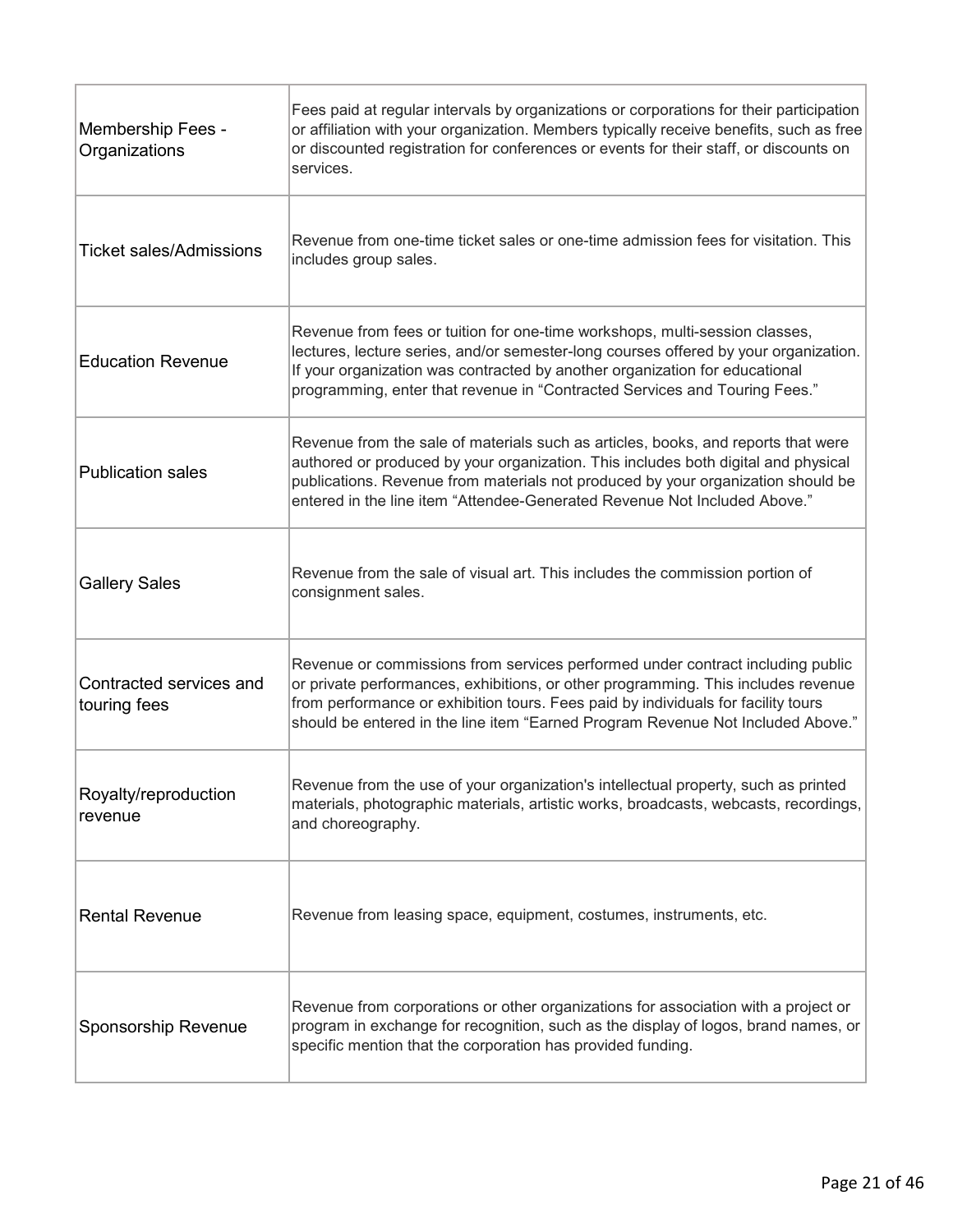| Attendee-generated<br>revenue not included<br>above | Revenue not entered above generated from additional spending by individuals<br>attending programs at your facility, such as gift shop sales, concession sales, etc.                                                                                         |
|-----------------------------------------------------|-------------------------------------------------------------------------------------------------------------------------------------------------------------------------------------------------------------------------------------------------------------|
| Earned program revenue<br>not included above        | Revenue not entered above generated from activities directly related to your<br>mission, but not generated by individuals attending your programming.                                                                                                       |
| Describe Earned Program<br>Revenue*                 | Enter a description of your other earned program revenue. This is required if<br>anything is entered in the line above. Limit 75 characters.<br>If you entered an amount in "Earned Program Revenue not Included Above," this<br>field is required.         |
| Earned non-program<br>revenue not included<br>above | Revenue not entered above from activities that do not contribute directly to your<br>mission or exempt purpose.                                                                                                                                             |
| Describe Earned Non-<br>Program Revenue*            | Enter a description of your other Earned Non-Program Revenue. This is required if<br>anything is entered in the line above. Limit 75 characters.<br>If you entered an amount in "Earned Non-Program Revenue not Included Above,"<br>this field is required. |

## **Digital Program Revenue**

Of your organization's total earned operating revenue, how much was from programming delivered digitally?

**Definitions text**

# **Investment Revenue**

| Investment Revenue -<br>Operating | Bank account interest, and any interest and realized or unrealized gains<br>and losses on stocks, bonds, mutual funds, and other investments that are<br>part of the normal business operations for your organization.                                                                                                                          |
|-----------------------------------|-------------------------------------------------------------------------------------------------------------------------------------------------------------------------------------------------------------------------------------------------------------------------------------------------------------------------------------------------|
| Operating                         | Interest and realized or unrealized gains and losses on investments that are<br>Investment Revenue - Non-outside the normal business operations for your organization. Examples may<br>include gains or losses from the sale of property or other investments or investment<br>income that is not part of an annual distribution to operations. |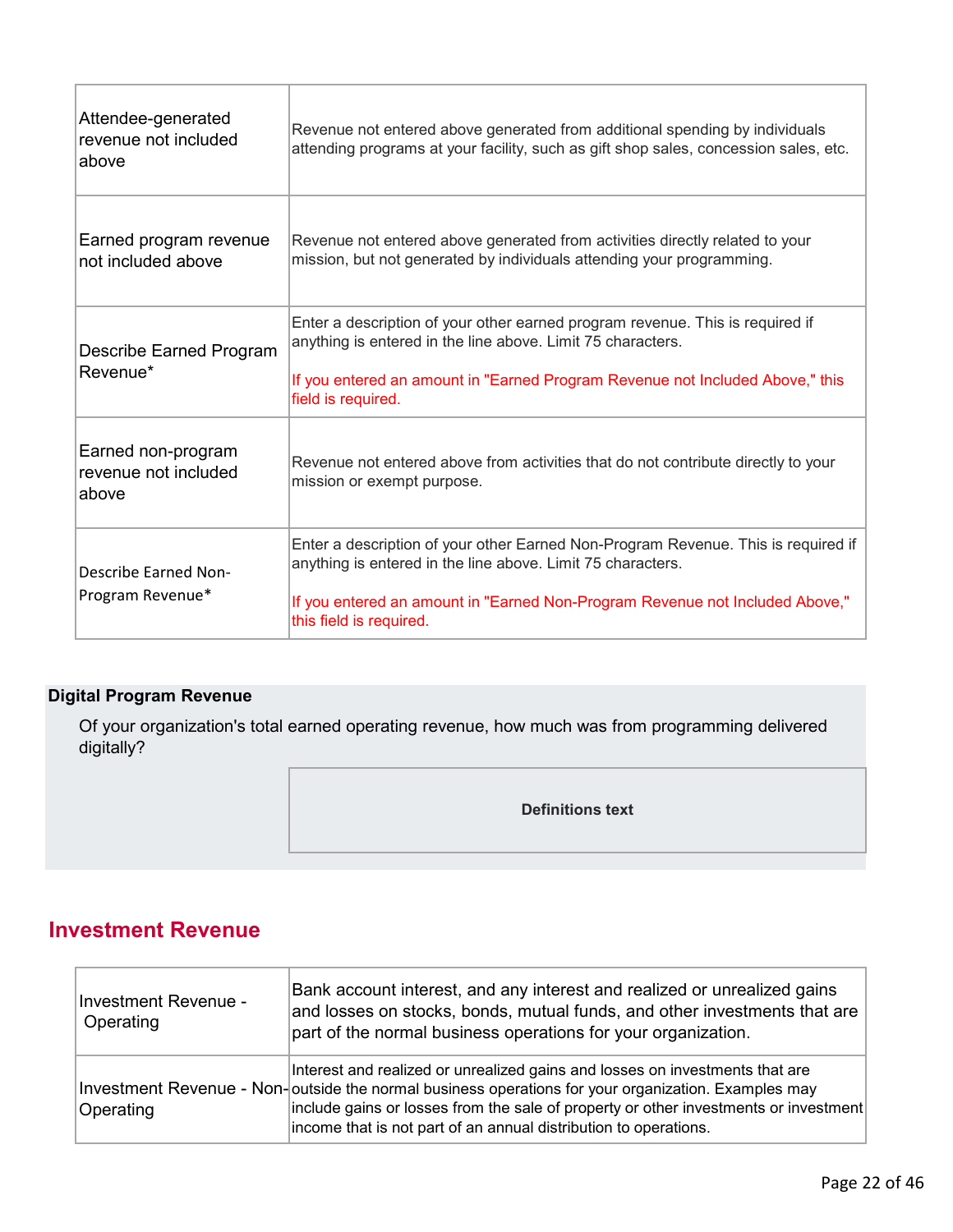# **Non-Operating Revenue**

| In-Kind Non-Operating<br>Revenue          | Donated assets, such as buildings or equipment, or services associated with<br>capital projects.                                                                                                                                                            |
|-------------------------------------------|-------------------------------------------------------------------------------------------------------------------------------------------------------------------------------------------------------------------------------------------------------------|
| <b>Other Non-Operating</b><br>Revenue     | All other one-time revenue additions such as capital campaign contributions,<br>bequests, and gains from the sale of property or other extraordinary items. Prior<br>Period Adjustments and Transfers and Reclassifications should also be entered<br>here. |
| Describe Other Non-<br>Operating Revenue* | Enter a description of your Other Non-Operating Revenue. This is required if<br>anything is entered in the line above. Limit 75 characters.<br>If you entered an amount in "Other Non-Operating Revenue," this field is required.                           |

# **Contributed Revenue**

## **Definitions used throughout the Contributed Revenue section**

| Count Contributors | Please provide the number of unique contributors for each type of contribution<br>listed below. If a contributor gave multiple donations, only count them one time<br>here. This is required in every line where contributions have been entered. |
|--------------------|---------------------------------------------------------------------------------------------------------------------------------------------------------------------------------------------------------------------------------------------------|
|                    | Count of contributors is required for any line item below where you enter an amount<br>contributed.                                                                                                                                               |

#### **Definitions for specific line items**

| Trustee/Board    | Contributions from current members of your Board of<br>Directors/Trustees. Contributions from corporations or foundations affiliated with<br>board members should not be entered here unless they are from a board<br>member's family foundation.                            |
|------------------|------------------------------------------------------------------------------------------------------------------------------------------------------------------------------------------------------------------------------------------------------------------------------|
| Other Individual | Contributions from individuals who are not on your board. Do not include revenue<br>from your membership program if it has been entered in the earned revenue<br>section. This does not include special event ticket revenue, or donations made at a<br>special event.       |
| Corporate        | Grants, funds, and matching gifts contributed to your organization by corporations,<br>institutions, and other nonprofit organizations. Include revenue contributed by<br>corporate foundations. Enter revenue from corporate sponsorships in the earned<br>revenue section. |
| Foundation       | Revenue contributed to your organization by a charitable foundation. Contributions<br>from corporate foundations and board member family foundations should<br>be entered in the lines above.                                                                                |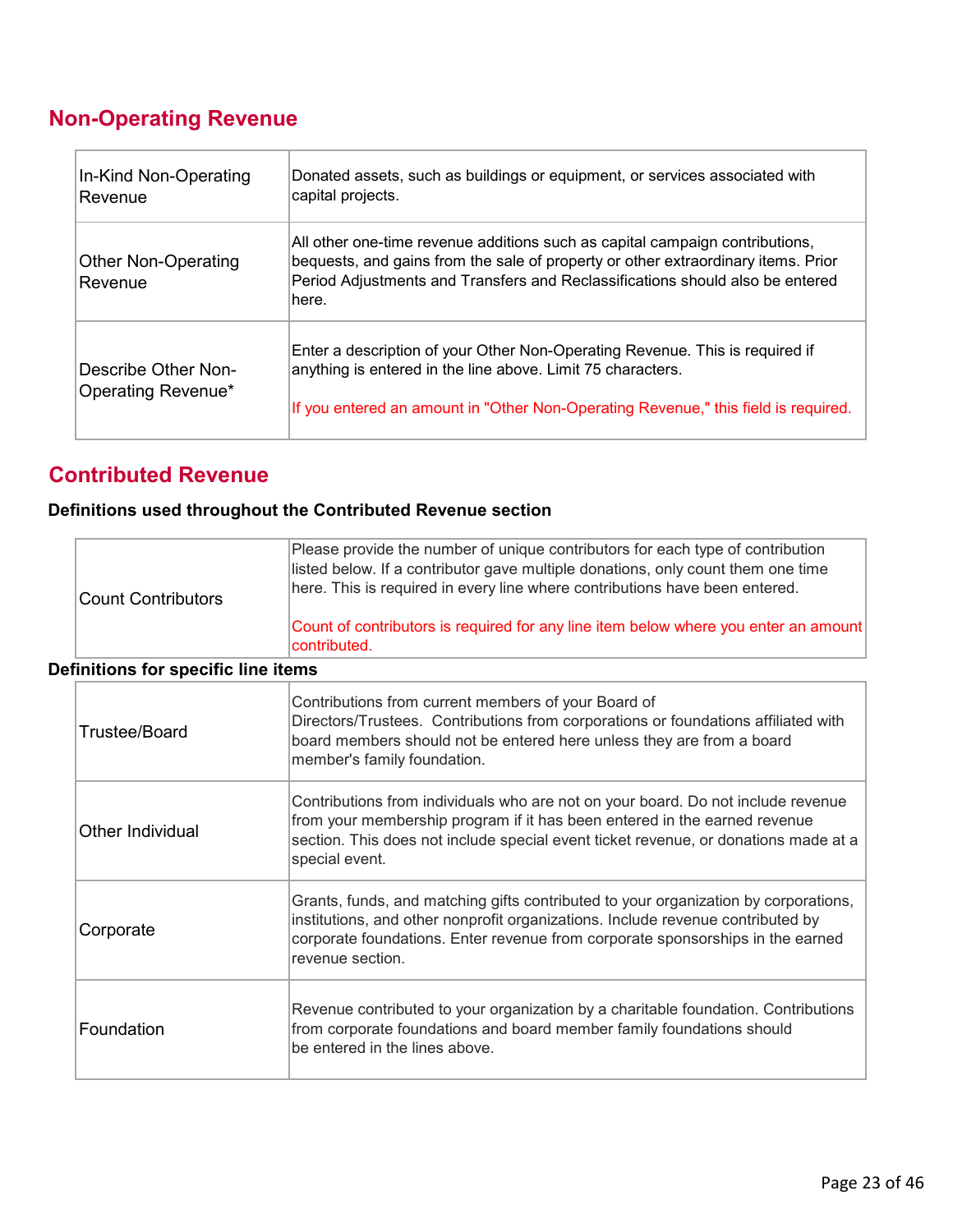| <b>City Government</b>                                                     | Contributions, grants, and contracts from city government agencies and<br>departments.                                                                                                                                                                                                  |
|----------------------------------------------------------------------------|-----------------------------------------------------------------------------------------------------------------------------------------------------------------------------------------------------------------------------------------------------------------------------------------|
| <b>County Government</b>                                                   | Contributions, grants, and contracts from county government agencies and<br>departments.                                                                                                                                                                                                |
| <b>State Government</b>                                                    | Contributions, grants, and contracts from state government agencies and<br>departments.                                                                                                                                                                                                 |
| <b>Federal Government</b>                                                  | Contributions, grants, and contracts from federal government agencies and<br>departments.                                                                                                                                                                                               |
| Tribal                                                                     | Contributions, grants, and contracts from tribal governments and organizations.                                                                                                                                                                                                         |
|                                                                            | The monetary value of non-cash contributions received by your organization in the<br>form of goods, professional services, use of space, etc. Only include contributions<br>that can be assigned a monetary value through an invoice, established rate for<br>services, receipt, etc.   |
| In-Kind Contributions                                                      | Warning: In-Kind Revenue should have a matching amount entered in the<br>appropriate line in the Expense section. For example, if you include grantwriting in<br>In-Kind Revenue, include the same dollar amount in the Fundraising Personnel<br>Expense section.                       |
| <b>Parent Organization Suppo</b><br>lrt.                                   | Contributions from a parent organization, whether received as a cash transfer or a<br>budget line item. If your parent organization pays for salaries, space, or any other<br>overhead expenses, include the value of those expenses here.                                              |
| <b>Special Fundraising Event</b><br>s                                      | Revenue from events such as dinners, galas, auctions, and walk-a-thons,<br>organized to raise funds to support the organization's activities. Enter this number<br>as it appears on your financial statements. You will be asked to specify if it is gross<br>or net of expenses below. |
| Is the amount reported<br>above for special<br>fundraising events gross or | Gross refers to the total amount of revenue from the event. Net refers to the<br>revenue from the event less any associated event expenses. Either reporting<br>method is allowable according to GAAP accounting rules.                                                                 |
| net of expenses?*                                                          | This is required if anything has been entered in "Special Fundraising Events."                                                                                                                                                                                                          |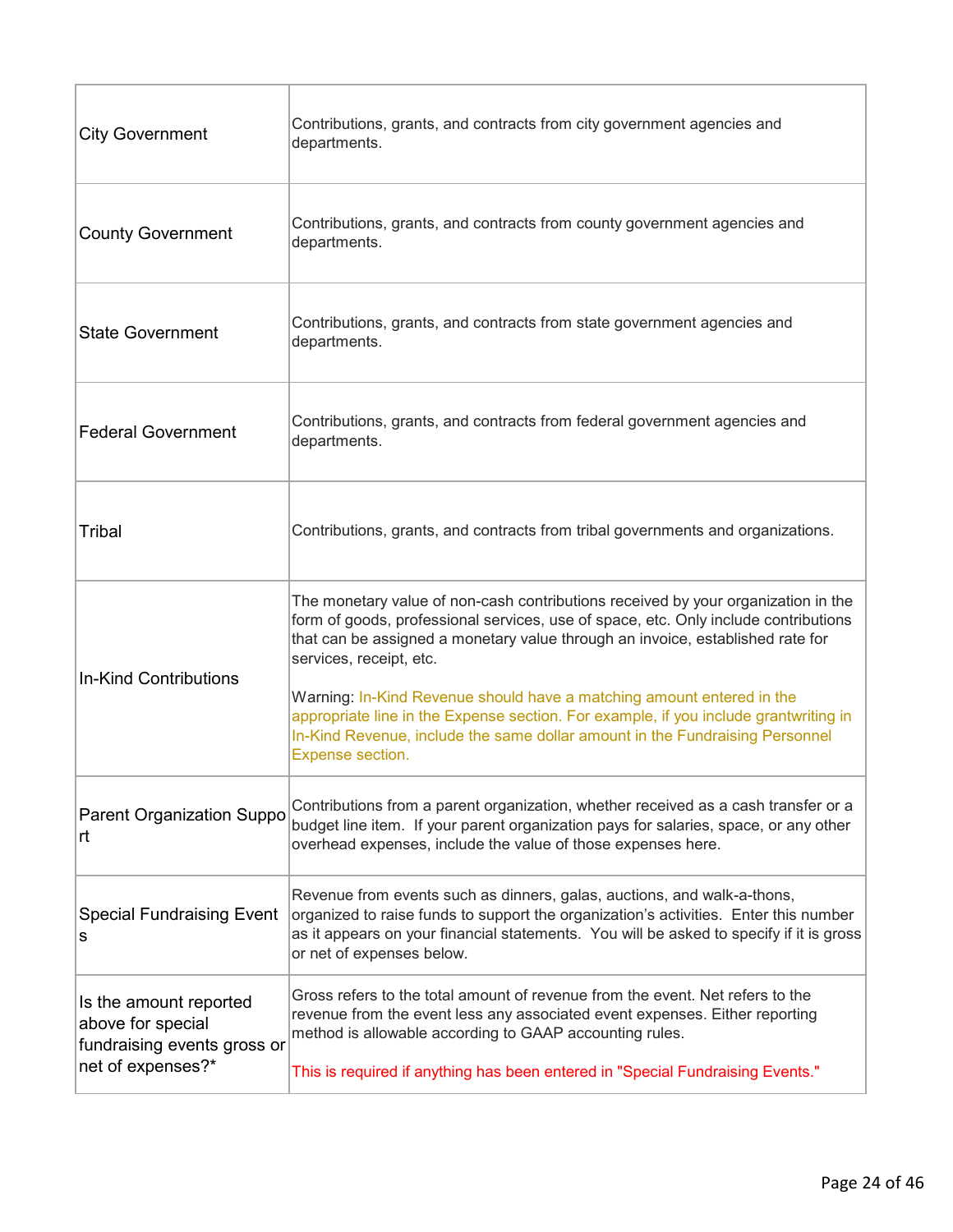| <b>Fundraising Event Expens</b><br>$es^*$      | If your Special Fundraising Event Revenue is reported net of expenses, enter the<br>expense amount subtracted from the event revenue.<br>This is required if you have reported Special Fundraising Events Revenue Net.                                                                                                                                                                  |
|------------------------------------------------|-----------------------------------------------------------------------------------------------------------------------------------------------------------------------------------------------------------------------------------------------------------------------------------------------------------------------------------------------------------------------------------------|
| Contributions Not Included<br>Above            | Contributions not entered elsewhere in this section.                                                                                                                                                                                                                                                                                                                                    |
| Describe Other<br>Contributions*               | Enter a description of your other Contributions. This is required if anything is<br>entered in the line above.<br>If you entered an amount in "Contributions Not Included Above," this field is<br>required.                                                                                                                                                                            |
| Net Assets<br><b>Released From Restriction</b> | The transfer of funds originally restricted by donor(s) that become available for use<br>once program or timing stipulations have been satisfied. Funds are usually<br>released from Restricted to Unrestricted, so you will usually enter the amount as a<br>positive value in the Unrestricted field, and as a negative value in the Restricted<br>field. This line must net to zero. |

#### **Digital Contributed Revenue**

Of your organization's total contributed revenue, how much was associated with programming delivered digitally? This is a breakout field. Amounts included here should also be entered in the earned revenue section above. This field is optional, and you can provide an estimate.

| Of your organization's total<br>contributed revenue, how<br>much was associated with<br>programming delivered<br>digitally? | Contributions directly associated with programs that happen through computer<br>technology, digitally, or virtually. This includes contributions made during a virtual<br>event or grant funds restricted for the purpose of providing digital programming. |
|-----------------------------------------------------------------------------------------------------------------------------|-------------------------------------------------------------------------------------------------------------------------------------------------------------------------------------------------------------------------------------------------------------|
|-----------------------------------------------------------------------------------------------------------------------------|-------------------------------------------------------------------------------------------------------------------------------------------------------------------------------------------------------------------------------------------------------------|

#### **Capital Campaign**

| A long-term fundraising campaign or plan for strategic projects or initiatives that<br>require a large amount of capital. Capital campaigns are typically for acquiring<br>Is your organization<br>funds to renovate or build a building, grow an endowment, or pursue a large-scale<br>currently in a capital<br>∣initiative.<br>campaign?<br>This question is required. |  |
|---------------------------------------------------------------------------------------------------------------------------------------------------------------------------------------------------------------------------------------------------------------------------------------------------------------------------------------------------------------------------|--|
|---------------------------------------------------------------------------------------------------------------------------------------------------------------------------------------------------------------------------------------------------------------------------------------------------------------------------------------------------------------------------|--|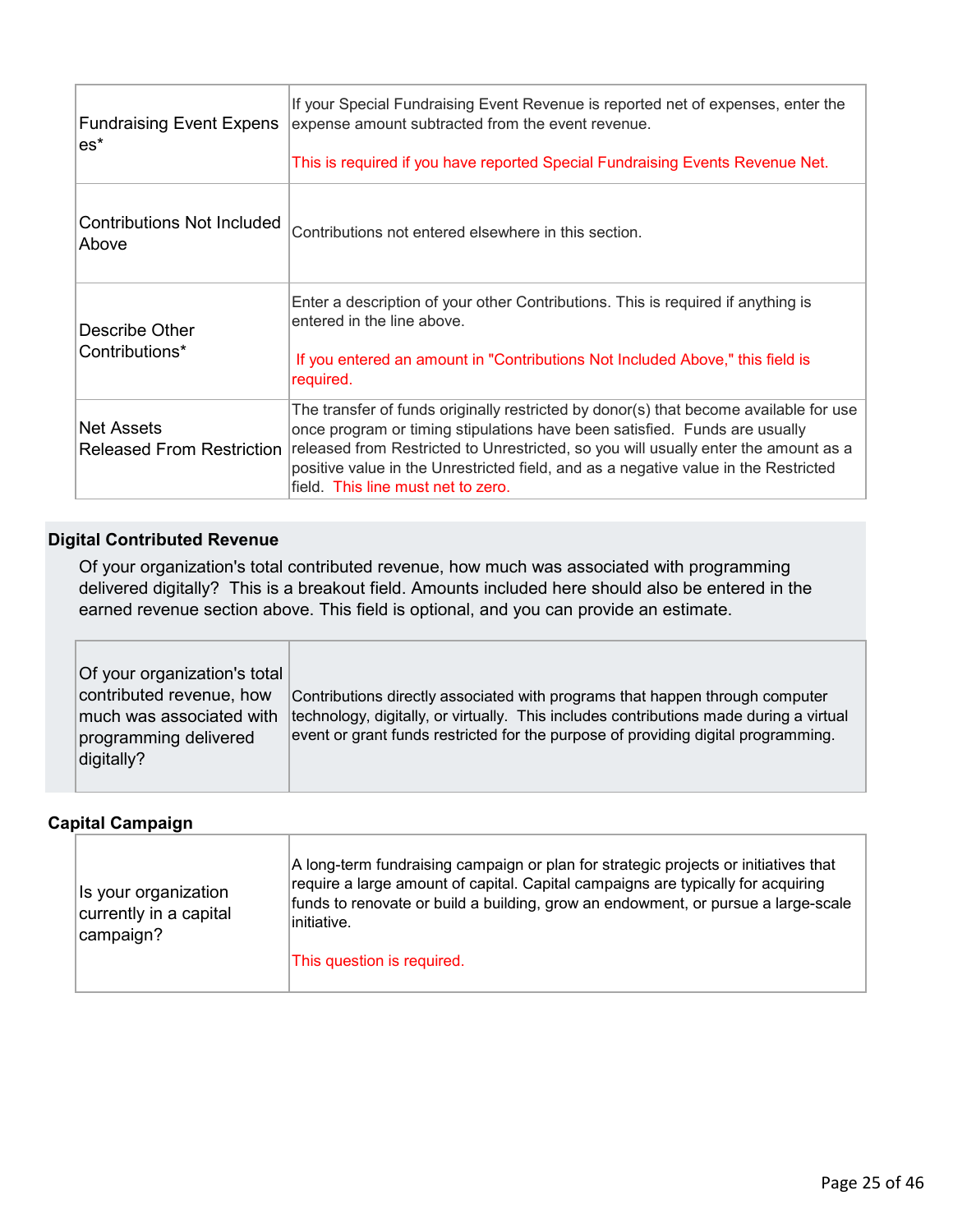# <span id="page-25-0"></span>**Appendix - Expenses**

# **Audit Totals**

These totals should be taken directly from your audit or review. We will use these numbers to verify that your expenses are entered accurately by comparing them to the totals that calculate at the bottom of the expenses section.

| Program Expenses                                 | Total Program Expenses as reported in the Income Statement, Statement of<br>Activities, or notes portion of your organization's audit or review.<br>This line is required, and must match the Program Expenses value that is<br>calculated at the bottom of the Expense section.                                                                           |
|--------------------------------------------------|------------------------------------------------------------------------------------------------------------------------------------------------------------------------------------------------------------------------------------------------------------------------------------------------------------------------------------------------------------|
| <b>Management and General</b><br><b>Expenses</b> | Total Management and General Expenses as reported in the Statement of<br>Activities, Income Statement, or notes portion of your organization's audit or<br>review.<br>This line is required, and must match the Management and General Expenses<br>value that is calculated at the bottom of the Expense section.                                          |
| <b>Fundraising Expenses</b>                      | Total Fundraising Expenses as reported in the Statement of Activities, Income<br>Statement, or notes portion of your organization's audit or review.<br>This line is required, and must match the Fundraising Expenses value that is<br>calculated at the bottom of the Expense section.                                                                   |
| <b>Non-Operating Expenses</b>                    | Expense items listed in your audit or review below the Total Expenses line. Non-<br>operating expenses are incurred outside the normal business operations of the<br>organization, or are associated with unusual or one-time events.<br>This line must match the Non-Operating Expenses value that is calculated at the<br>bottom of the Expense section. |

# **Expenses**

#### **Definitions used throughout the Expenses section**

| Program                       | Costs associated with activities that advance your organization's mission and that<br>result in the delivery of programs, products, or services. |
|-------------------------------|--------------------------------------------------------------------------------------------------------------------------------------------------|
| <b>Management and General</b> | Costs associated with the overall operations and management of your<br>organization.                                                             |
| Fundraising                   | Costs associated with soliciting grants and contributions of money, goods, and<br>services for your organization.                                |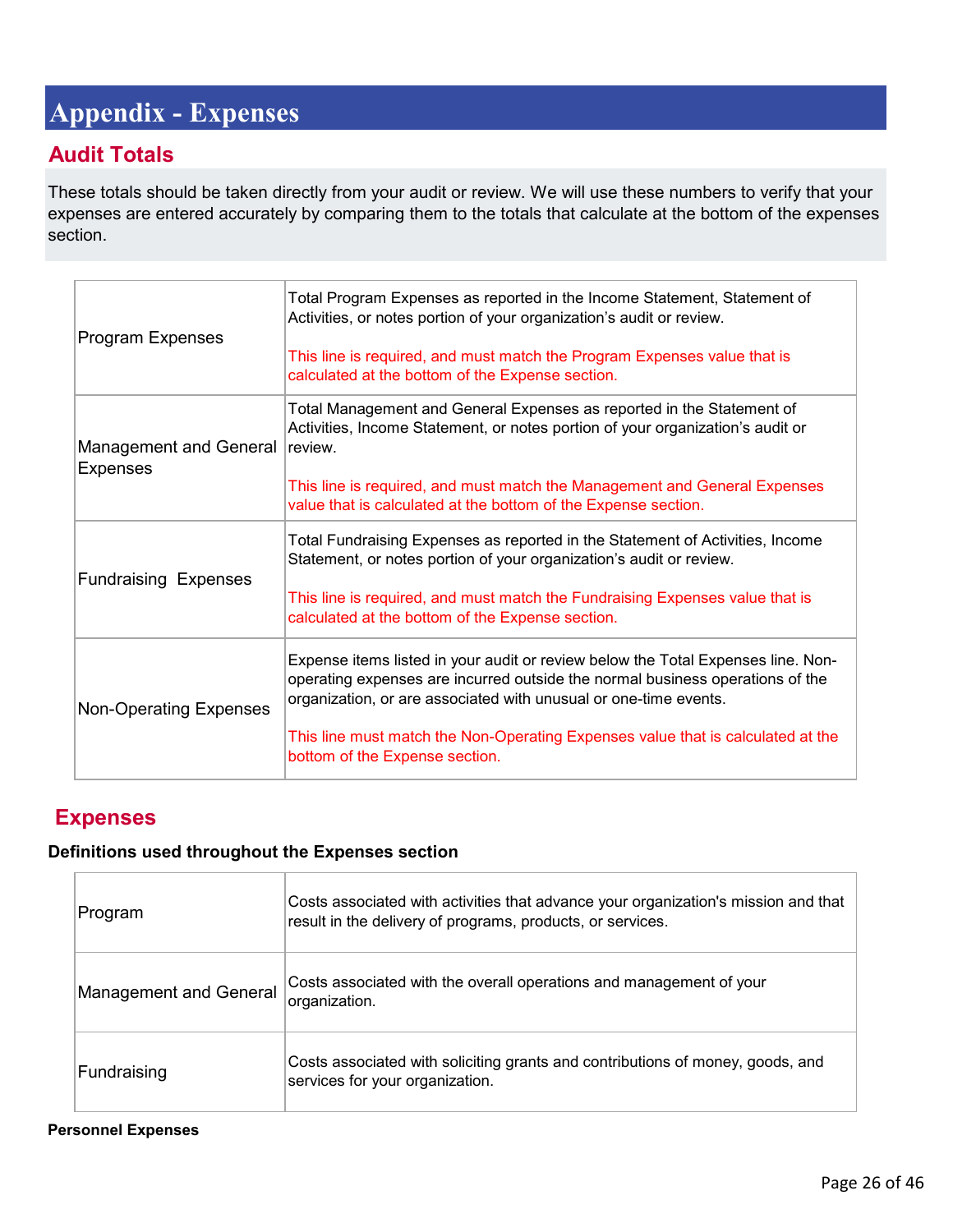| W2 Employee Salaries,<br><b>Benefits, Payroll Taxes</b> | All salaries and wages paid to employees as well as benefits, fringe benefits, and<br>payroll taxes paid on behalf of employees to whom your organization provides an<br>IRS Form W2.<br>If you enter full-time or part-time staff in the Workforce section, this line is<br>required. |
|---------------------------------------------------------|----------------------------------------------------------------------------------------------------------------------------------------------------------------------------------------------------------------------------------------------------------------------------------------|
| Independent Contractors                                 | Payments to individuals who provide services for your organization under an<br>agreement and outside of an employer-employee relationship. Independent<br>contractors do not have taxes withheld from their wages, and your organization<br>may provide them with an IRS Form 1099.    |
| <b>Professional Fees</b>                                | Fees paid to companies or organizations for services rendered.                                                                                                                                                                                                                         |

#### **Visual/Performing Artists**

This is a breakout or further classification of the expenses entered above. This entry is not included in your total expenses at the bottom of the section. This is required, but you can enter a zero.

| personnel expenses<br>above, what portion was | Of your organization's total The compensation provided to visual or performing artists to create or perform<br>artistic works as part of your programmatic activities. Includes employees and<br>independent contractors. |
|-----------------------------------------------|---------------------------------------------------------------------------------------------------------------------------------------------------------------------------------------------------------------------------|
| paid to artists and<br>performers?            | This field is required. If you do not have any visual or performing artists on staff,<br>enter zero.                                                                                                                      |

#### **Non-Personnel Expenses**

| Occupancy                                    | Cost related to occupying space, such as rent, property taxes, repairs, security,<br>and utilities.                                                                          |
|----------------------------------------------|------------------------------------------------------------------------------------------------------------------------------------------------------------------------------|
| <b>Interest Expense</b>                      | Interest paid on lines of credit, credit cards, and any other loans your organization<br>holds.                                                                              |
| Depreciation                                 | A non-cash accounting estimate representing the decline in the value of physical<br>assets owned by your organization.                                                       |
| Non-Personnel Expenses<br>Not Included Above | All other expenses not entered in the lines above. This could include office<br>expenses, travel expenses, production and event expenses, etc.                               |
| Please Describe other<br>Non-Personnel       | Please describe or list the major non-personnel items included above.<br>If you entered an amount in "Non-Personnel Expenses not Included Above," this<br>field is required. |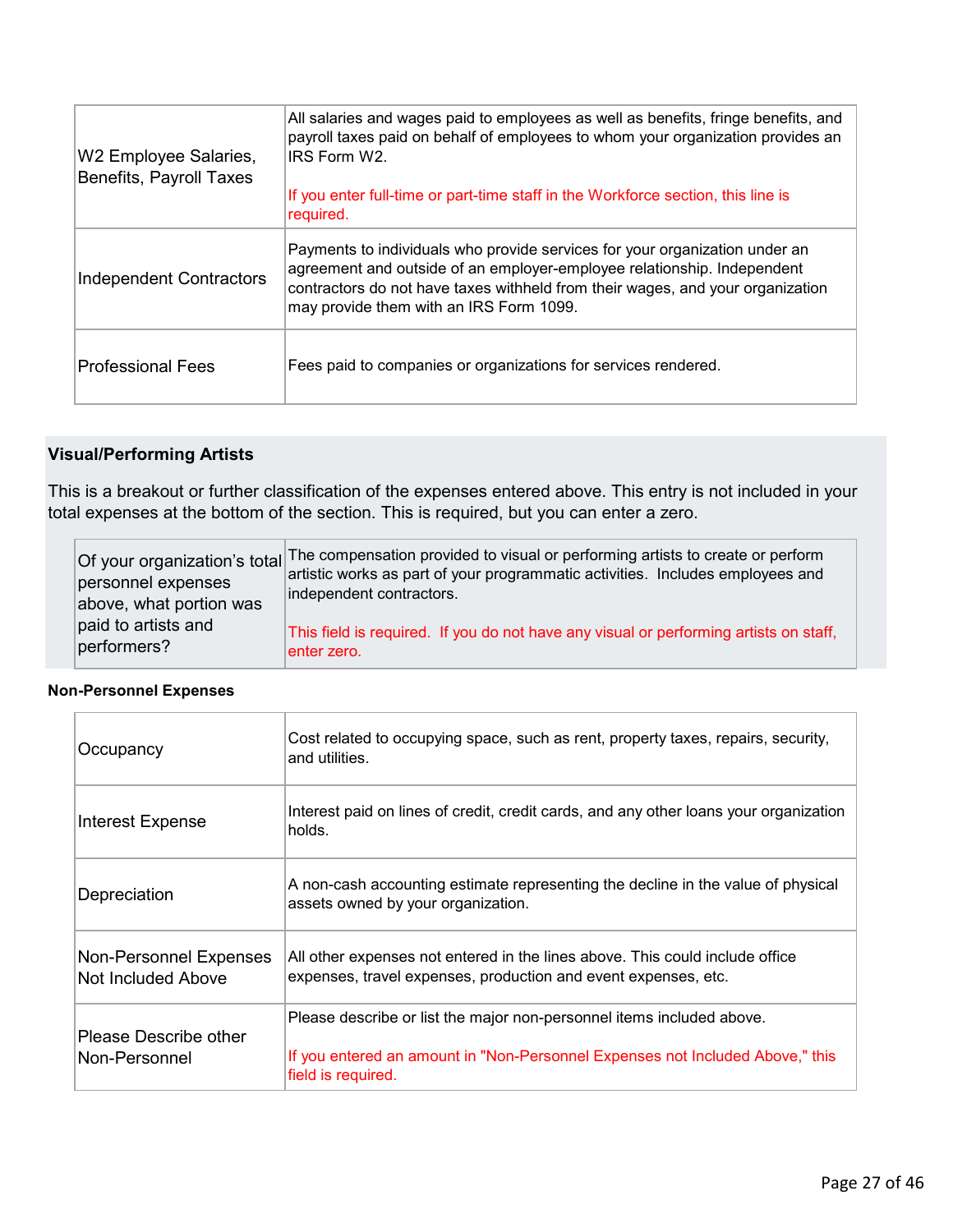#### **Functional Expense Estimation**

(Only for organizations with total expenses under \$50,000)

The sum of these percentages must equal 100%. Enter the estimates as whole numbers, e.g., 60%, 20%, 20%.

These percentages will be used to calculate your total expenses for each of these three categories for reporting. This is required.

| <b>Estimate what</b><br>percentage of your total<br>expenses were<br>associated with<br>Programs, Management<br>and General, and<br>Fundraising. | Percentages entered here must equal 100% |
|--------------------------------------------------------------------------------------------------------------------------------------------------|------------------------------------------|
|--------------------------------------------------------------------------------------------------------------------------------------------------|------------------------------------------|

#### **Marketing Expenses**

Of your organization's total operating expenses, how much was spent on marketing personnel and nonpersonnel expenses? (Required) This is a breakout or further classification of the expenses entered above. This entry is not included in your total expenses at the bottom of the section.

These fields are required. If you have no marketing expenditures, enter zero.

| <b>Marketing Expenses -</b><br>Personnel | Marketing expenses related to personnel, such as salaries or wages for marketing<br>employees, marketing agency fees, independent contractor fees related to<br>marketing, etc. For employees who spend part of their time on marketing, include<br>a percentage of their salary equal to the portion of time they spend on marketing<br>activities. |
|------------------------------------------|------------------------------------------------------------------------------------------------------------------------------------------------------------------------------------------------------------------------------------------------------------------------------------------------------------------------------------------------------|
| Personnel                                | Marketing Expenses - Non-Marketing expenses not related to personnel, such as the cost of advertising<br>space, marketing-related printing and postage costs, promotional materials, etc.                                                                                                                                                            |

#### **Digital Program Expenses**

This is a breakout or further classification of the expenses entered above. This entry is not included in your total expenses at the bottom of the section. This question is optional and can be estimated.

| Of your organization's total<br>operating expenses, how<br>much was spent on<br>programming delivered<br>digitally? | All costs for programming delivered through computer technology, digitally, or<br>virtually. This includes technology costs, artist wages, materials costs, etc. |
|---------------------------------------------------------------------------------------------------------------------|------------------------------------------------------------------------------------------------------------------------------------------------------------------|
|---------------------------------------------------------------------------------------------------------------------|------------------------------------------------------------------------------------------------------------------------------------------------------------------|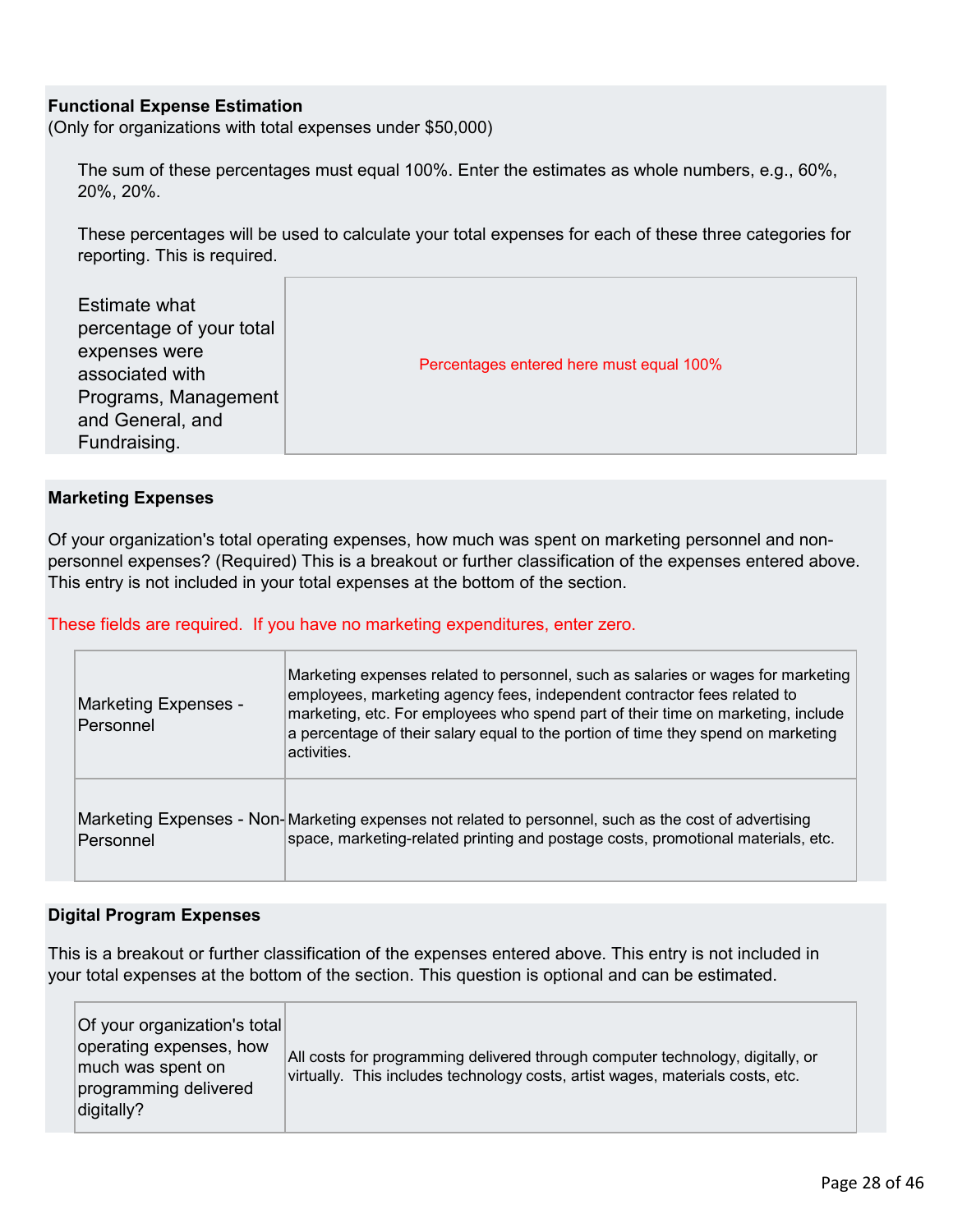#### **Non-operating Expenses**

| Non-Operating Expenses -<br>Personnel     | Personnel expenses incurred outside of the normal business operations of your<br>organization, including personnel costs related to capital campaigns and other<br>capital projects.                                |
|-------------------------------------------|---------------------------------------------------------------------------------------------------------------------------------------------------------------------------------------------------------------------|
| Non-Operating Expenses -<br>Non-Personnel | Expenses incurred outside of the normal business operations of your organization,<br>such as unusual or one-time costs associated with capital campaigns, property<br>sales, business reorganizations, or lawsuits. |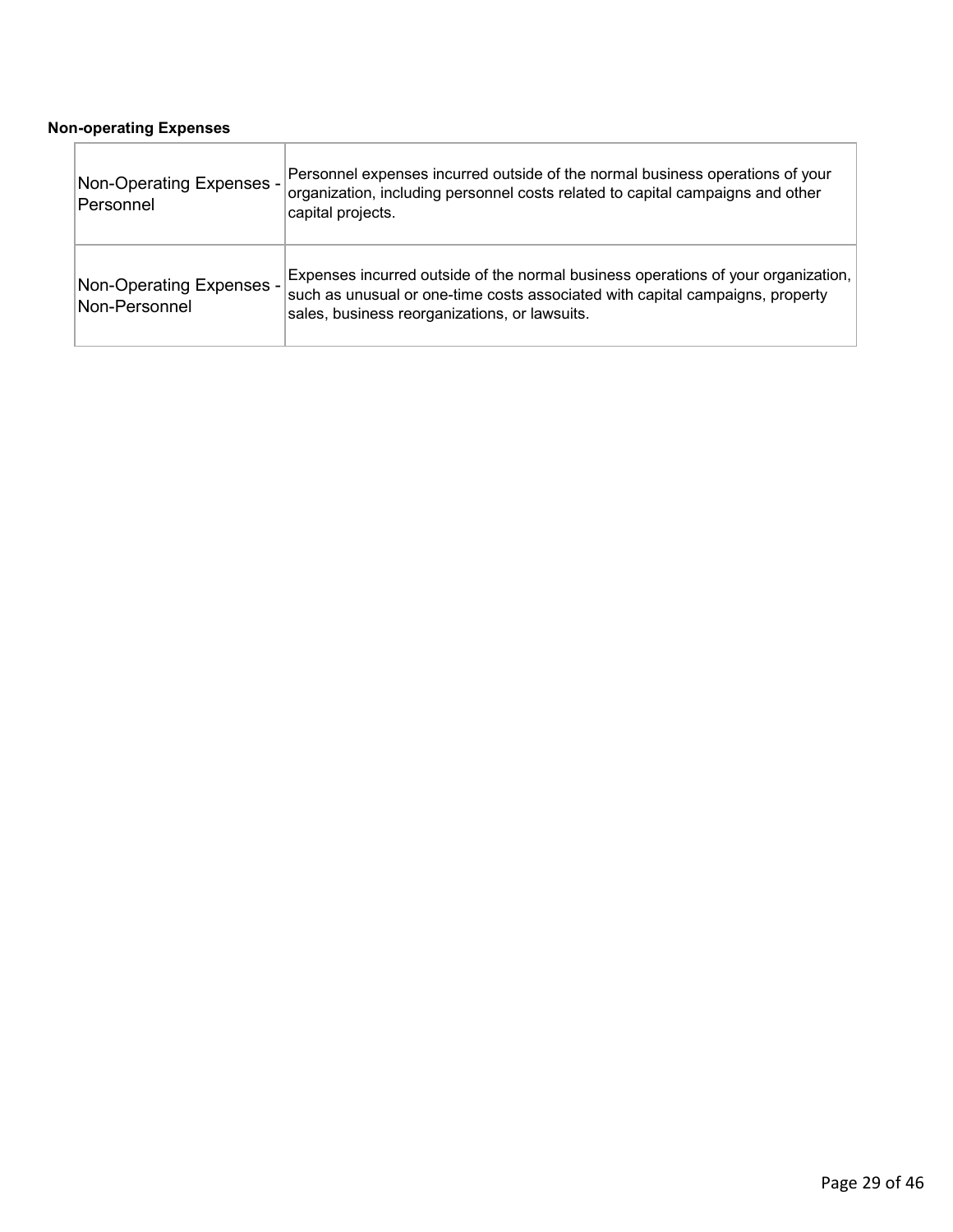# <span id="page-29-0"></span>**Appendix - Balance Sheet**

# **Audit Totals**

These totals should be taken directly from your audit or review. We will use these numbers to verify that your balance sheet is entered accurately, by comparing them to the totals that calculate at the bottom of the Balance Sheet.

| <b>Total Assets</b>                        | The amount that appears on the "Total Assets" line of your Balance Sheet or<br>Statement of Financial Position                                                                                                                                                                                                                                                                                                                      |
|--------------------------------------------|-------------------------------------------------------------------------------------------------------------------------------------------------------------------------------------------------------------------------------------------------------------------------------------------------------------------------------------------------------------------------------------------------------------------------------------|
| <b>Total Liabilities and Net</b><br>Assets | The amount that appears on the "Liabilities and Net Assets" line of your Balance<br>Sheet or Statement of Financial Position. It may also be referred to as "Total<br>Liabilities and Equity" or "Total Liabilities and Fund Balances." This amount must<br>match the Total Assets entered in the line above.                                                                                                                       |
| <b>Unrestricted Net Assets</b>             | The amount that appears on the "Net Assets Without Donor Restrictions" line of<br>your Balance Sheet or Statement of Financial Position. It may also be referred to<br>as "Unrestricted Net Assets," "Total Unrestricted Equity," or "Unrestricted Fund<br>Balance."<br>This line is required, and must match the Unrestricted Net Assets value that is<br>calculated at the bottom of the Balance sheet.                           |
| <b>Restricted Net Assets</b>               | The amount that appears on the "Net Assets With Donor Restrictions" line on your<br>Balance Sheet or Statement of Financial Position. If you are working from an audit<br>or review from 2018 or earlier, enter the sum of your Permanently Restricted and<br>Temporarily Restricted Net Assets.<br>This line is required, and must match the Restricted Net Assets value that is<br>calculated at the bottom of the Balance sheet. |

#### **Definitions used throughout the Balance Sheet section**

| Unrestricted | Funds that can be used for general operations or designated by your organization<br>for any other purpose.             |
|--------------|------------------------------------------------------------------------------------------------------------------------|
| Restricted   | Funds that donors have specified for use for a specific purpose or at a specific<br>time, or to be held in perpetuity. |

# **Balance Sheet**

# **Assets**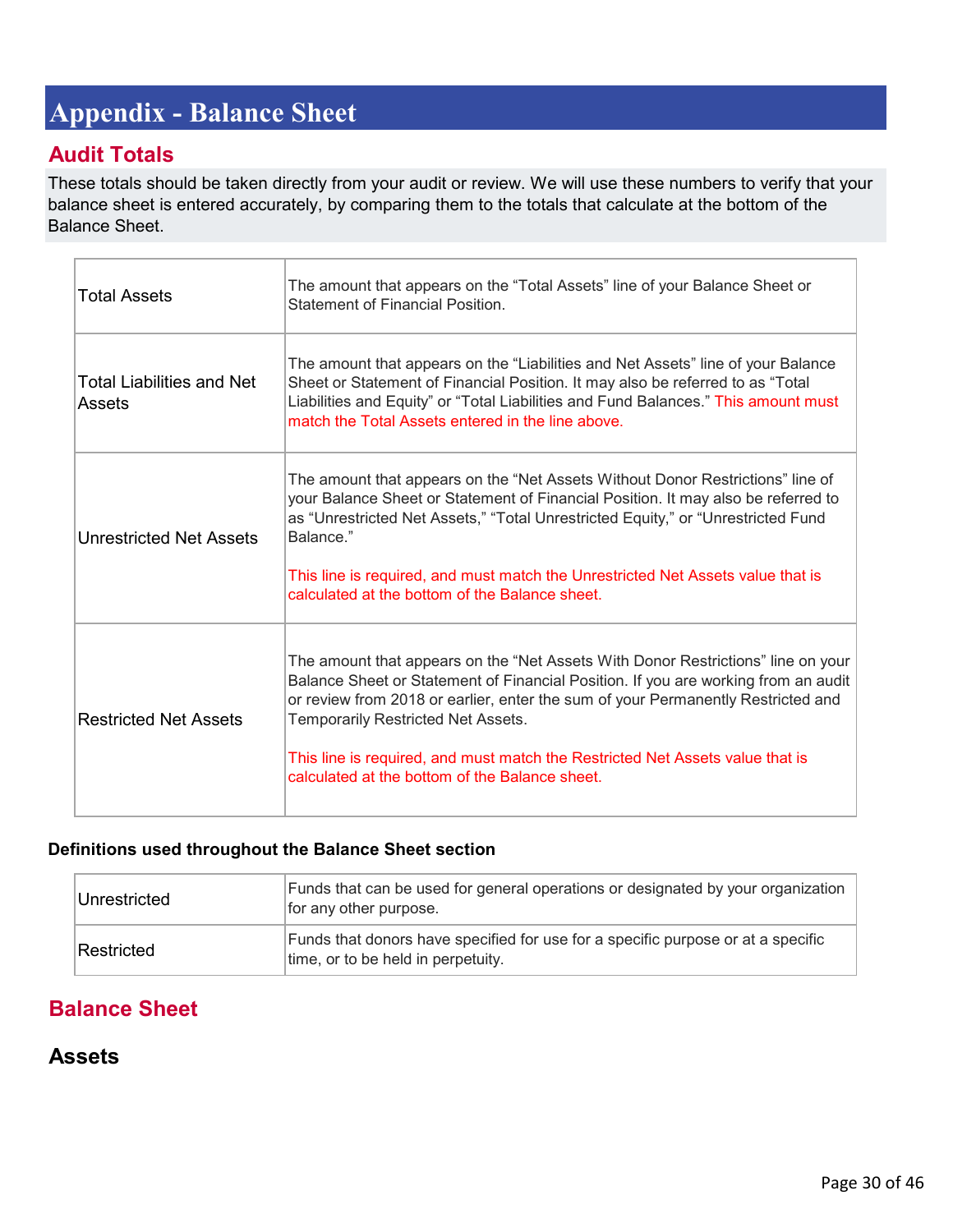| Cash and Cash<br>Equivalents                           | The value of any asset that is cash or can be converted to cash within 90 days.<br>Includes the year-end balances of savings and checking accounts, certificates of<br>deposit, and money market accounts and/or other accounts with a maturity of<br>fewer than 90 days.                                                        |
|--------------------------------------------------------|----------------------------------------------------------------------------------------------------------------------------------------------------------------------------------------------------------------------------------------------------------------------------------------------------------------------------------|
| <b>Receivables</b>                                     | The amount owed to your organization for the sale of goods and the provision of<br>services, and the amount of awards and pledges owed to your organization by<br>grantmakers, public funders, and individual donors within one year.                                                                                            |
| <b>Investments - Current</b>                           | Investments in financial securities, such as stocks and bonds or other temporary<br>investments, that can be (or are intended to be) converted to cash within one year.                                                                                                                                                          |
| <b>Current Assets Not</b><br><b>Included Above</b>     | Assets not entered above that can be converted to cash within one year, including<br>amounts paid by your organization for future expenses such as, rent and<br>insurance (e.g. prepaid expenses), the value of gift shop inventory, or security<br>deposits. Use this line for interfund balances or "Due To/Due From" entries. |
| <b>Investments - Non-Current</b>                       | The value of long-term financial securities, such as stocks and bonds, that are<br>intended to remain invested for the long term or in perpetuity.                                                                                                                                                                               |
| Fixed Assets (Net of<br>Accumulated<br>Depreciation)   | The purchase value of land, building(s), equipment, and leasehold improvements<br>minus accumulated depreciation. Depreciation is a non-cash expense that<br>reduces the purchase value of fixed assets to reflect general wear and tear.                                                                                        |
| <b>Non-Current Assets Not</b><br><b>Included Above</b> | All other assets not entered above that your organization expects to hold for more<br>than one year, such as investments in another company, intangible assets such as<br>patents or trademarks, long-term security deposits, etc.                                                                                               |

#### **Fixed Asset Details**

This is required if you have entered fixed assets above. This is a breakout or further classification of the fixed assets entered above. This entry is not included in your total net assets at the bottom of the section.

Both lines below are required if you have entered "Fixed Assets, net" above.

| <b>Gross Fixed Assets</b> | The purchase or original value of land, building(s), equipment, and leasehold<br>improvements. |
|---------------------------|------------------------------------------------------------------------------------------------|
| Less Accumulated          | An accounting estimate of the decline in value of all fixed assets due to wear and             |
| Depreciation              | tear or obsolescence. This must be a negative number.                                          |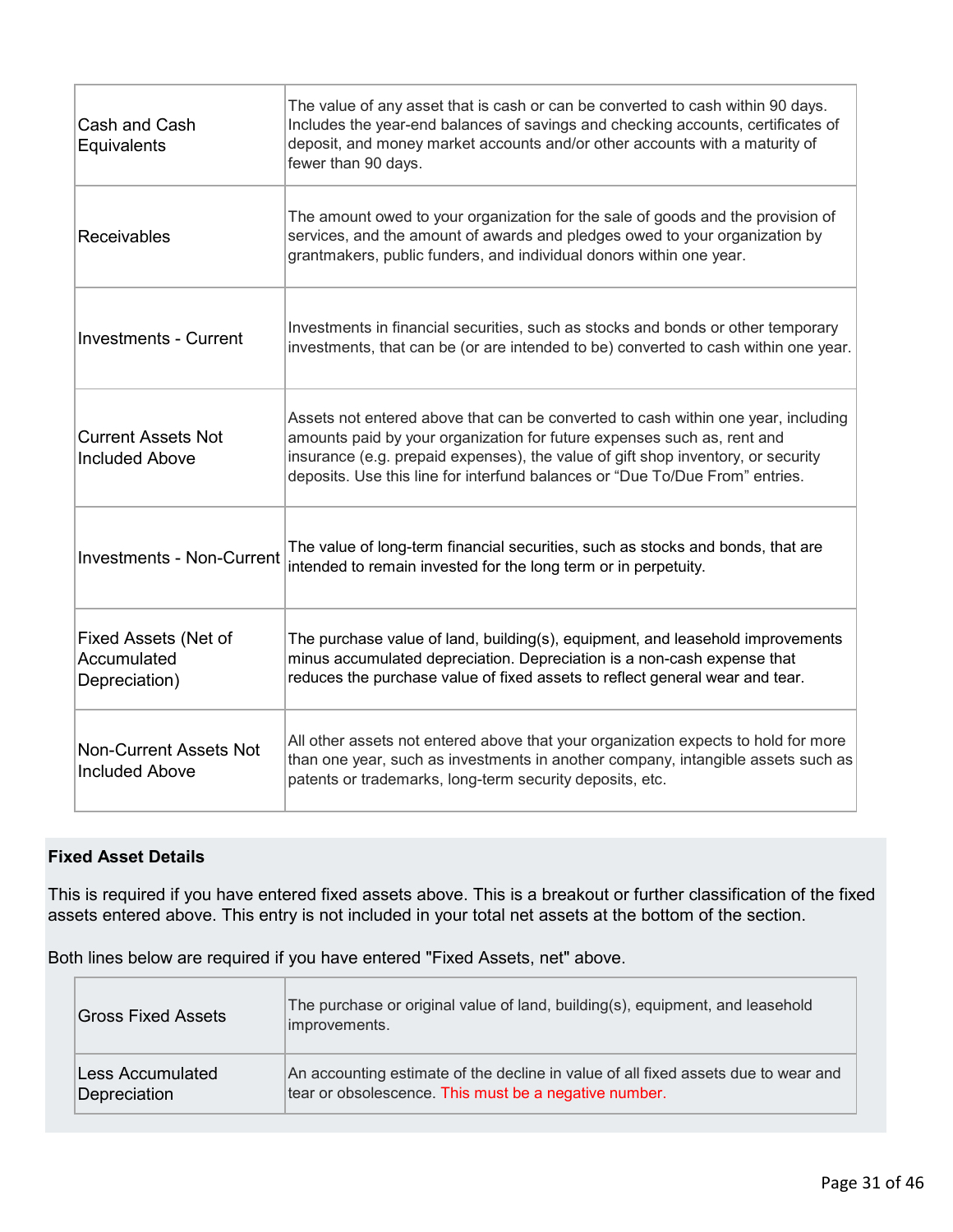# **Liabilities**

| Accounts Payable and<br><b>Accrued Expenses</b>            | The amount owed to vendors or other organizations by your organization and any<br>expenses recognized before they have been paid, such as employee bonuses and<br>unused vacation time.                                                                                                    |
|------------------------------------------------------------|--------------------------------------------------------------------------------------------------------------------------------------------------------------------------------------------------------------------------------------------------------------------------------------------|
| Deferred Revenue                                           | Payment received for services that have not yet been earned or delivered. For<br>example, tuition paid a year before the start of a program or subscription revenue<br>for performances in the next year. Deferred revenue is recorded as a liability until<br>the services are delivered. |
| Loans - Current                                            | The amount of your organization's debt due within the next fiscal year, including<br>lines of credit, term loans, mortgages, bonds, and capital leases.                                                                                                                                    |
| <b>Current Liabilities Not</b><br><b>Included Above</b>    | Other obligations due within one year.                                                                                                                                                                                                                                                     |
| Long-Term/Non-Current<br>Loans                             | The amount of your organization's debt due in more than one year, including term I                                                                                                                                                                                                         |
| Long-Term/Non-Current<br>Liabilities Not Included<br>Above | Other obligations due in more than one year.                                                                                                                                                                                                                                               |
|                                                            |                                                                                                                                                                                                                                                                                            |

| Lines of credit - limit | The amount your organization can borrow on a revolving line of credit with a bank<br>or other financial institution. This does not include credit card limits. This is<br>required but you can enter zero. |
|-------------------------|------------------------------------------------------------------------------------------------------------------------------------------------------------------------------------------------------------|
|                         | This field is required. If you do not have a line of credit with a financial institution,<br>lenter zero.                                                                                                  |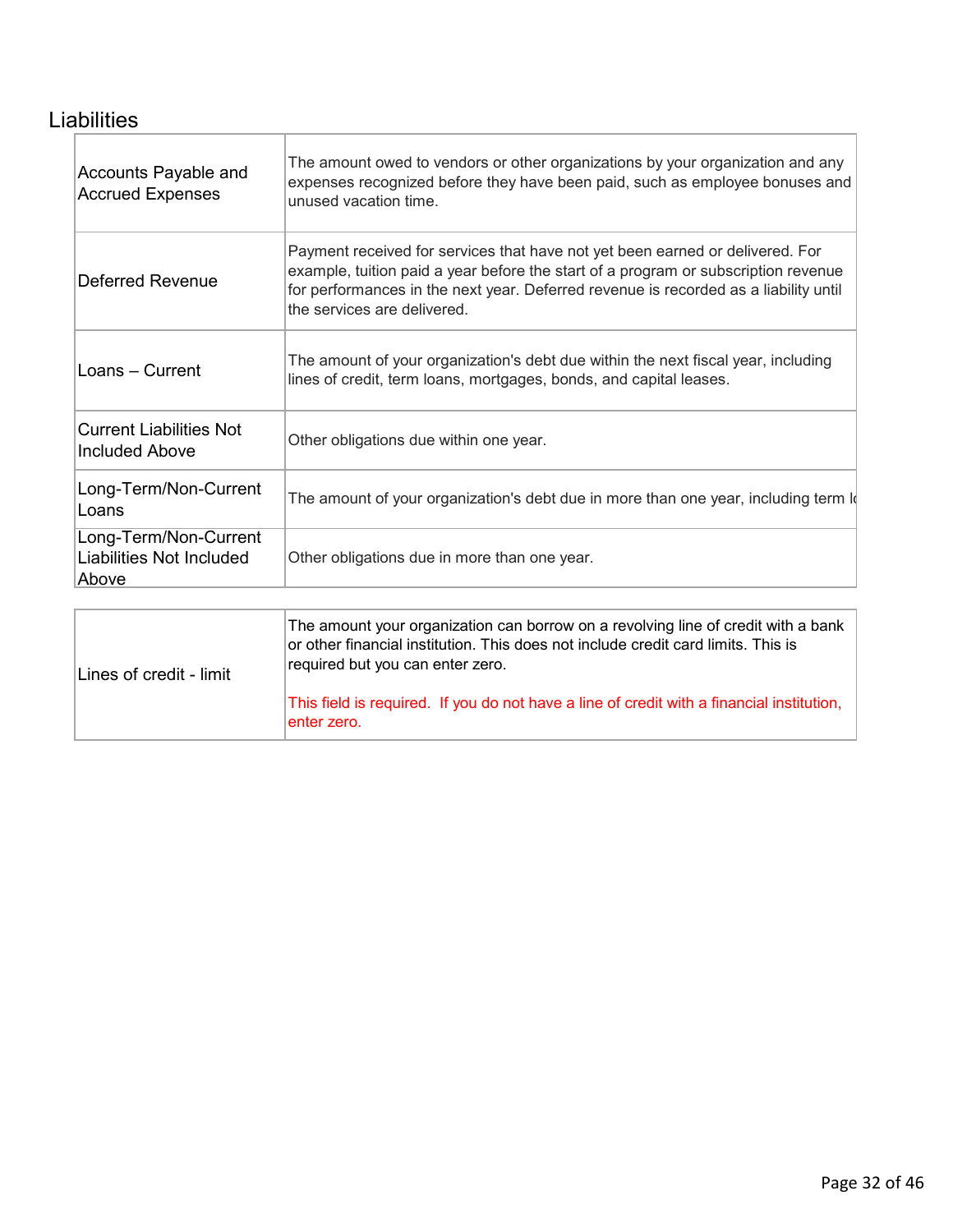# <span id="page-32-0"></span>**Appendix - Workforce & Workspace**

# **Workforce**

## **Definitions used throughout the Workforce section**

| <b>Number of Positions</b> | The number of positions, as opposed to the number of people. If someone leaves<br>mid-season and is replaced, only count one position, not two different people. A<br>position left unfilled for part of a year should still be counted.  |
|----------------------------|-------------------------------------------------------------------------------------------------------------------------------------------------------------------------------------------------------------------------------------------|
|                            | This column is required for each line item where you have entered a<br>corresponding Personnel expense in the expenses section.                                                                                                           |
| Turnover                   | The number of employees who left their positions, retired, or were fired. If an<br>employee or contractor was hired for a specific term or with a specific completion<br>date and left their position as planned, do not count them here. |
|                            | This column is required for any line items where you have entered the Number of<br>Positions.                                                                                                                                             |

## **Definitions for specific line items**

| <b>Full-Time Permanent</b> | Employees who work more than 30 hours a week for the entire year, to whom your<br>organization provides an IRS Form W-2.                                                      |
|----------------------------|-------------------------------------------------------------------------------------------------------------------------------------------------------------------------------|
|                            | If you entered salary, payroll tax, and benefits expenses in the expenses section,<br>you must fill out one of the top four lines in this section.                            |
|                            | Employees who work more than 30 hours a week seasonally or for a period less<br>than 12 months, to whom your organization provides an IRS Form W-2.                           |
| <b>Full-Time Temporary</b> | If you entered salary, payroll tax, and benefits expenses in the expenses section,<br>you must fill out at least one of the top four lines in this section.                   |
|                            | Employees on your organization's payroll who work fewer than 30 hours a week on<br>an ongoing basis, to whom your organization provides an IRS Form W-2.                      |
| Part-Time Permanent        | If you entered salary, payroll tax, and benefits expenses in the expenses section,<br>you must fill out at least one of the top four lines in this section.                   |
| Part-Time Temporary        | Employees on your organization's payroll who work fewer than 30 hours a week<br>seasonally or for less than 12 months, to whom your organization provides an IRS<br>Form W-2. |
|                            | If you entered salary, payroll tax, and benefits expenses in the expenses section,<br>you must fill out at least one of the top four lines in this section.                   |
| <b>Volunteers</b>          | Anyone performing work for your organization who is unpaid. Do not include Board<br>Members in this count.                                                                    |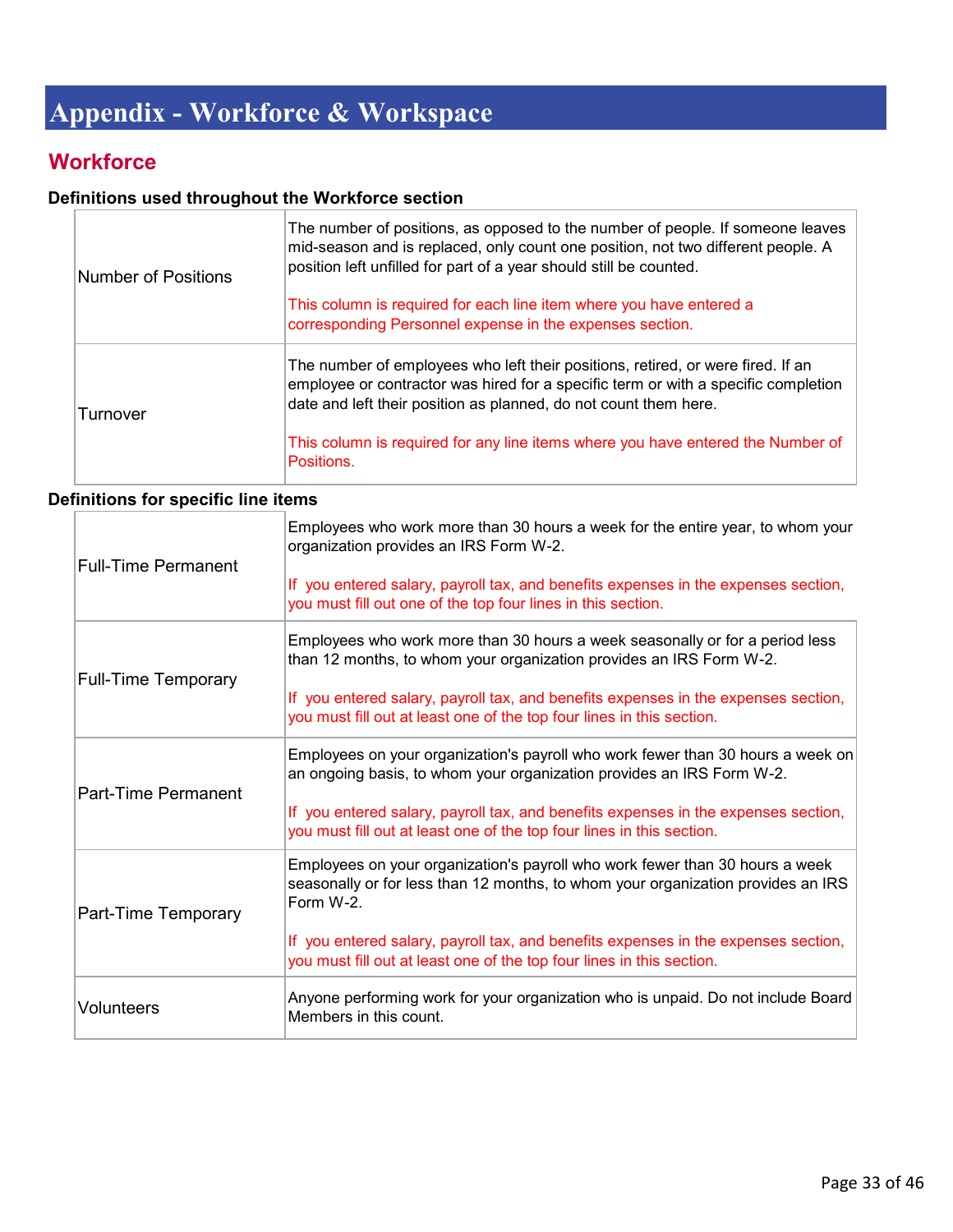| <b>Independent Contractors</b> | Individuals who provide services for your organization under an agreement and<br>outside of an employer-employee relationship. Independent contractors are not<br>paid through your payroll, and they may receive an IRS Form 1099. This does not<br>include companies or firms. |
|--------------------------------|----------------------------------------------------------------------------------------------------------------------------------------------------------------------------------------------------------------------------------------------------------------------------------|
|                                | If you entered independent contractor expenses in the expenses section, you must<br>enter the number of independent contractors here.                                                                                                                                            |
| Interns and Apprentices        | Students, recent graduates, or others who work for your organization in exchange<br>for job experience and, possibly, a stipend or college credit.                                                                                                                               |
| <b>Board Members</b>           | Individuals who served on your organization's board of directors or advisory board<br>during this fiscal year.                                                                                                                                                                   |

#### **Visual/Performing Artists**

This is a breakout or further classification of the personnel entered above. This is required if you have entered an amount paid to artists in the Expense section.

| Of the employees and<br>contractors entered above,<br>how many were artists or<br>performers?* | Visual or performing artists who are compensated by your organization to create<br>or perform artistic works as part of your programmatic activities. Include<br>employees and contractors; do not include volunteers. |
|------------------------------------------------------------------------------------------------|------------------------------------------------------------------------------------------------------------------------------------------------------------------------------------------------------------------------|
|------------------------------------------------------------------------------------------------|------------------------------------------------------------------------------------------------------------------------------------------------------------------------------------------------------------------------|

# **COVID-19 Impact**

The COVID-19 crisis has necessitated that organizations lay off or furlough employees to remain in operation. The following questions aim to gauge this impact on your organization's workforce. Please only answer these questions if the fiscal year you are reporting on includes a span of time impacted by the COVID-19 pandemic. Answers collected from fiscal years outside of the impact of the COVID-19 pandemic will not be used for research or reporting purposes. This is optional.

**Due to COVID-19 crisis restrictions on in-person gatherings and/or stay-at-home orders mandated by government health guidelines, how was staffing affected at your organization?**

| Number of employees laid<br>$ $ off:                                                          | Laid off is defined as severance of employment, requiring rehiring process to bring<br>employee back. Include employees who receive a W-2, and independent<br>contractors whose contracts were canceled or deferred. |
|-----------------------------------------------------------------------------------------------|----------------------------------------------------------------------------------------------------------------------------------------------------------------------------------------------------------------------|
| Number of employees<br>furloughed:                                                            | Furloughed is defined as an individual with reduced or zero work hours but who<br>remains an employee, allowing for reinstatement without going through a rehiring<br>process.                                       |
| Of those furloughed or laid<br>off employees, how many<br>(if any) have been brought<br>back? | The number of those furloughed or laid off who have returned to pre-crisis levels<br>of employment. Include only employees brought back within the fiscal year you are<br>reporting on.                              |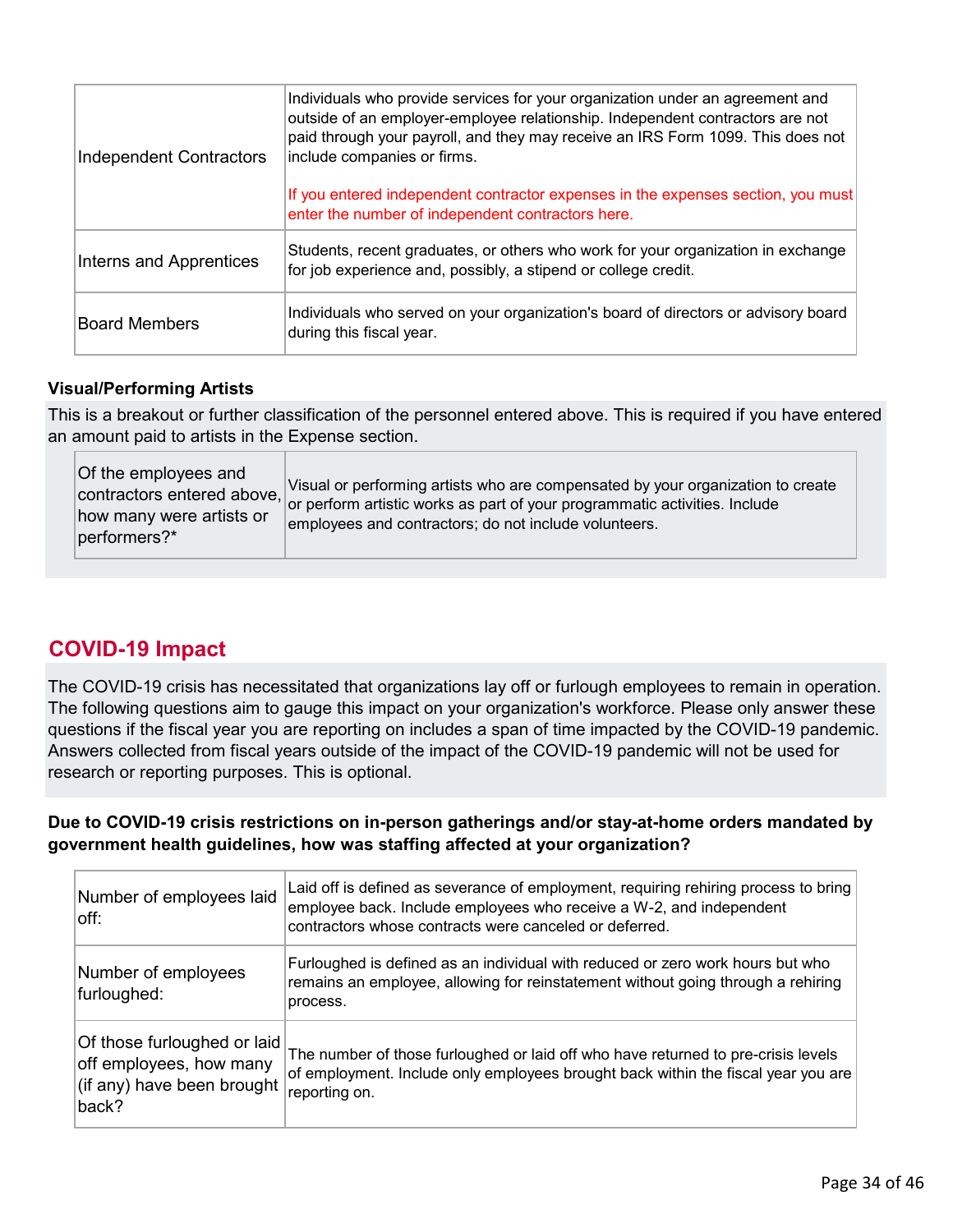# **Organization Leadership**

Provide information about the person with the highest level of decision-making authority (not including board members). This could be your organization's Executive Director, CEO, or President. You may enter two coleaders if your organization has a shared leadership structure. This section is required.

| Leader First Name       |                                                                                                                                                                                                                          |
|-------------------------|--------------------------------------------------------------------------------------------------------------------------------------------------------------------------------------------------------------------------|
| Leader Last Name        |                                                                                                                                                                                                                          |
| ∣Leader Title           |                                                                                                                                                                                                                          |
| Leader Year Started     | The year your organization's leader started in their current role.                                                                                                                                                       |
| ∣Leader Email Address   | This email address will not be opted into any mailing lists or shared. Our staff may<br>use this email very occasionally to reach out directly with invitations to participate<br>in research conducted by SMU DataArts. |
| Co-Leader First Name    | If two individuals share the highest decision-making authority at your organization,<br>enter a co-leader.                                                                                                               |
| Co-Leader Last Name     |                                                                                                                                                                                                                          |
| Co-Leader Title         |                                                                                                                                                                                                                          |
| Co-Leader Year Started  |                                                                                                                                                                                                                          |
| Co-Leader Email Address |                                                                                                                                                                                                                          |

# **Workspaces (up to 5)**

In this section you can describe the places where your organization habitually works or performs. This is an opportunity to describe locations beyond your organization's home office. One workspace is required, and you may enter up to five.

|                         | Enter the address of your organization's workspace.                                                                                                                                                            |
|-------------------------|----------------------------------------------------------------------------------------------------------------------------------------------------------------------------------------------------------------|
| Address (required)      | One workspace is required. If you do not have a physical workspace to enter, you<br>can check the box at the top of the section that says "We do not have a physical<br>workspace" and bypass the requirement. |
| <b>Workspace Status</b> | Select: Own, Rent, or Donated In-kind                                                                                                                                                                          |
| Square footage          | This may be an approximation. You may be able to find your exact square footage<br>in your lease or property tax documentation.                                                                                |
| Use                     | Indicate what this workspace is used for: administration, program delivery, or both.                                                                                                                           |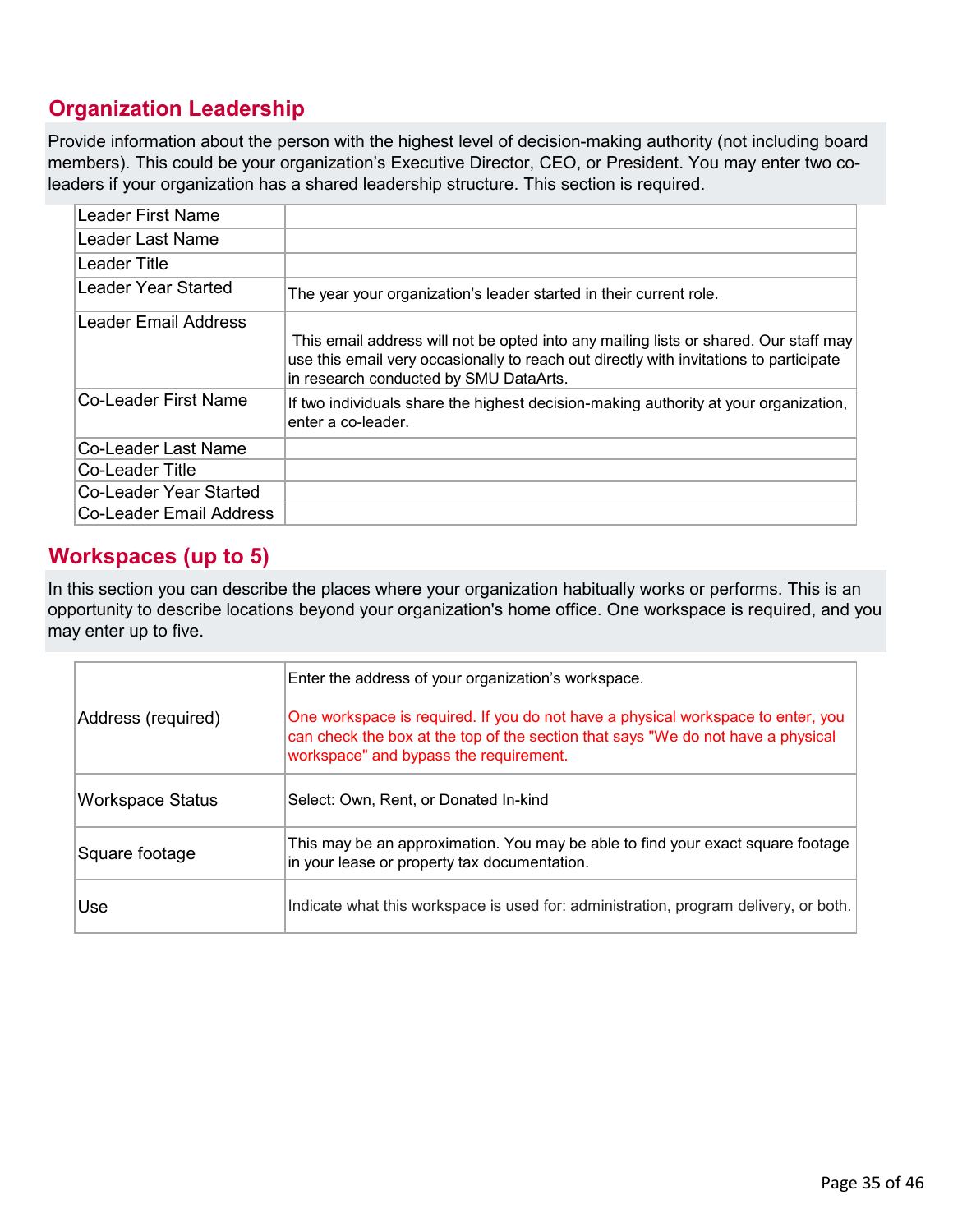# <span id="page-35-0"></span>**Appendix - Program Activity & Audiences**

# **Tickets/Admissions/Package Prices**

### **Definitions used throughout the Pricing section**

| Low  | The lowest price charged for the items below. Zero is not considered a price. Free<br>tickets/admissions can be reflected under the Free column in the attendees and<br>participation section, but \$0 should not be entered as a price.<br>Value must be greater than \$1. |
|------|-----------------------------------------------------------------------------------------------------------------------------------------------------------------------------------------------------------------------------------------------------------------------------|
| High | The highest price charged for the items below.<br>This value must higher than the low price entered in the same line.                                                                                                                                                       |

#### **Definitions for specific line items**

| <b>Tickets/Admissions Prices</b>                                | Prices charged for a standard ticket or admission fee. Include prices reserved for<br>students, seniors, or other groups. If your organization charges an additional fee to<br>view special exhibitions, do not include that cost in this price range. If you do not<br>charge admission, leave this question blank. |
|-----------------------------------------------------------------|----------------------------------------------------------------------------------------------------------------------------------------------------------------------------------------------------------------------------------------------------------------------------------------------------------------------|
| <b>Subscription Package</b><br>Price                            | Prices charged for a subscription to your organization's programming. This can<br>include performance subscriptions, media subscriptions, etc.                                                                                                                                                                       |
| Individual Membership<br>Price                                  | Prices charged for an individual or household to become a member.                                                                                                                                                                                                                                                    |
| Organization Membership<br>Price                                | Prices charged for another organization to become a member.                                                                                                                                                                                                                                                          |
| <b>Subscription Ticket Price</b>                                | The highest and lowest price per ticket across all subscription packages. Find this<br>number by dividing the total price of a subscription package by the number of<br>tickets included in that package.                                                                                                            |
| Ticket/Admission Prices<br>for Individual Members               | Prices charged to individual members for admission for a single ticket.                                                                                                                                                                                                                                              |
| Ticket/Admission Prices<br>for Organizational<br><b>Members</b> | Prices charged to organizational members for admission or tickets to programs.                                                                                                                                                                                                                                       |

# **Members and Subscribers**

### **Definitions used throughout the Members and Subscribers section**

| <b>Count</b>  | The number of people or organizations participating in your organization's<br>membership or subscription programs.                                                                                |
|---------------|---------------------------------------------------------------------------------------------------------------------------------------------------------------------------------------------------|
| ∣Renewal Rate | The percentage of last year's subscribers or members that renewed in the current<br>fiscal year. Calculated as (Subscribers That Renewed This Year / Total Number of<br>Last Year's Subscribers). |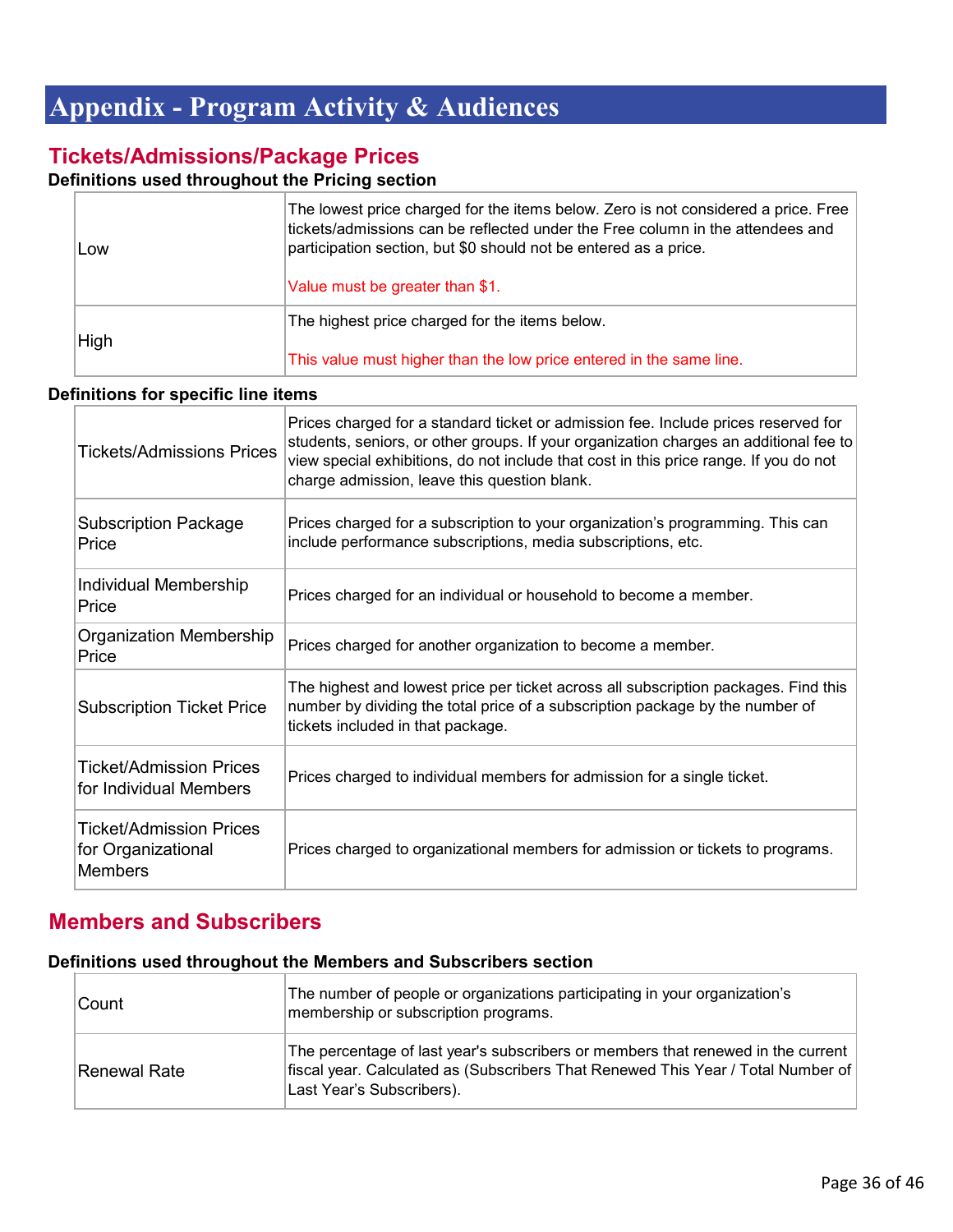# **Definitions for specific line items**

| Subscribers*             | Individuals that subscribed to a series of programs, events, or publications. Count<br>every individual subscribed. For example, one family subscription for a family of 4<br>would equal 4 subscriptions.                                                                                                                                                                                       |
|--------------------------|--------------------------------------------------------------------------------------------------------------------------------------------------------------------------------------------------------------------------------------------------------------------------------------------------------------------------------------------------------------------------------------------------|
|                          | If you have entered revenue from subscriptions, count of subscribers is required.                                                                                                                                                                                                                                                                                                                |
| Members - Individual(s)* | Individual persons who belong to your organization and enjoy special benefits as<br>part of their membership. Include household memberships, and count all<br>individuals covered by a membership. For example, one household membership<br>for a family of 4 would equal 4 memberships.<br>If you have entered revenue from individual memberships, count of individual<br>members is required. |
| Members - Organizations* | Organizations who belong to your organization and enjoy special benefits as part<br>of their membership. For example, organizations who are members of an arts<br>service organization in exchange for discounted services and trainings.<br>If you have entered revenue from organizational memberships, count of<br>organizational members is required.                                        |

# **Programs**

| <b>Residencies Awarded</b>      | Offering time and space to an artist to work on a specific project, develop artistic<br>works, or make a substantive contribution to a community or institution in the form<br>of classes, lectures, or performances. Residencies are generally for a<br>predetermined length of time and may include meals, lodging, or other support.           |
|---------------------------------|---------------------------------------------------------------------------------------------------------------------------------------------------------------------------------------------------------------------------------------------------------------------------------------------------------------------------------------------------|
| <b>Public Art Installations</b> | Works in public spaces that are visually and physically accessible to the public.<br>Include new works produced or commissioned by your organization this year, as<br>well as works that remain accessible to the public that your organization is actively<br>stewarding or maintaining.                                                         |
| <b>Works Commissioned</b>       | A new piece of art (music, dance, visual art, etc.) created by a person selected<br>and (typically) compensated by your organization.                                                                                                                                                                                                             |
| <b>Films Produced</b>           | Produced video content created by your organization. Includes feature films,<br>documentaries, and short films. Do not include videos produced for promotional<br>purposes or recordings of in-person programs. If your organization screened films<br>that it did not produce, include them in "Films Screened" but do not include them<br>here. |
| <b>World Premieres</b>          | Distinct new works your organization premiered that had never been previously<br>seen elsewhere in the world. Each work should only be counted as one type of<br>premiere.                                                                                                                                                                        |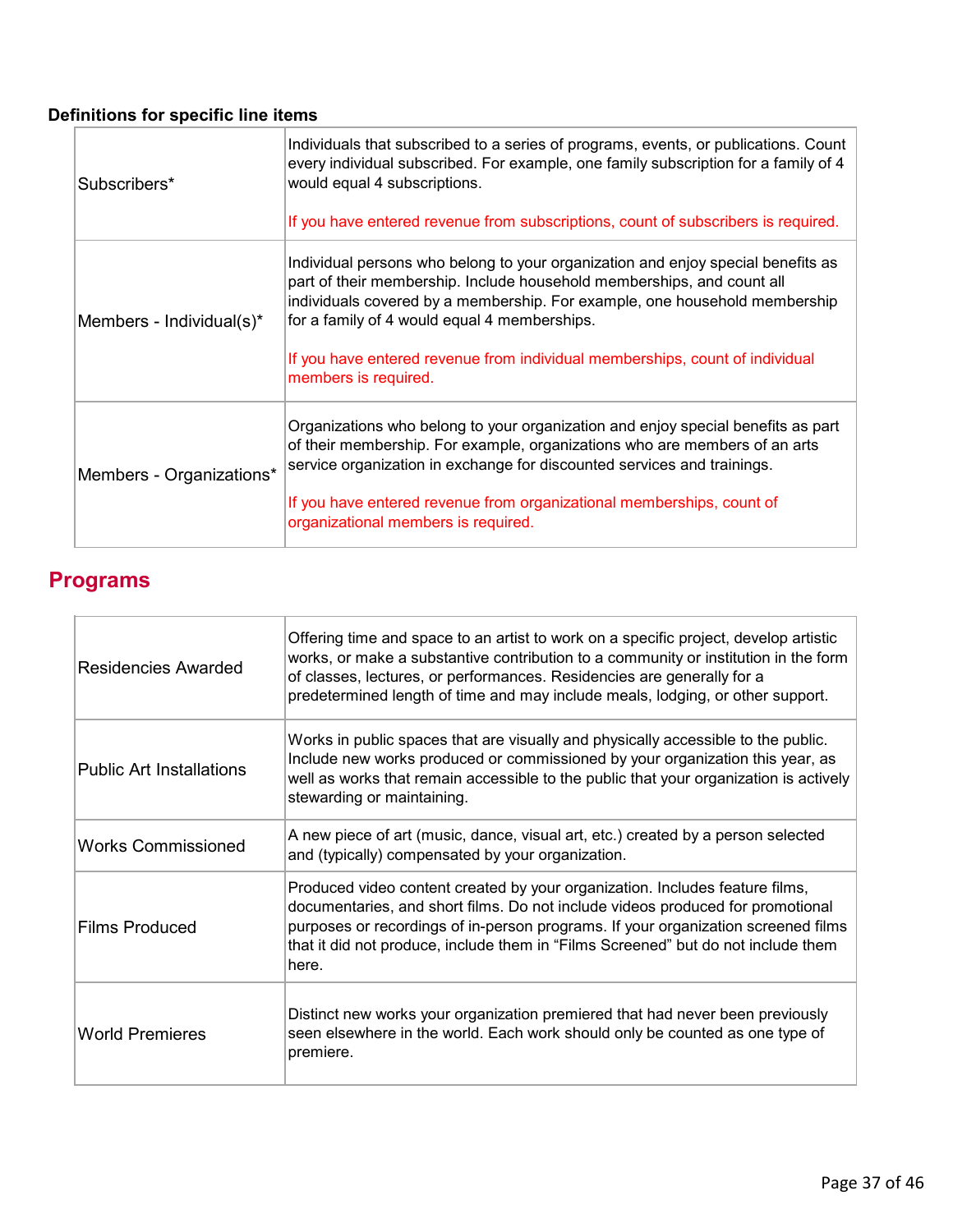| <b>National Premieres</b>       | Distinct new works your organization premiered that had never been previously<br>seen elsewhere in the nation. Each work should only be counted as one type of<br>premiere.                           |
|---------------------------------|-------------------------------------------------------------------------------------------------------------------------------------------------------------------------------------------------------|
| <b>Local/Regional Premieres</b> | Distinct new works your organization premiered that had never been previously<br>shown in your region. Each work should only be counted as one type of premiere.                                      |
| Competitions                    | Judged contests where people or organizations compete based on merit, skill,<br>popularity, or other criteria. For example, music or dance performance<br>competitions, writing or art contests, etc. |
| <b>Open Rehearsals</b>          | An early performance or rehearsal of a work, to an invited audience, prior to its run<br>of scheduled performances.                                                                                   |

#### **Definitions related to all the lines below**

| Count          | The number of each item that was offered or produced.                            |
|----------------|----------------------------------------------------------------------------------|
| Monetary Value | The total monetary value of funds transferred or awarded through these programs. |
|                | This column is required for any line item for which you enter a count below.     |

## **Definitions for specific line items**

| <b>Fiscally Sponsored</b><br>Projects | The number of unincorporated projects or groups who received fiscal sponsorship<br>from your organization. Fiscal sponsorship means receiving donated funds on<br>behalf of a project or group without 501(c)(3) status. |
|---------------------------------------|--------------------------------------------------------------------------------------------------------------------------------------------------------------------------------------------------------------------------|
| Scholarships awarded                  | Awards of free or reduced-rate instruction based on financial need, merit, or any<br>other reason. Only include the number of students offered reduced rates for<br>programs that have a set rate for instruction.       |
| Other Grants awarded                  | Grant awards issued by your organization. Include all instances of direct financial<br>support provided by your organization to other organizations and/or individual<br>artists (including re-granting programs).       |

#### **Definitions related to all the lines below**

| In Person/<br>Physical | Offered in person with attendees present or via a physical published work. |
|------------------------|----------------------------------------------------------------------------|
| Digital                | Offered through computer technology, digitally, or virtually.              |

#### **Definitions for specific line items**

| Permanent Exhibitions_ | Permanently placed exhibitions of artworks, educational installations, or other<br>litems of interest in a gallery, public site, other visitation-based setting, or digital<br><sup>∣</sup> format. |
|------------------------|-----------------------------------------------------------------------------------------------------------------------------------------------------------------------------------------------------|
|                        |                                                                                                                                                                                                     |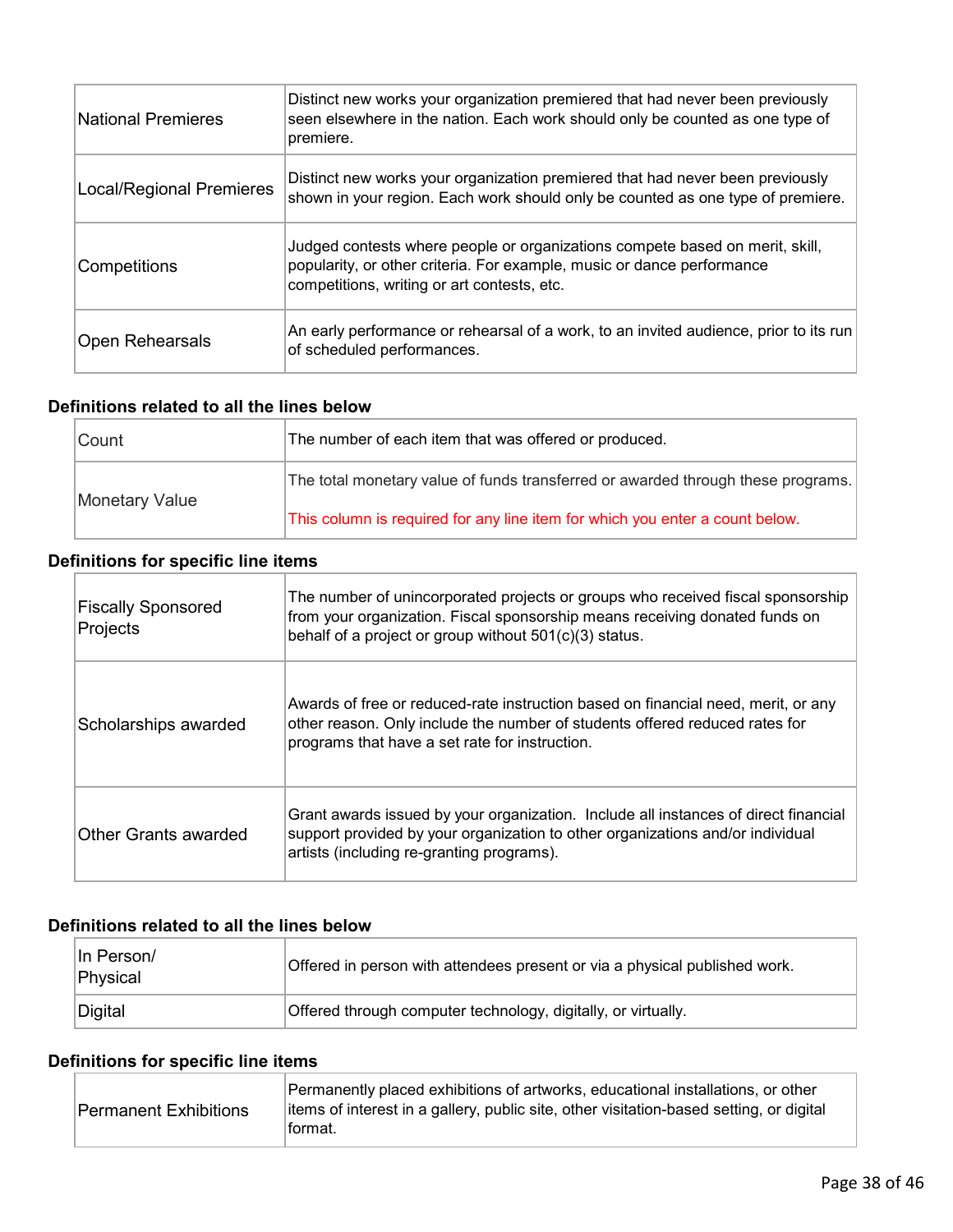| <b>Temporary Exhibitions</b>             | Temporarily placed exhibitions of artwork, educational installations, or other items<br>of interest in a gallery, other visitation-based setting, or digital format. Only include<br>exhibitions created or curated by your organization.                           |
|------------------------------------------|---------------------------------------------------------------------------------------------------------------------------------------------------------------------------------------------------------------------------------------------------------------------|
| <b>Traveling Exhibitions</b><br>(Hosted) | Traveling exhibitions created or curated by another institution, and hosted by your<br>organization.                                                                                                                                                                |
| <b>Published Works</b><br>Distributed    | Copies of printed or digital works distributed. Including magazines, newspapers,<br>books, etc., authored, published, or produced by your organization. Include all<br>copies distributed in this year, even if they were not originally published in this<br>year. |
| <b>Private Lessons</b>                   | Providing knowledge, insight, or guidance in a one-on-one setting in person.                                                                                                                                                                                        |

### **Definitions related to all the lines below**

| In Person/Physical<br>Programs - Distinct<br><b>Offerings</b> | Unique productions or programs that took place in person with attendees<br>physically present. Count the number of programs with distinct content as<br>opposed to the number of times each program took place.                                                                                                                                                                     |
|---------------------------------------------------------------|-------------------------------------------------------------------------------------------------------------------------------------------------------------------------------------------------------------------------------------------------------------------------------------------------------------------------------------------------------------------------------------|
| In Person/Physical<br>Programs - # of Times<br>Offered        | The total number of in-person programs or events. Include all events, whether or<br>not the content was distinct.<br># of times offered is required for any line item for which you enter Distinct offerings<br>below. The number of times offered must be greater than or equal to the number                                                                                      |
| Live-Streamed                                                 | of distinct programs.<br>Digital Programs - Distinct Unique productions or programs offered digitally via livestream. Only include live<br>programs that had to be watched at a specific time.                                                                                                                                                                                      |
| Digital Programs - # of<br><b>Times Live-Streamed</b>         | The total number of digital livestreamed programs or events. Only include live<br>programs that had to be watched at a specific time.<br># of times live-streamed is required for any line item for which you enter Distinct<br>offerings below. The number of times live-streamed must be greater than or equal<br>to the number of distinct programs.                             |
| Digital Programs - On-<br><b>Demand Offerings</b>             | Recorded programs that can be viewed at any time/on demand. Include<br>recordings of programs counted in the previous columns and that were also made<br>available on demand, as well as programs that were recorded specifically for on-<br>demand viewing. Include all programs that were available on-demand to<br>participants, whether or not they were created within the FY. |

# **Definitions for specific line items**

| Festivals/Conferences | Gatherings that may involve performances, vendors, formal meetings, and other<br>activities, generally in recognition or celebration of an occasion, theme,<br>constituency, or topic. |
|-----------------------|----------------------------------------------------------------------------------------------------------------------------------------------------------------------------------------|
|-----------------------|----------------------------------------------------------------------------------------------------------------------------------------------------------------------------------------|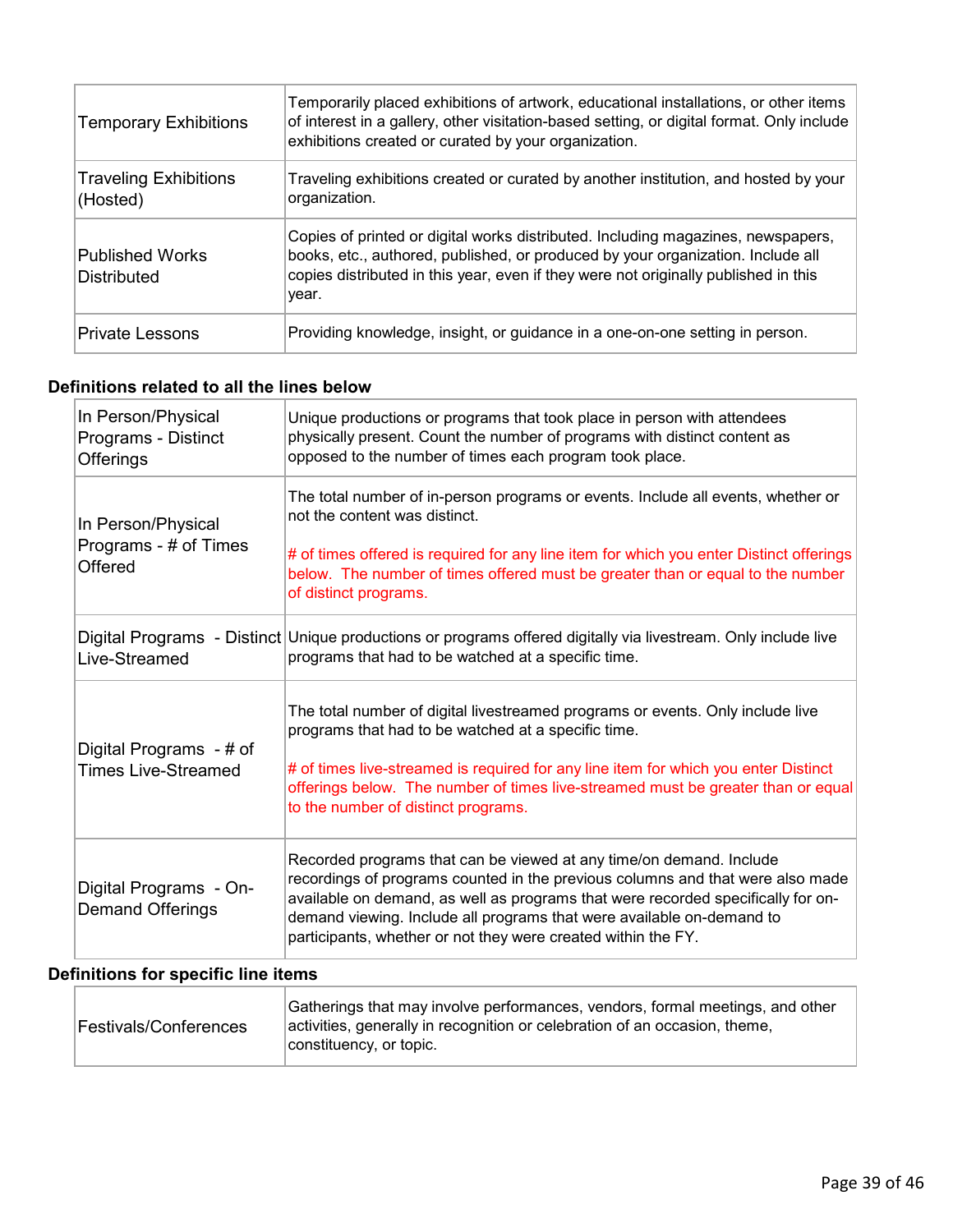| Productions (self-<br>produced)                 | Staged works presented to an audience, including theater, music, dance,<br>storytelling, readings, etc., that were produced by your organization. Produced<br>refers to casting, choreography, rehearsals, and other activities to develop the<br>production.                                                                                                                                                        |
|-------------------------------------------------|----------------------------------------------------------------------------------------------------------------------------------------------------------------------------------------------------------------------------------------------------------------------------------------------------------------------------------------------------------------------------------------------------------------------|
| Productions (presented)                         | Staged works, including theater, music, dance, storytelling, readings, etc., that<br>were presented to an audience by your organization. Presented refers to providing<br>performance space, ticketing, marketing, and other services to make productions<br>developed by other organizations available to the public. Do not include<br>productions that were already entered in Productions (self-produced) above. |
| <b>Broadcast Productions</b>                    | Audio, video, or other content produced for broadcast to a dispersed audience,<br>including radio productions, television productions, internet broadcasting<br>productions, and podcasts. Only include productions your organization produced<br>and broadcast.                                                                                                                                                     |
| Classes/Workshops<br>(outside of schools)       | Programs presenting knowledge, insight, instruction, or guidance to an audience<br>on a specific topic. This includes single-session classes, workshops, multi-session<br>classes or series, etc. For a multi-class series, enter one distinct class and<br>multiple occurrences to reflect each class session.                                                                                                      |
| Classes/Assemblies/Other<br>Programs in Schools | Programs presenting artistic works, knowledge, instruction, or guidance that your<br>organization was hired or recruited by a school to provide for their students.<br>Schools includes K-12 schools and colleges/universities. Programs includes<br>assemblies, classroom visits, afterschool programming, etc.                                                                                                     |
| <b>Field Trips/School Visits</b>                | Organized visits made by students or other groups to experience your<br>organization's programming, exhibits, or site as a form of educational enrichment.                                                                                                                                                                                                                                                           |
| <b>Guided Tours</b>                             | Escorted visits of your organization's exhibits, facilities, or grounds, or of a<br>geographic area, to explain the significance, history, or relevance of your collection<br>or a site.                                                                                                                                                                                                                             |
| Lectures                                        | Presentations from a speaker to provide knowledge, insight, instruction, or<br>guidance.                                                                                                                                                                                                                                                                                                                             |
| <b>Films Screened</b>                           | Motion pictures presented to an audience, including full-length feature films,<br>shorts, documentaries, etc. Include screenings of films that your organization<br>produced, as well as films produced by other organizations.                                                                                                                                                                                      |
| Readings/Workshops<br>(Developing Works)        | Workshops with the specific focus of reading new works or developing new works.                                                                                                                                                                                                                                                                                                                                      |
| <b>Community Programs not</b><br>included above | Programs or programming focused on community participation, engagement, or<br>activism. Examples include participatory art projects, community<br>arts/music/dance/cultural events, community service events, partnerships with<br>community-based organizations, etc. Please describe your community programs<br>below.                                                                                             |
| Additional Programs not<br>included above       | This could be any program or event not entered above. Please describe your<br>additional programs below.                                                                                                                                                                                                                                                                                                             |

# **Attendance/Participation Definitions related to all the lines below**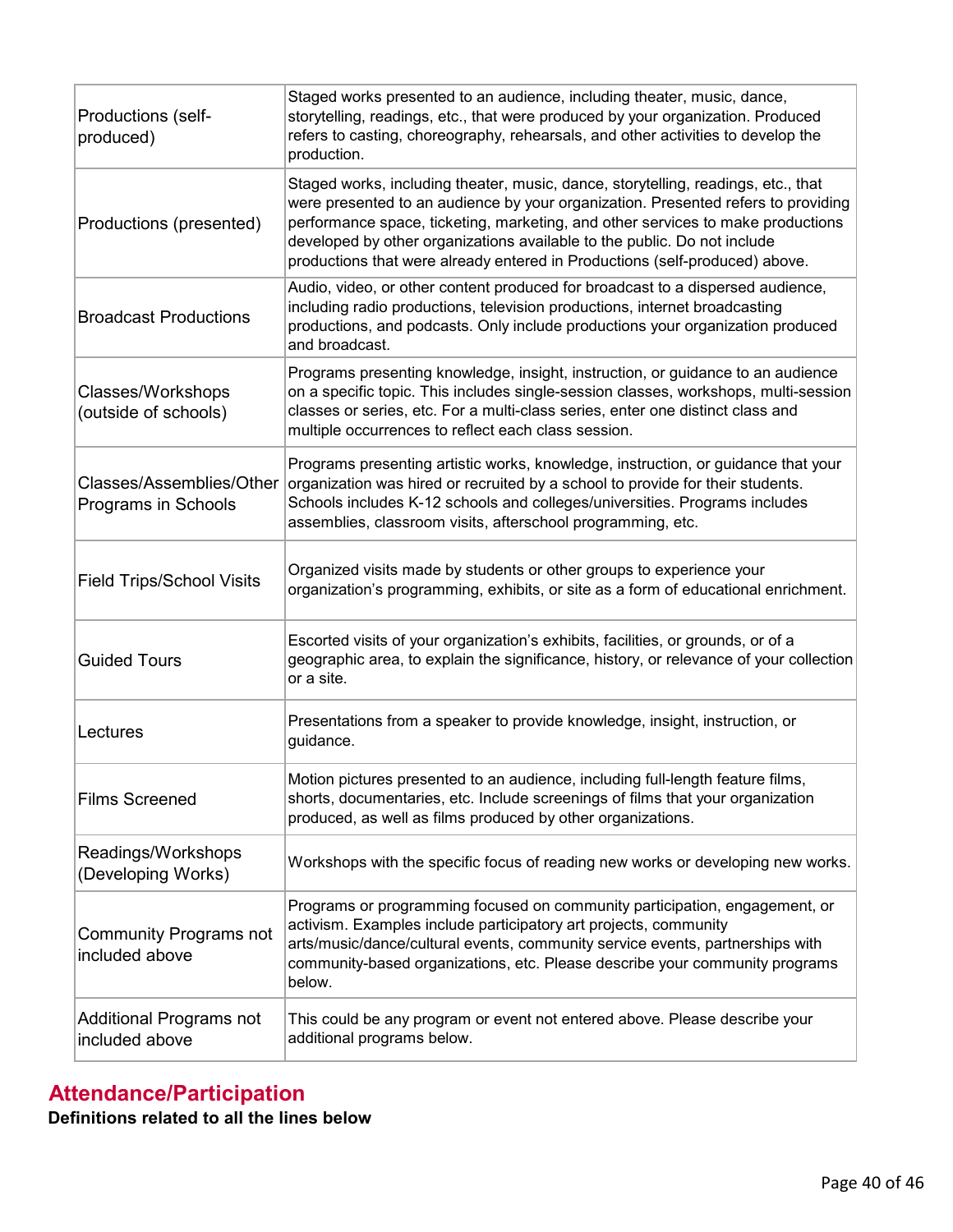|      | Money was exchanged for admission or participation.                                                                                                                                                 |
|------|-----------------------------------------------------------------------------------------------------------------------------------------------------------------------------------------------------|
| Paid | If you entered revenue from ticket sales/admissions or tuition/registration fees in<br>the Earned Revenue section, you must enter In-Person or Digital Participation<br>numbers in the paid column. |
| Free | No money was exchanged for admission or participation.                                                                                                                                              |

#### **Definitions for specific line items**

| <b>Total In-Person</b><br>Participation                                                            | Participants that physically attended live events, performances, exhibitions, and<br>other programming. Report the total number of participants, not unique attendees.<br>For example, if one individual attended multiple programs throughout the year,<br>count each time they attended.                                                                              |
|----------------------------------------------------------------------------------------------------|-------------------------------------------------------------------------------------------------------------------------------------------------------------------------------------------------------------------------------------------------------------------------------------------------------------------------------------------------------------------------|
| <b>Total Digital Participation</b><br>(for mission-related,<br>digitally delivered<br>programming) | Participants that attended, viewed, or listened to digital programs. Digital is defined<br>as program delivery that happens through computer technology, digitally, or<br>virtually. Report the total number of participants, not unique attendees. For<br>example, if one individual attended multiple programs throughout the year, count<br>each time they attended. |

#### **Attendees Age 18 and Under**

This is a breakout or further classification of the attendance entered above. If you do not collect participants' ages, you can estimate this figure. This is required. If you did not have any participants under 18, enter a zero.

| Of your organization's total<br>in-person participation,<br>how many participants<br>were 18 and under? |
|---------------------------------------------------------------------------------------------------------|
|---------------------------------------------------------------------------------------------------------|

#### **Programs in Schools**

This section is a breakout or further classification of the programming and participation entered above. This is optional; if you do not provide programs in schools, leave these blank.

| Of your organization's total<br>participation, how much<br>was a result of programs<br>that took place in schools? | Educational programs your organization was hired or recruited by a school to<br>provide for their students. Do not include programs intended for the general public<br>that use a school as their venue. |
|--------------------------------------------------------------------------------------------------------------------|----------------------------------------------------------------------------------------------------------------------------------------------------------------------------------------------------------|
| Attendance                                                                                                         | The number of students who attended.                                                                                                                                                                     |
| Hours of Instruction                                                                                               | The number of hours of instruction provided.                                                                                                                                                             |

# **Social Media and Web**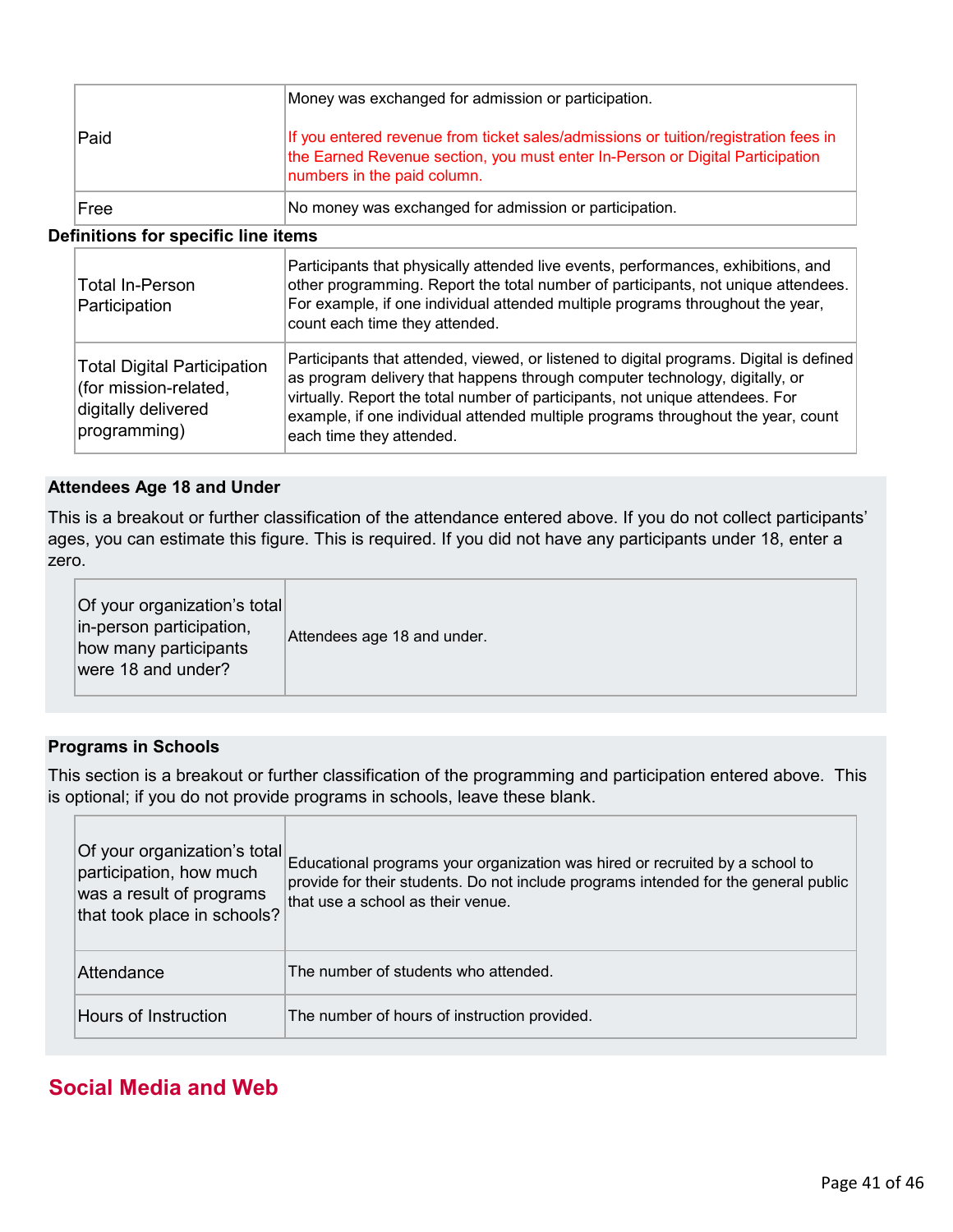| People who like or follow your Facebook page. Enter the total followers/likes at the<br>end of your fiscal year. |
|------------------------------------------------------------------------------------------------------------------|
| People who follow your Twitter account. Enter the total followers at the end of your<br>fiscal year.             |
| People who subscribe to your YouTube page. Enter the total subscribers at the<br>end of your fiscal year.        |
| People who follow your Instagram account. Enter the total followers at the end of<br>your fiscal year.           |
| People who subscribe to your Vimeo page. Enter the total subscribers at the end<br>of your fiscal year.          |
| People who follow your TikTok account. Enter the total followers at the end of your<br>fiscal year.              |
| People who follow your Snapchat account. Enter the total followers at the end of<br>your fiscal year.            |
| People who follow or like any other social media accounts your organization<br>maintains.                        |
| Enter the name of the other social media accounts your organization maintains.                                   |
|                                                                                                                  |

| <b>Website Page Views</b> | Each time a user visits a web page. Normally page views are equal to or greater<br>than sessions/visits.                                                                                                  |
|---------------------------|-----------------------------------------------------------------------------------------------------------------------------------------------------------------------------------------------------------|
| Website Sessions/Visits   | Visits are the total number of times your website was visited. Normally<br>sessions/visits are equal to or greater than unique visitors.                                                                  |
| Website Unique Visitors   | A unique visitor is a person who visits a site at least once in a reporting period.<br>Even if that visitor returns, their visit will only count once. How many unique<br>visitors did your website have? |

# **Organization Mission**

This section seeks to identify whether it is your organization's mission to create, present, or interpret works from a specific ethnic, cultural, or other demographic group (e.g., an African American museum and archive, an LGBTQ choral group, or a women's dance troupe).

If your organization creates, presents, or interprets works from a range of different cultural traditions or demographic groups, answer "no" to this question.

If you select yes, you will see a list of demographic groups to select from.

Is your organization's mission rooted in an explicitly identified ethnic, cultural, or other demographic voice? (Required)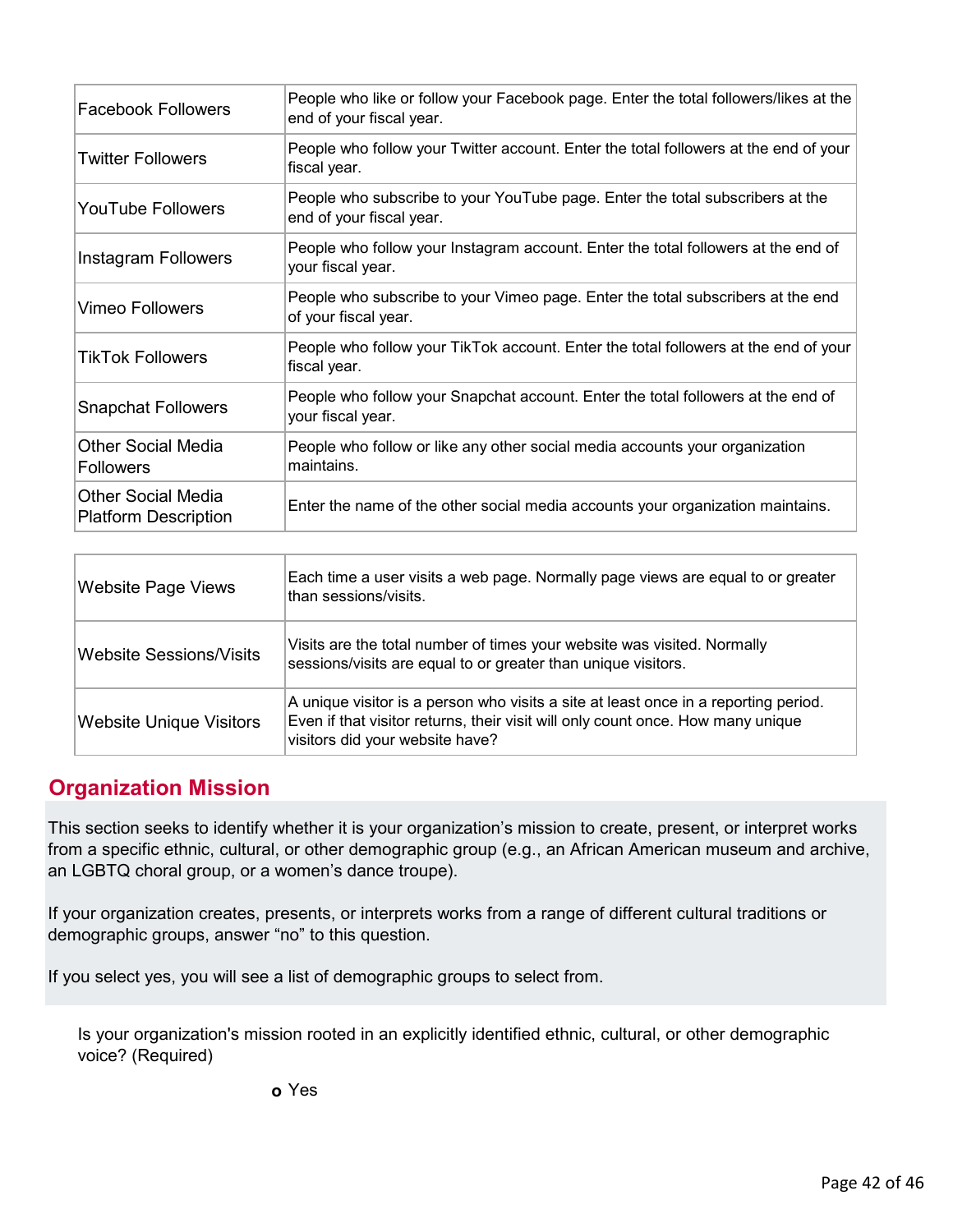# **Demographic Groups**

This section appears because you selected "yes" for the previous question. If your organization's mission is rooted in a specific demographic voice, please select it below. You can select all that apply.

| If your organization's<br>mission is rooted in a<br>specific ethnic, racial, or<br>cultural voice, please<br>select it here. You can<br>select all that apply. | Select from the following: White (non-Hispanic); Hispanic/Latino(a); Black; Asian;<br>Middle-Eastern; Indigenous; Additional Group (please state)                                                                                                                                                                                                                                                                                                          |
|----------------------------------------------------------------------------------------------------------------------------------------------------------------|------------------------------------------------------------------------------------------------------------------------------------------------------------------------------------------------------------------------------------------------------------------------------------------------------------------------------------------------------------------------------------------------------------------------------------------------------------|
| If your organization's<br>mission is rooted in a<br>specific gender identity,<br>please select it here.<br>(Select all that apply).                            | Select from the following: Female; Male; Genderqueer/gender non-conforming;<br>Transgender; Additional Identity (please state)<br>Language for Gender and Sexual Identity questions is taken from<br>recommendations in reports by the UCLA Williams Institute's Gender Identity in<br>U.S. Surveillance Group (commonly called the GenIUSS report), the Sexual<br>Minority Assessment Research Team (the SMART report), and the Human Rights<br>Campaign. |
| If your organization's<br>mission is rooted in a<br>specific sexual orientation,<br>please select it here.<br>(Select all that apply).                         | Select from the following: Heterosexual or Straight; Gay or Lesbian; Bisexual;<br>Asexual; Additional Orientation (please state)                                                                                                                                                                                                                                                                                                                           |
| If your organization's<br>mission is rooted in a<br>specific age group, please<br>select it here.                                                              | Select from the following: Under 18; 18-64; 65+; Additional Age Grouping (please<br>state)                                                                                                                                                                                                                                                                                                                                                                 |
| Please indicate if your<br>organization mission is<br>rooted in serving<br>individuals with a disability.                                                      | Select Yes or No.<br>Disability is defined by the Oxford Dictionary as "a physical or mental condition that<br>limits a person's movements, senses, or activities."                                                                                                                                                                                                                                                                                        |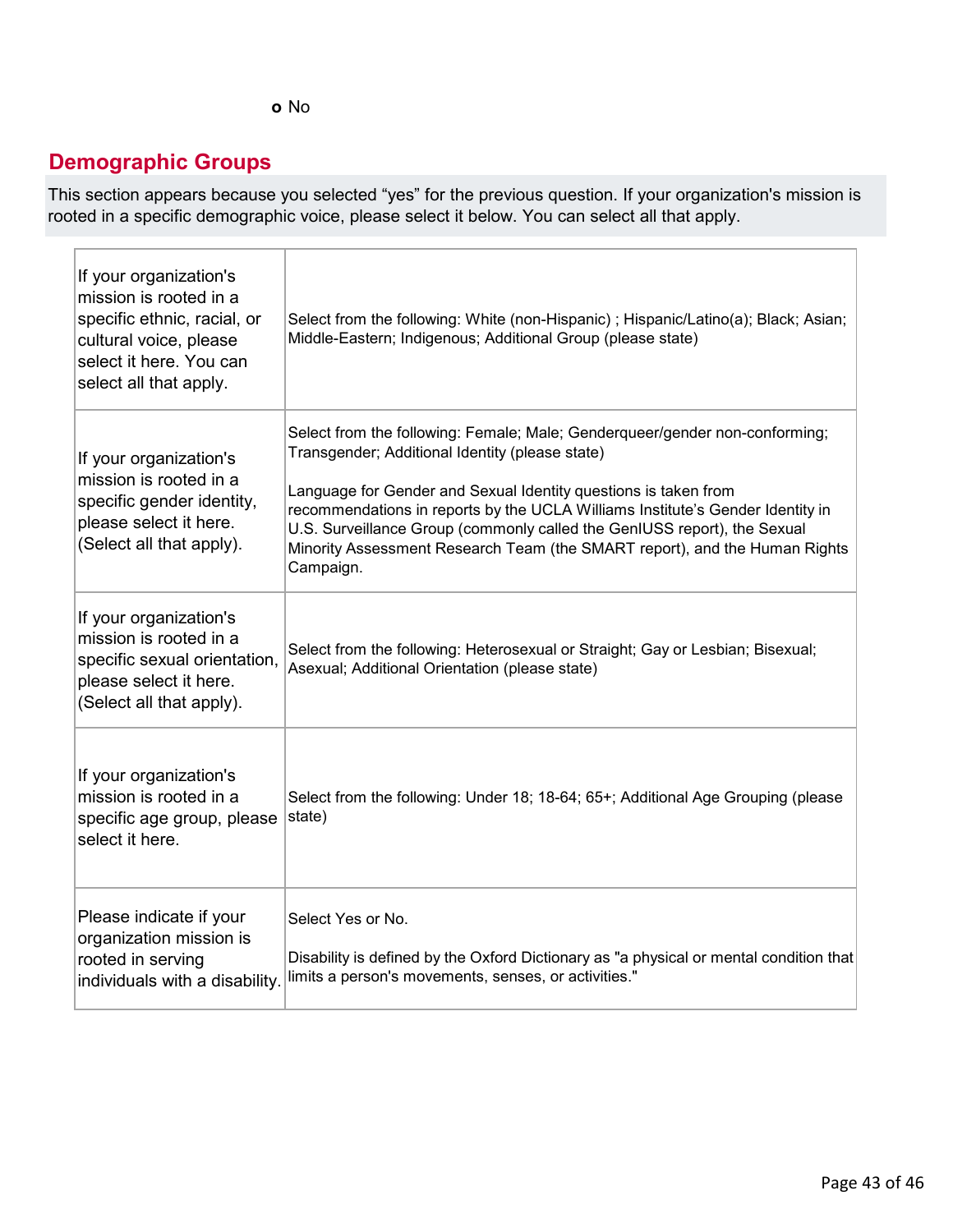| If your organization's<br>mission is rooted in<br>serving other populations,<br>please state the additional<br>characteristics of those as<br> well. | Describe additional characteristics. |
|------------------------------------------------------------------------------------------------------------------------------------------------------|--------------------------------------|
|------------------------------------------------------------------------------------------------------------------------------------------------------|--------------------------------------|

# **Organization Audience**

This question seeks to identify specific ethnic, cultural, or other demographic groups that your organization serves as audience members or participants. You should only answer "yes" and select a demographic group if your organization's mission is focused on serving them, or if individuals from that group make up a significant portion of your overall audience (roughly 25% or more). If you do not have audience demographics data available, these answers may be based on estimates or perceptions of your audience or participants.

Does your organization primarily serve (or seek to serve) a specific audience? (Required)

**o** Yes **o** No

# **Demographic Groups**

This section appears because you selected "yes" for the previous question. If your organization primarily serves a demographic group, please select it below. You can select all that apply.

| If your organization<br>primarily serves a specific<br>ethnic, racial, or cultural<br>group, select it here.<br>(Select all that apply). | Select from the following: White (non-Hispanic); Hispanic/Latino(a); Black; Asian;<br>Middle-Eastern; Indigenous; Additional Group (please state)                                                                                                                                                                                                                                                                                                          |
|------------------------------------------------------------------------------------------------------------------------------------------|------------------------------------------------------------------------------------------------------------------------------------------------------------------------------------------------------------------------------------------------------------------------------------------------------------------------------------------------------------------------------------------------------------------------------------------------------------|
| If your organization<br>primarily serves a specific<br>gender, select it here.<br>(Select all that apply).                               | Select from the following: Female; Male; Genderqueer/gender non-conforming;<br>Transgender; Additional Identity (please state)<br>Language for Gender and Sexual Identity questions is taken from<br>recommendations in reports by the UCLA Williams Institute's Gender Identity in<br>U.S. Surveillance Group (commonly called the GenIUSS report), the Sexual<br>Minority Assessment Research Team (the SMART report), and the Human Rights<br>Campaign. |
| If your organization<br>primarily serves individuals<br>with a specific sexual<br>identity, select it here.<br>(Select all that apply).  | Select from the following: Heterosexual or Straight; Gay or Lesbian; Bisexual;<br>Asexual; Additional Orientation (please state)                                                                                                                                                                                                                                                                                                                           |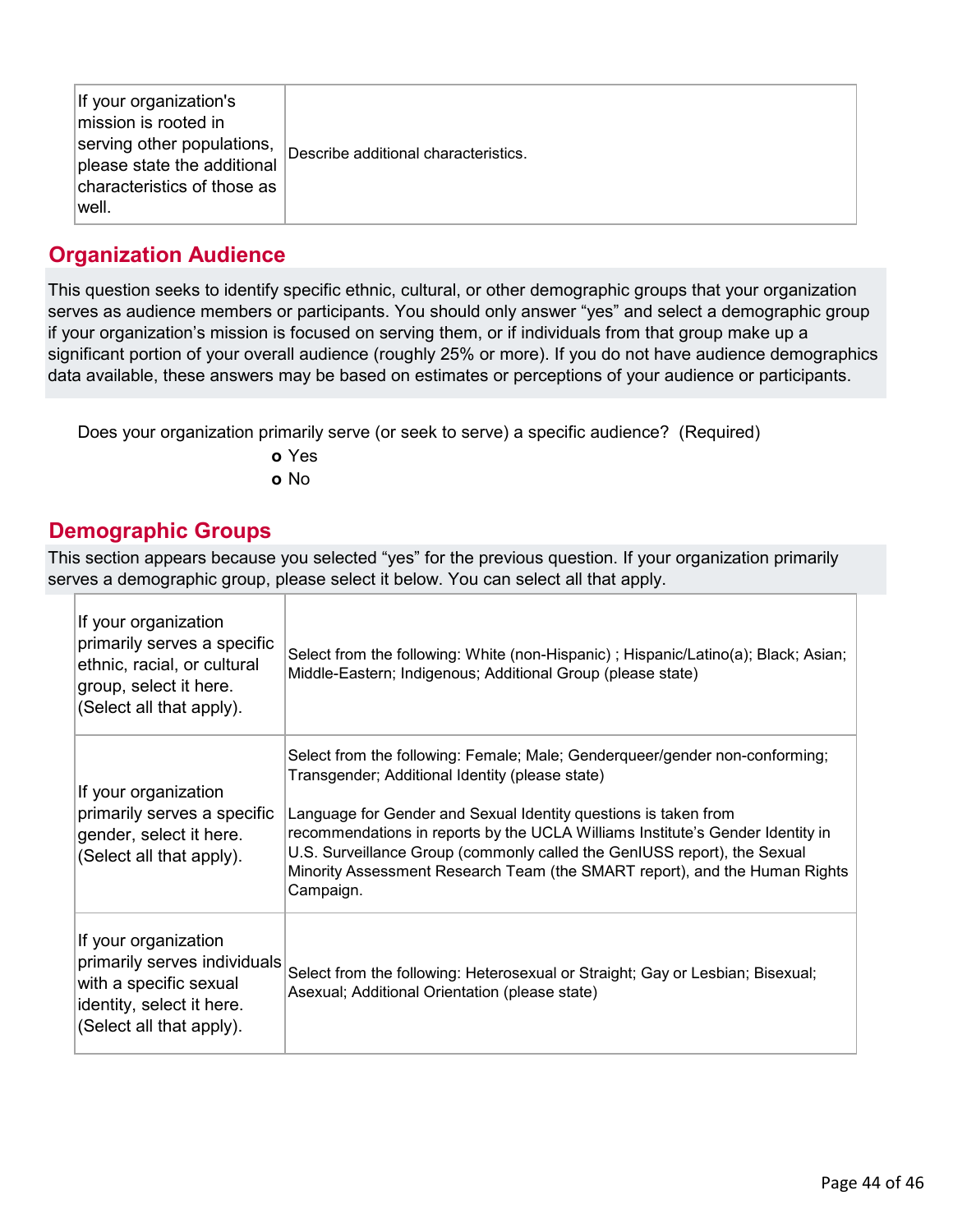| If your organization<br>primarily serves a specific<br>age group, select it here.<br>(Select all that apply).                                 | Select from the following: Under 18; 18-64; 65+; Additional Age Grouping (please<br>state)                                                                          |
|-----------------------------------------------------------------------------------------------------------------------------------------------|---------------------------------------------------------------------------------------------------------------------------------------------------------------------|
| Does your organization<br>primarily serves individuals<br>with a disability?                                                                  | Select Yes or No.<br>Disability is defined by the Oxford Dictionary as "a physical or mental condition that<br>limits a person's movements, senses, or activities." |
| If your organization<br>primarily serves other<br>populations, please state<br>the additional<br>characteristics of<br>constituencies served. | Describe additional characteristics.                                                                                                                                |

#### **Local Community**

Choose one community type, based on where the majority of your participants live. If you do not have data available, this can be based on estimates or your perceptions of your audience.

Which term best describes the local community you serve?

| Urban    | Urban is defined as Located within an urbanized area or cluster with at least<br>10,000 people. Any area included in the title of a Core Based Statistical Area<br>(CBSA) as designated by the census is considered Urban. For example,<br>Philadelphia is included in the name of the Philadelphia-Camden-Wilmington<br>CBSA.                                                    |
|----------|-----------------------------------------------------------------------------------------------------------------------------------------------------------------------------------------------------------------------------------------------------------------------------------------------------------------------------------------------------------------------------------|
| Suburban | Suburban is defined as Areas adjacent to an urban core with a high degree of<br>social and economic integration with the core (often characterized by commuting<br>ties). The census provides a list of Core Based Statistical Areas (CBSAs);<br>generally, any location within a CBSA that is outside of the city(s) included in the<br>name of the CBSA is considered Suburban. |
| Rural    | Rural is defined as Any area that is not considered Urban or Suburban based<br>upon the definitions above.                                                                                                                                                                                                                                                                        |

# **COVID-19 Impact**

This question is optional. Please only answer this question if the fiscal year you are reporting on includes a span of time impacted by the COVID-19 pandemic. Answers collected from fiscal years outside of the impact of the COVID-19 pandemic will be eliminated during research analysis.